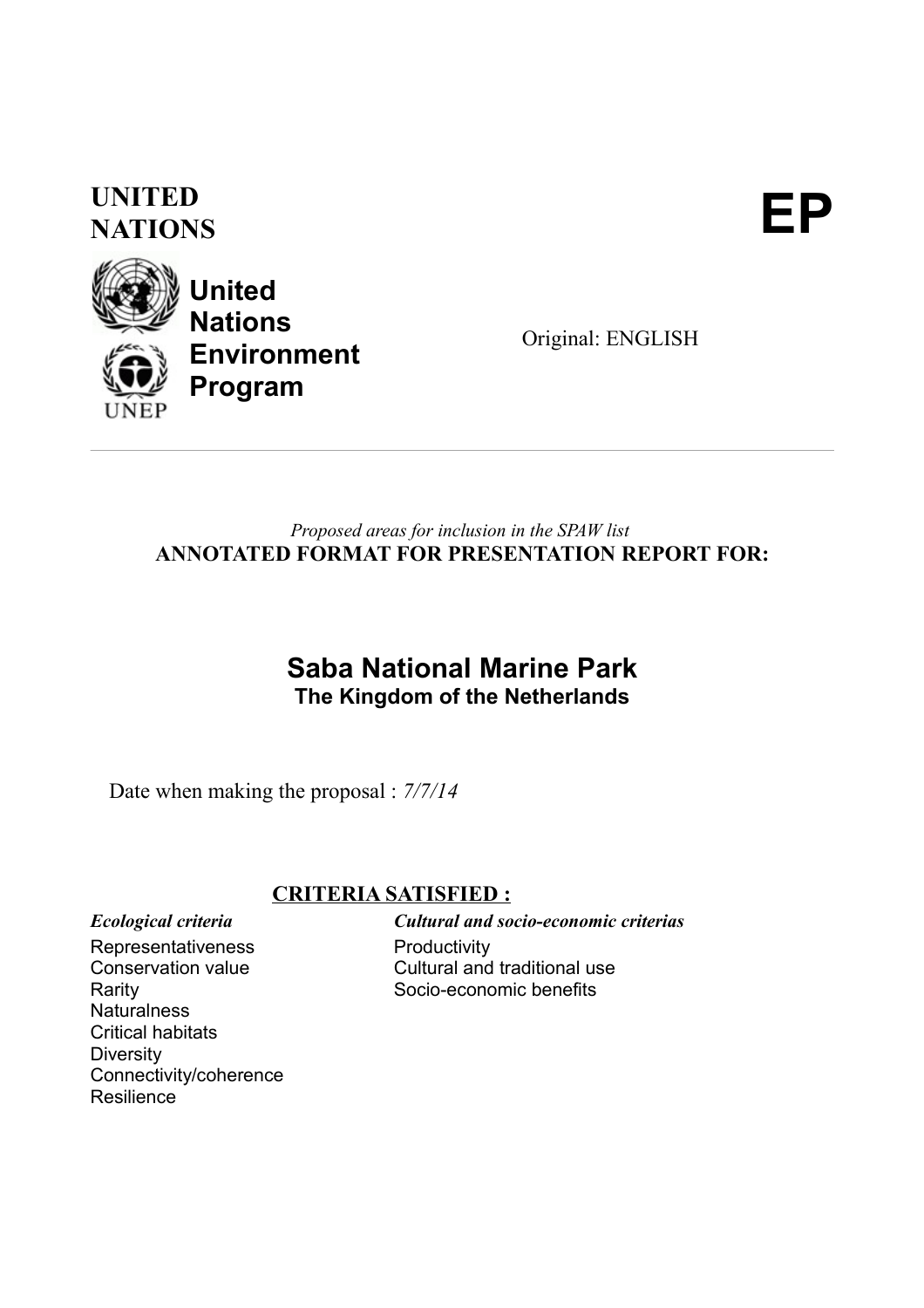### **Area name: Saba National Marine Park**

Country: The Kingdom of the Netherlands

#### **Contacts**

| <b>Focal Point</b> | Last name: HOETJES<br>First name: Paul<br><b>Position: Policy Coordinator Nature</b><br>Email: Paul.Hoetjes@rijksdiensten.com |
|--------------------|-------------------------------------------------------------------------------------------------------------------------------|
|                    | Phone: (+599) 715 83 08                                                                                                       |

**Manager** Last name: Wulf First name: Kai Position: Manager Email: sabapark.manager@gmail.com Phone: 5994163295



## **SUMMARY**

- Chapter 1 IDENTIFICATION
- Chapter 2 EXECUTIVE SUMMARY
- Chapter 3 SITE DESCRIPTION
- Chapter 4 ECOLOGICAL CRITERIA
- Chapter 5 CULTURAL AND SOCIO-ECONOMIC CRITERIA
- Chapter 6 MANAGEMENT
- Chapter 7 MONITORING AND EVALUATION
- Chapter 8 STAKEHOLDERS
- Chapter 9 IMPLEMENTATION MECHANISM
- Chapter 10 OTHER RELEVANT INFORMATION

## **ANNEXED DOCUMENTS**

- Attachment 1 Leeward Islands map
- Attachment 2 SNMP Management Plan 1999
- Attachment 3 Buchan 1998 Saba Report
- Attachment 4 Economic and social Study
- Attachment 5 Volcanology
- Attachment 6 Dr J Rahn Seamount Maps
- Attachment 7 Tourism Plan
- Attachment 8 Legislation
- Attachment 9 Zone maps
- Attachment 10 Physical resources
- Attachment 11 Socio economic study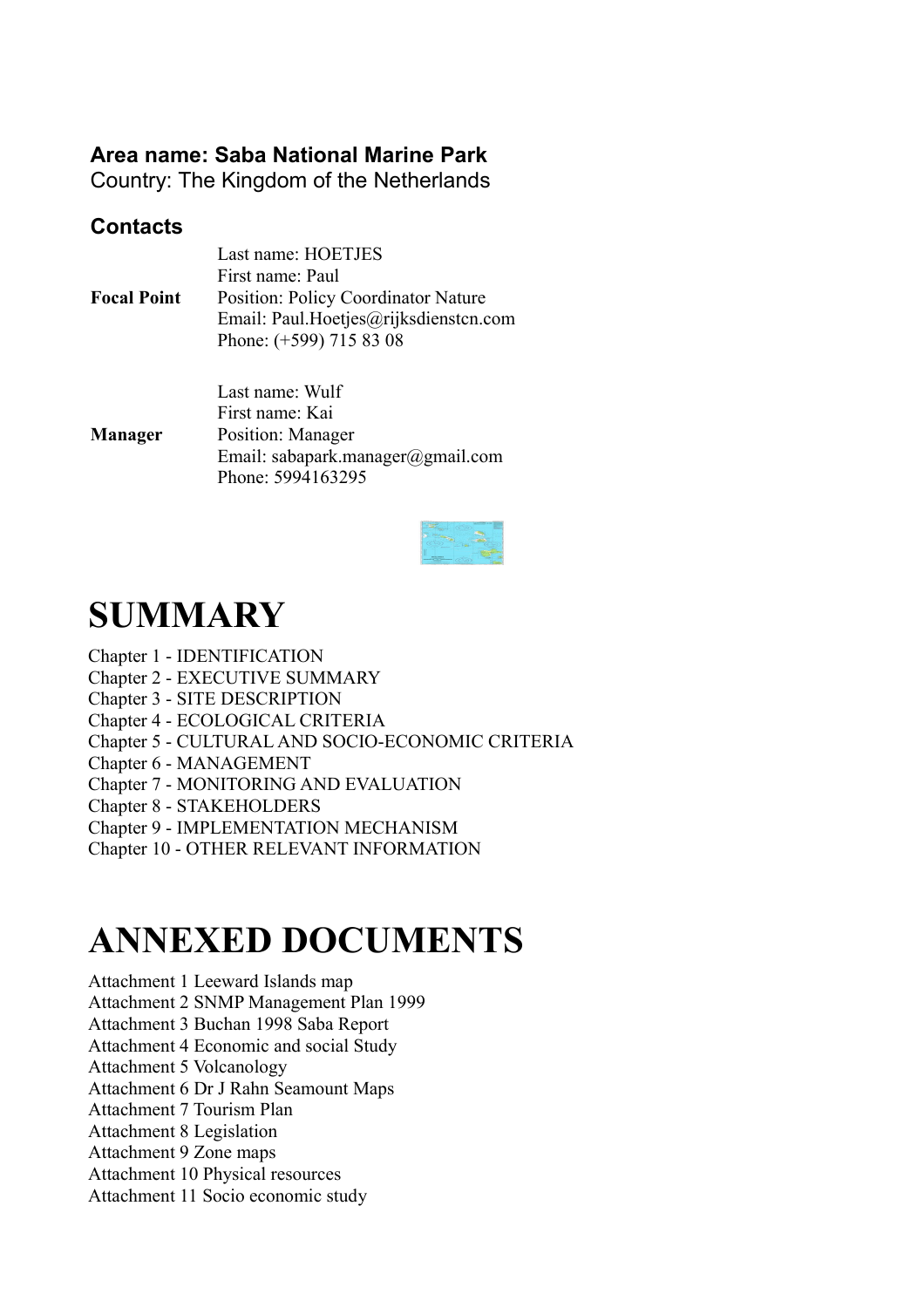Attachment 12 Conservation Species Attachment 13 Marine Mammals Attachment 14 Debrot 2013 Whale Shark observations Attachment 15 Bathymetry Attachment 16 Bak 1977 Coral reef zonation Attachment 17 Important Bird Areas Attachment 18 SCF dive brochure Attachment 19 Integrating economics Attachment 20 Monitoring review Attachment 21 Oil pollution Attachment 22 Status of reefs Attachment 23 CaMPAM capacity assessment 2011 Attachment 24 CARNARI management report. Attachment 25 DC-Management Success data report Attachment 26 NaturePolicyPlanSaba\_Oct 2003 Attachment 27: Nature Policy Plan for the Caribbean Netherlands

## **Chapter 1. IDENTIFICATION**

### **a - Country:**

The Kingdom of the Netherlands

### **b - Name of the area:**

Saba National Marine Park

### **c - Administrative region:**

Dutch Caribbean

### **d - Date of establishment:**

6/25/87

### **e - If different, date of legal declaration:**

not specified

### **f - Geographic location**

*Longitude X:* 17.6354642 *Latitude Y:* -63.2326763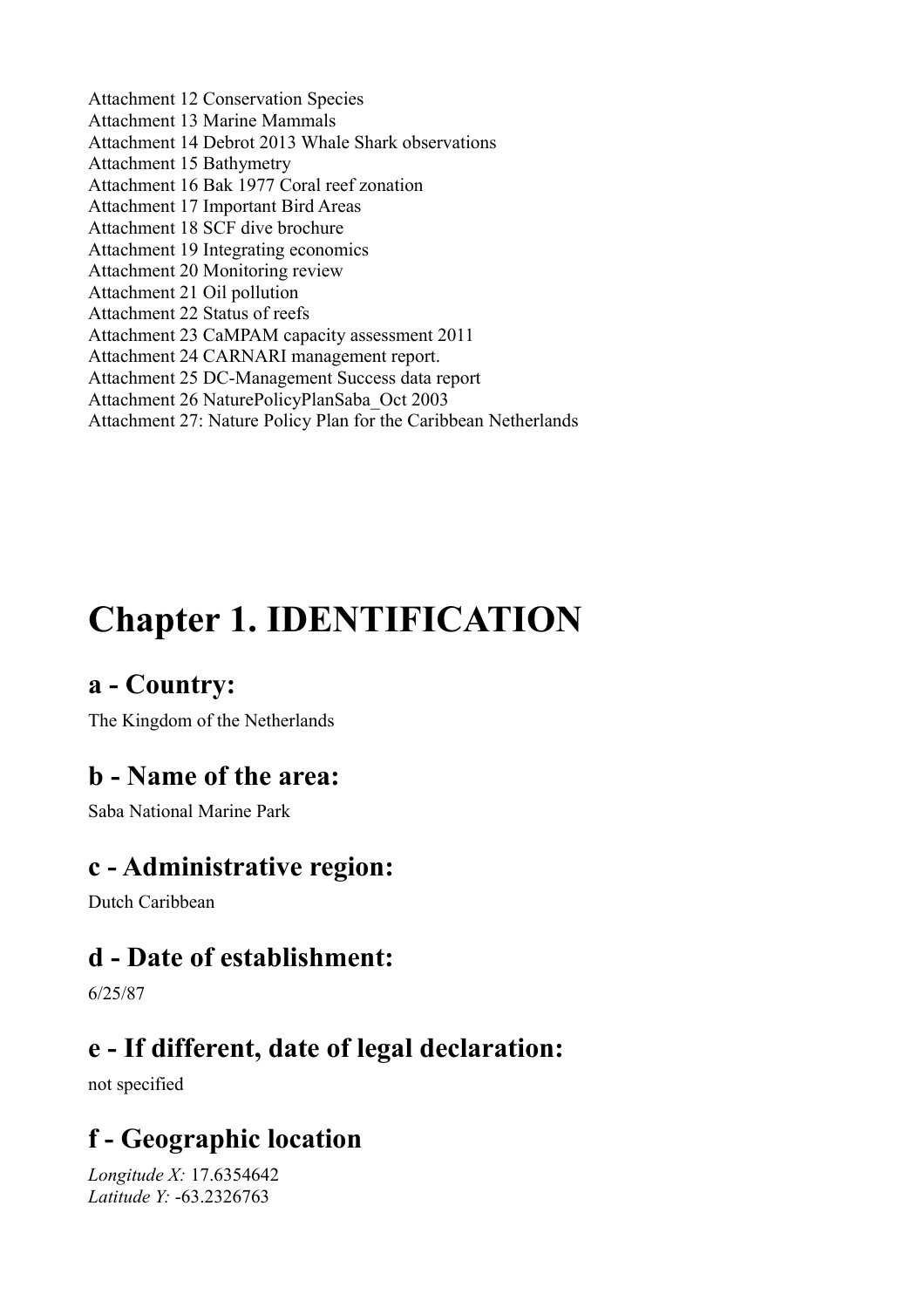### **g - Size:**

8 sq. km

### **h - Contacts**

*Contact address*: P.O. Box 18, The Bottom, Saba, Dutch Caribbean *Website*: www.sabapark.org *Email address*: sabapark.manager@gmail.com

### **i - Marine ecoregion**

64. Eastern Caribbean

### **Comment, optional**

See map in Attachment 1

# **Chapter 2. EXECUTIVE SUMMARY**

#### **Present briefly the proposed area and its principal characteristics, and specify the objectives that motivated its creation :**

Saba is located in the North Eastern Caribbean (17°38N, 63°14W) near St Eustatius (Netherlands.), St. Martin (Netherlands/France.), U.S. Virgin Islands, British Virgin Islands and 20 other inhabited islands. These together form the Lesser Antillean Island Arc, which stretches from Puerto Rico in the North to the coastline of Venezuela in the South

Saba National Marine Park, an 800 hectare (2,000 acres) protected area, was established in 1987 to safeguard the island's pristine coral reefs and the marine environment. The park extends from the high-tide mark to a depth of 60 meters (197 feet), circling the entire island.

A zoning plan divides the park between recreational and commercial uses and a system of permanent mooring buoys facilitates diving and prevents anchoring damage to the corals.

The Saba National Marine Park is home to an abundance of fish as a result of restrictions on fishing and anchoring. There still large Groupers, Hinds and Coneys that are in healthier populations than many other locations in the Caribbean. Both Green Turtles and Hawksbills thrive within the Marine Park and divers may be fortunate enough to spot Hammerhead Sharks, Whale Sharks and Manta Rays

#### **Explain why the proposed area should be proposed for inclusion in the SPAW list**

The Saba National Marine Park offers effective legal protection to the marine habitats, species and environment as a whole that lie within its boundaries. This offers the species refuge from anthropogenic threats, whilst sustaining natural resources and processes. The site is a home and stop over for 32 species listed in SPAW Annex II and +/- 238 Annex III species, as well as many species listed in other conservation initiatives (see Attachment 12).

Saba National Marine Park is a very popular destination for SCUBA divers. Several dive operators work with tourists on Saba, bringing in significant amounts of income to the economy annually. 'The Pinnacles' are a favored dive site, being the site seamounts that rise from deep waters to a maximum of 25m (80ft), attracting a wealth of marine life.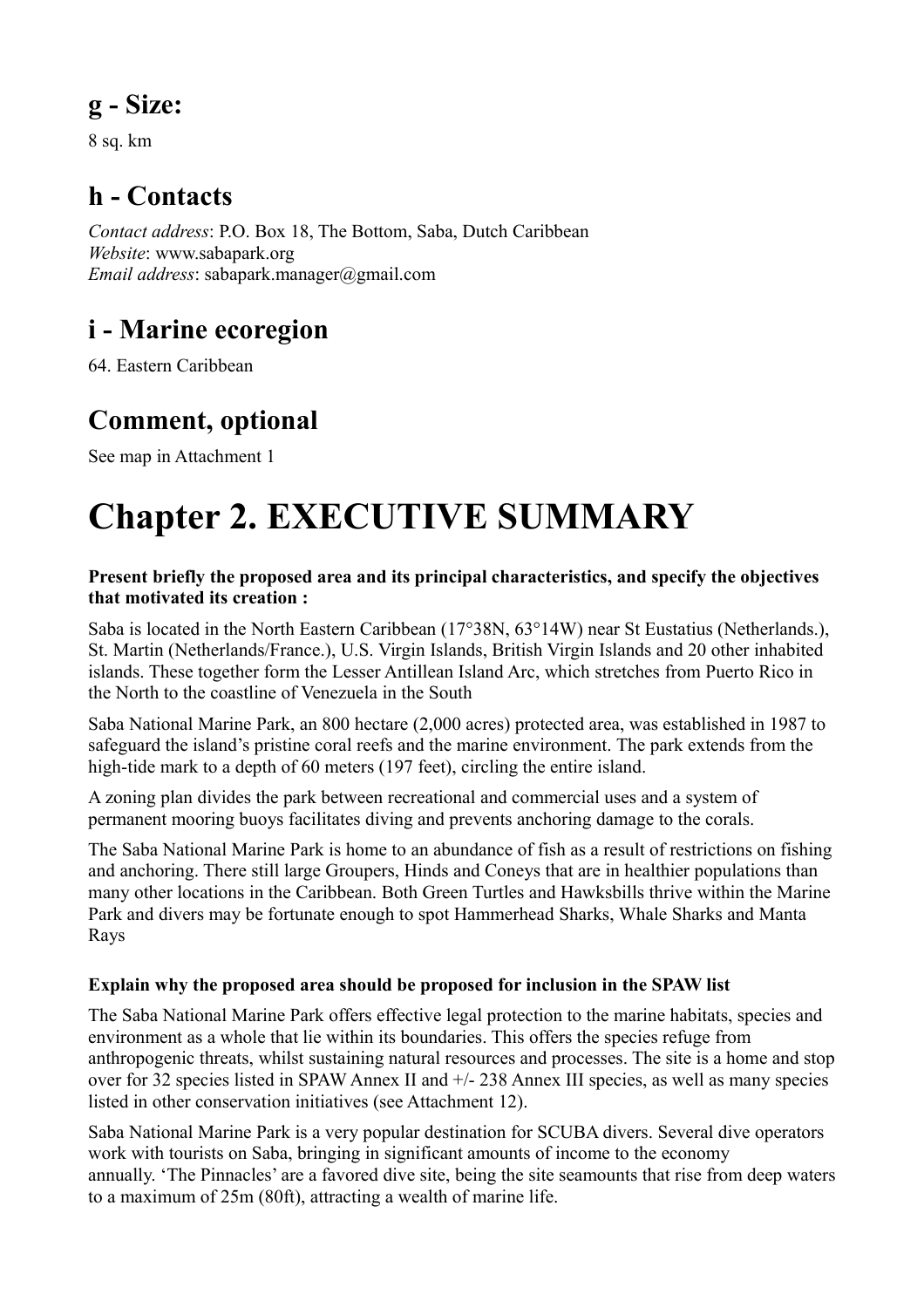Saba National Marine Park was legally recognized in 1987 and Saba Conservation Foundation has a mandate to manage the site. Also established in 1987, Saba Conservation Foundation is an experienced nature management organization, and continues to work effectively with stakeholders in the pursuit of it's conservation goals. The Saba Marine Park was designated a National Park in 2010

The Saba National Marine Park is a hub for ecological and management networking between neighboring marine parks and their management organisations on St Martin and St Eustatius as well as other neighboring islands. Saba Conservation Foundation, is also a key part of a wider regional networking initiative - The Dutch Caribbean Nature Alliance.

Saba's population historically and currently relies very heavily on coastal and marine resources for economic, social and cultural well being. Considering the threats facing these natural resources, the Specially Protected Areas and Wildlife Protocol (SPAW) will provide far reaching solutions to the challenges faced with regards to coastal resource management. Saba National Marine Park addresses all of the necessary criteria for inclusion in the list (under Annex V. Final Guidelines and Criteria for the Evaluation of Protected Areas to be listed).

#### **According to you, to which Criteria it conforms (Guidelines and Criteria B Paragraph 2)**

Representativeness Conservation value Rarity **Naturalness** Critical habitats Diversity Connectivity/coherence Resilience

#### **Cultural and socio-economic criterias**

Productivity Cultural and traditional use Socio-economic benefits

## **Chapter 3. SITE DESCRIPTION**

### **a - General features of the site**

#### **Terrestrial surface under sovereignty, excluding wetlands:**

0 *sq. km*

#### **Wetland surface:**

0 *ha*

#### **Marine surface:**

8 *sq. km*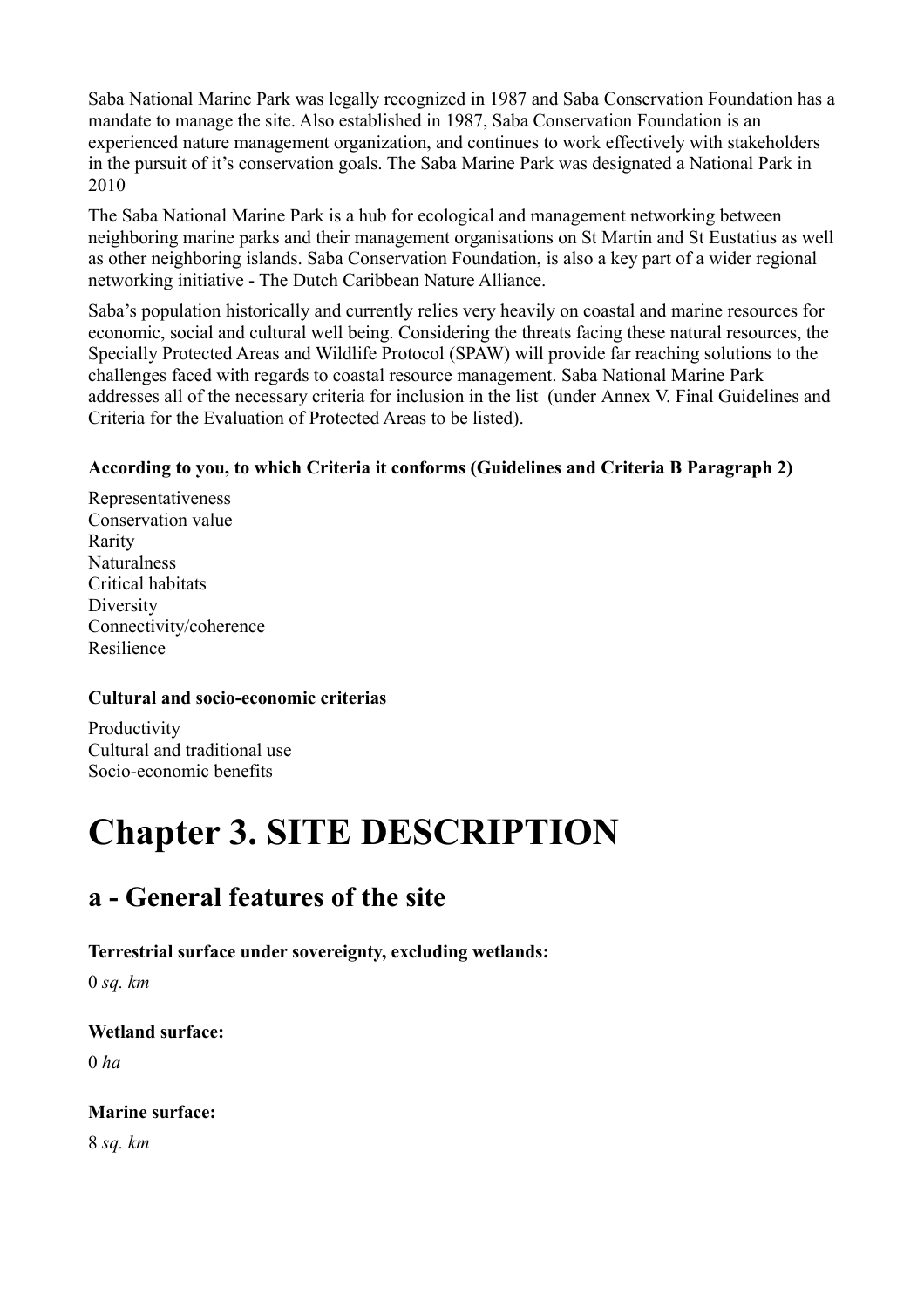#### **Global comment for the 3 previous fields (optional):**

The Saba National Marine Park encompasses 8 sq km of biologically diverse coral reef, seagrass, macro-algal beds, sandy bottom and rocky intertidal habitats.

### **b - Physical features**

#### **Brief description of the main physical characteristics in the area:**

The coast of Saba is characterised by steep cliffs meeting the sea with rock boulders at their base. There is an ephemeral beach, three small areas where 'concrete meets the sea' and a small gently sloping area at Giles Quarter on the south coast. Consequently, there is little coastal development. The marine environment at the coast comprises of a narrow shelf strewn with large volcanic boulders, lava flows and overhangs most of which have become encrusted with corals, sponges and algae. The boulders become dispersed in some areas and at greater depths, giving way to sandy bottom habitats and patched of seagrass. 'The Pinnacle's', a sea mount 1km off shore is an environment unique in the region.

#### **Geology:**

The following description covers the geology of the island of Saba with some specifics on the marine geology.

Saba is the northernmost volcanic island in the Active Arc of the Lesser Antilles with an area of only 13 sq. It is rhomb shaped and is a single volcano measuring 4.6 km east to west and 4.0 km north to south rising to a central peak of Mt. Scenery at 887m. The appearance of the island is that of a deceptively simple stratovolcano, but this is not the case as it has been built up of a large number of Pelean domes with their aprons of coarse pyroclastic deposits that form a distinctive shoulder on the island at about 450 to 500 m a.s.l. Mt. Scenery is a younger cone perched somewhat eccentrically to the north on this foundation of Pelean domes. A prominent sector collapse scar exists on the south-western flanks of the volcano in which the island's administrative capital sits. The upper part of this scar has been buried by the younger deposits of Mt. Scenery and the lower part by the Pelean dome and pyroclastic aprons of Great, Bunker and Paris Hills. The submarine flanks of the island slope away uniformly in all directions, except the west where about 1.3km offshore there is a single parasitic conical submarine Pelean dome rising from depths of 300m to only 23 m below sea level, which forms the Pinnacles dive site.

The island is essentially a complex of andesite Pelean domes with their aprons of block and ash flow deposits, together with a few domes that have produced short thick dome flows that are steeply inclined on the island slopes. From a suite of 96 samples only two were basalt and both came from the oldest volcanic center on the island at Torrens Point. Lavas of basaltic andesite composition are sparse, as are basaltic andesite pyroclastic deposits. However a prominent basaltic andesite lava flow dominates the northeast quadrant of the island with the island airport built on its distal part. Dacite is present mainly as pumice and ash, which together with some andesite reflect Plinian-style activity. Also present in small amounts are semi-vesicular andesite pyroclastic.

The stratigraphy of the island can be subdivided into two parts. The older parts of the island predate the sector collapse scar and the younger deposits that postdate the scar and include Mt Scenery. The rocks of the island have proved too young to be dated by the K-Ar method as they are less than 1 million years old. Recently three 39Ar/40Ar ages were determined for the older parts of the island and yielded ages of 0.42, 0.36 and a third sample that yielded 0.21 and 0.13 million years. The age of the sector collapse scar is estimated at around 100,000 years and younger deposits have been dated by radiocarbon methods.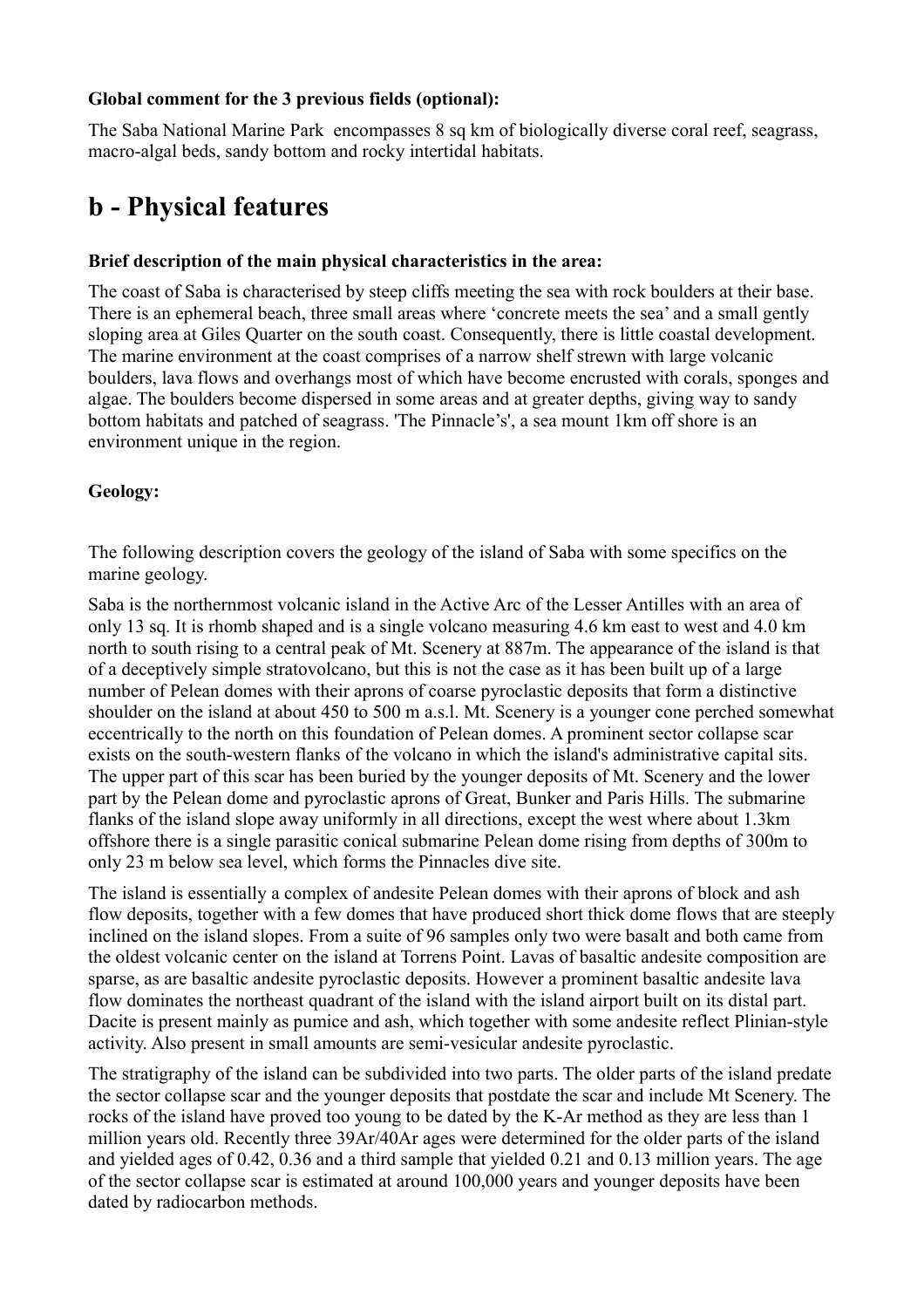Saba island has erupted lavas of a single magma series which is medium-K low-Ca calc-alkaline. The compositional range is from 49% SiO2 to 65% SiO2, and the lavas are characterized by an abundance of rounded medium-grained hypabyssal (dike rock) nodules that are more mafic than their host.

Hot springs are present on the northwest and southeast coasts of the island and on the sea floor immediately offshore of these areas. Orange areas of discoloration are present on the flanks of the volcano marking the sites of former fumarolic activity. On the northeast coast immediately underlying the prominent basaltic andesite lava flow, is a layer of yellow sulfur mineralization that has been mined in the past.

For further details see Attachment 4.

#### **Soil:**

n/a

#### **Topography:**

n/a

#### **Bathymetry:**

The bathymetry of Saba National Marine Park is characterized by near shore dropoffs at Flat Point, Spring Bay, and Corner Point. Within 60 m depth limits, the shelf surrounding Saba is typically 300-500 m wide; at its widest point north of the island, the shelf measures approximately 1,000 m (Attachment 15).

The bathymetry of the Saba Seamounts has been a topic of study since 1991, with accurate maps being produced in 2013 (Attachment 6).

#### **Hydrodynamics:**

With Saba's exposed nature, narrow shelf and surrounding deep water, strong currents and rough seas (1-2 m average wave height) are prevalent around most of the island. Information on ocean currents is limited; there have been no field investigations to date, although there is some generic information available for the region (below). The intensity of the prevailing southeasterly winds makes for rough seas on the southern and eastern coasts of the island for much of the year. From November to March, powerful swells that originate in the North Atlantic impact the leeward western side of the island.

Saba and the neighboring islands are affected by The Antilles Current. The Antilles Current was named in 1876, and flows northward east of the Antilles joining the Florida Current past the outer Bahamas. Its waters are concentrated into a strong northward Jet about 80-100 km wide centered at 400 m (Lee et al., 1996).

Mooring studies have indicated that the Antilles has mean transport speeds of 3.2 Sv northwards in the upper 800m of water. In addition there is deeper flow from the Deep Western Boundary Undercurrent below 800 m carrying  $33 \pm 10.9$  Sv southwards (Lee et al., 1996). The influence of this deep flow results in a large, mean southward transport for the entire water column.

Deeper, colder waters surrounding Saba (between 300m and 500m depth) are through to have some influence on the environment and ecology of the Saba National Marine Park.

Although no tidal data have been recorded for Saba, it may be possible to estimate tidal variations from data recorded on adjacent islands. From 45 tide gauge locations in the Caribbean, concluded that, for the most part, the Caribbean has a micro tidal range of 10-20 cm. Saba is located in an area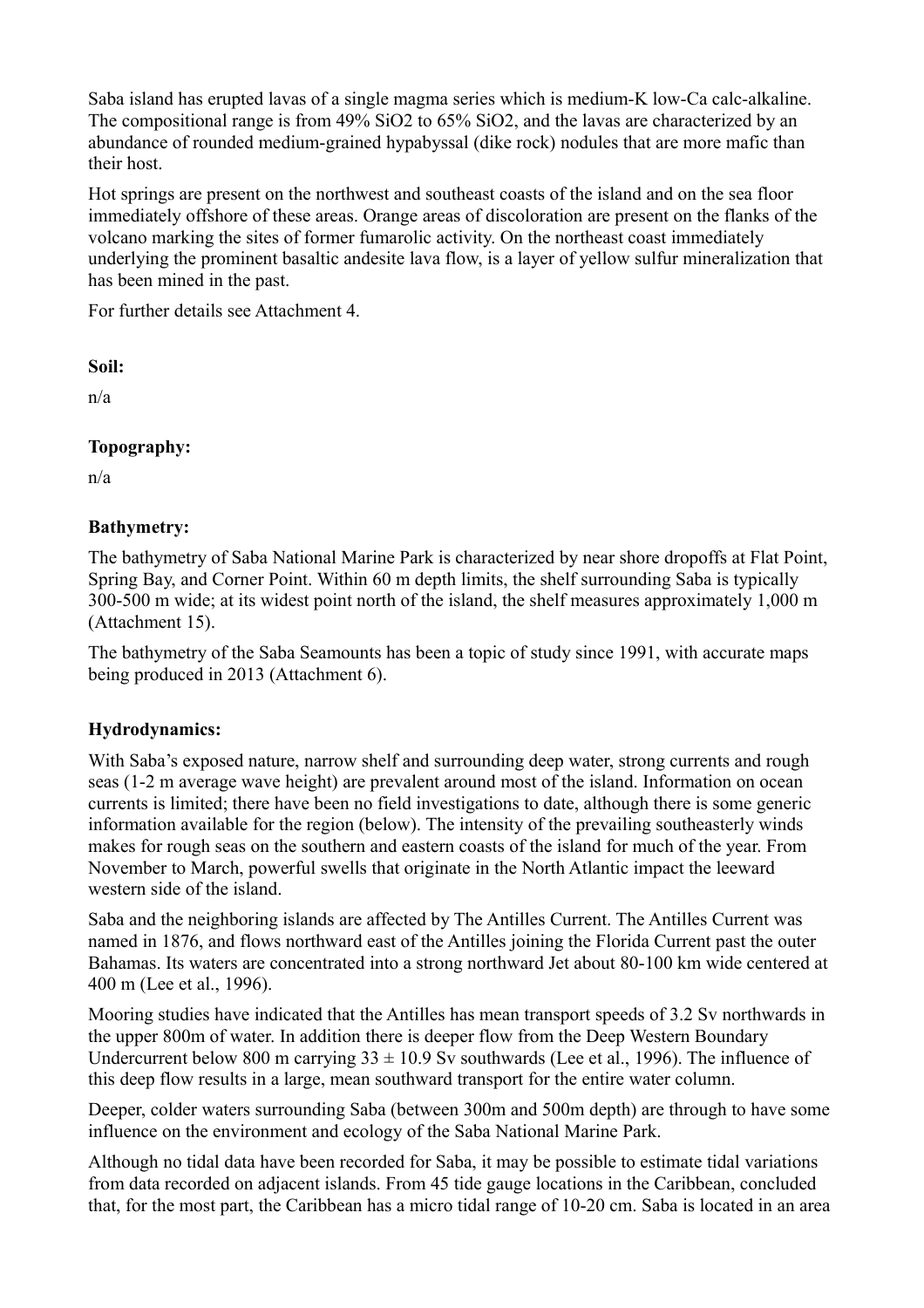with a predominantly mixed diurnal tide, with a mean tidal range of 15 cm.

Lee, T. N., Johns, W. E., Zantopp, R. & Fillenbaum, E. R. (1996). Moored observations of western boundary current variability and thermohaline circulation 26.5°N in the subtropical North Atlantic. Journal of Physical Oceanography , 962-963.

#### **Volcanic formations:**

See Geology, Attachment 4.

#### **Sand dunes:**

n/a

#### **Underwater formations:**

There are various underwater formations around Saba, making a number of fascinating dive sites each with their own unique character.

The Pinnacles that rise from the ocean floor up to depths of 25m (80ft) were formed by past volcanic activity and are nourished by deep ocean currents. The Pinnacles are covered with corals, sponges and other invertebrates.

The large spires at Wells Bay and Torrens Point form a protected cove, an ideal location for snorkeling or shallow diving. Underwater caves and tunnels are interesting structures that are home to many species.

Man 'O War Shoals and Diamond Rock are guano covers islets that appear to be submerged and semi-submerged extensions of Torrens Point headland. Walls and rocks nearer the shore are covered with colorful sponges, smaller corals and Sea fans.

Around Ladder Bay a natural labyrinth of groove formations and protrusions developed as a result of lava flows.

Just west of the Fort Bay harbour is another unusual geological structure known as Tent Reef. It is an extended rock ledge that starts at only 4 m (13ft) deep but becomes progressively deeper as you head northwest. The ledge is deeply undercut at some points, providing shelter to large fish. It turns into a sheer wall that gradually becomes fragmented and appears as a series of steep coral outcroppings separated by deep sand channels.

Most of Saba's East coast marine environment is dominated by encrusted boulders of volcanic origin. The only true reef (made out of limestone) formations around Saba are found at Greer Gut and Giles Quarter. Diverse species of reef fish and other marine life along with the white sand covering the sea floor provide a very different environment to Saba's other marine sites.

Exposure to the Atlantic on the East side yields the development of hard coral structures more often than soft coral. Close to shore, well-developed Elkhorn coral formations occur despite considerable wave action and exposure to storms.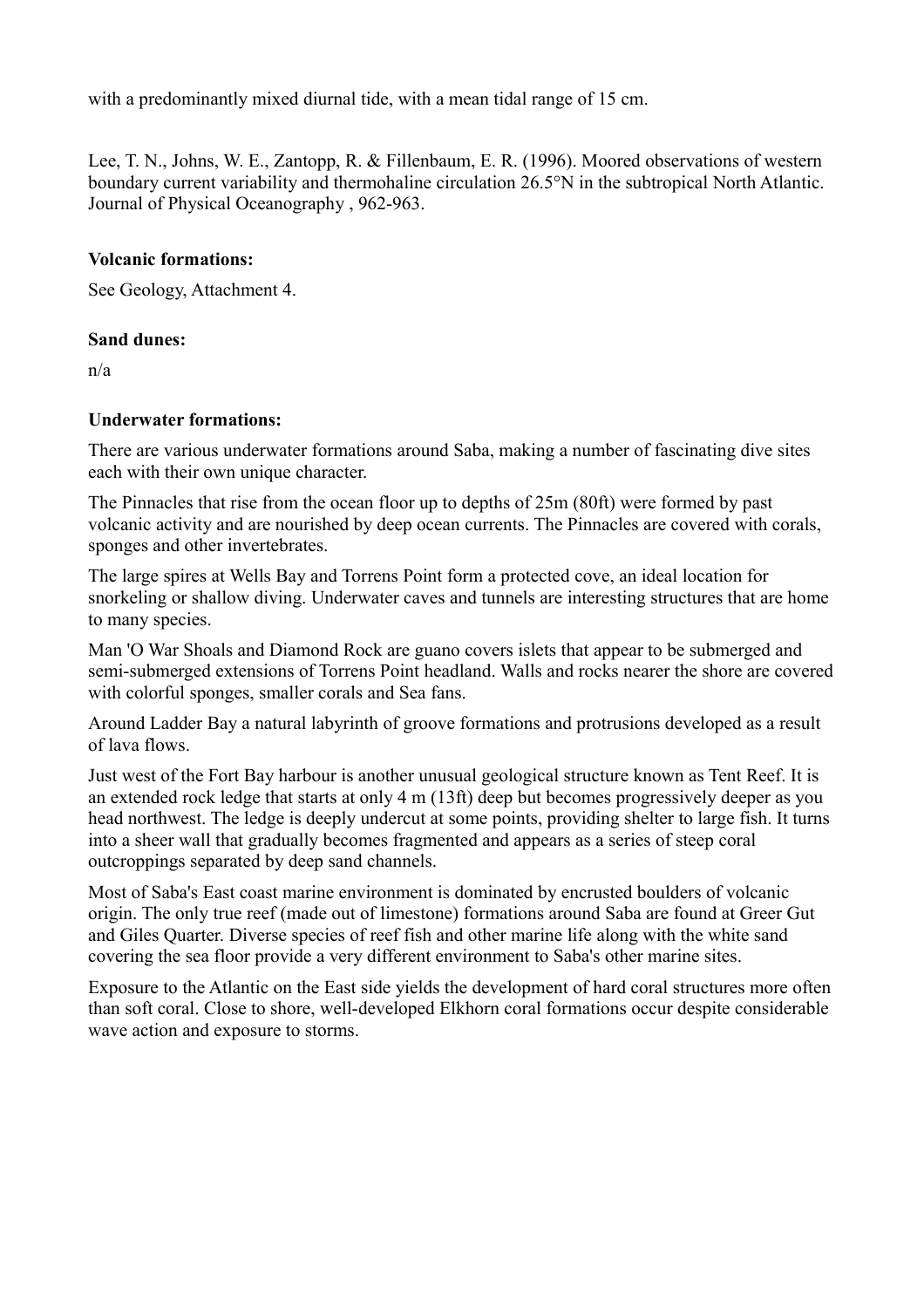### **c - Biological features**

#### **Habitats**

**Brief description of dominant and particular habitats (marine and terrestrial)\*: List here the habitats and ecosystems that are representative and/or of importance for the WCR (i.e. mangroves, coral reefs, etc):** 

Coral reefs: around Saba, shoal reefs (The Pinnacles), fringing reefs and cryptic habitats are all home to species of hard and soft coral, many other animal and plant species. These depend on nutrient poor, stable water conditions to survive.

Sea grass beds: patches of highly productive habitats dominated by one or two species of seagrass. The blades of the seagrass are home to many more species and the habitats provides a nursery and foraging ground for many marine animals.

Sandy Bottom: extensive areas of sand that support many benthic organisms including, invertebrates and bottom living fish.

Rocky intertidal areas: Rocky shores form the transition between terrestrial and marine environments, and are thus exposed to very different physical conditions. In the course of a day, rocky shores are covered with seawater at high tide and exposed directly to the air at low tide. On Saba, rocky shores are found in close vicinity to the fringing coral reefs. The rocky shores on Saba are formed from boulders or lava flows, with one exceptional habitat of pools being found near the airport.

There is, of course, regular exchange between each of these habitats for feeding and reproduction and continuous movement of water and animals between the deep waters surrounding Saba and the habitats in the Marine Park .

| Marine /<br>coastal                                                                                         | Size | (estimate)      | Description and comments                                                                                                                                                                                                                                                                                                                                                                                                                                                                                                                                                                                                                                                      |  |
|-------------------------------------------------------------------------------------------------------------|------|-----------------|-------------------------------------------------------------------------------------------------------------------------------------------------------------------------------------------------------------------------------------------------------------------------------------------------------------------------------------------------------------------------------------------------------------------------------------------------------------------------------------------------------------------------------------------------------------------------------------------------------------------------------------------------------------------------------|--|
| ecosystem<br>categories<br><b>Detail for</b><br>$ each\; habitat $ unit<br>/ecosystem<br>the area<br>covers |      | Area<br>covered |                                                                                                                                                                                                                                                                                                                                                                                                                                                                                                                                                                                                                                                                               |  |
| Coral reefs                                                                                                 |      |                 |                                                                                                                                                                                                                                                                                                                                                                                                                                                                                                                                                                                                                                                                               |  |
| Sea Mounts                                                                                                  | ha   | not<br>given    | There are eight pinnacles around Saba. Five deeper pinnacles on one<br>site 1km to the west of Saba, given the names Third Encounter, Twilight<br>Zone, Outer Limits, Mt. Michel, Shark Shoals. Here shallower pinnacles<br>around the island, with sandy bottoms beyond 25m (80ft) depth; Man O'<br>War Shoals which does not break the surface, Diamond Rock and Green<br>Island with are both guano encrusted islets. The deeper pinnacles have<br>been protected them from any storm damage or anchor damage in the<br>past. This has resulted in a diverse habitat with large and abundant soft<br>corals and sponges. The volcanic protrusions themselves attract large |  |

#### **Detail for each habitat/ecosystem the area it covers:**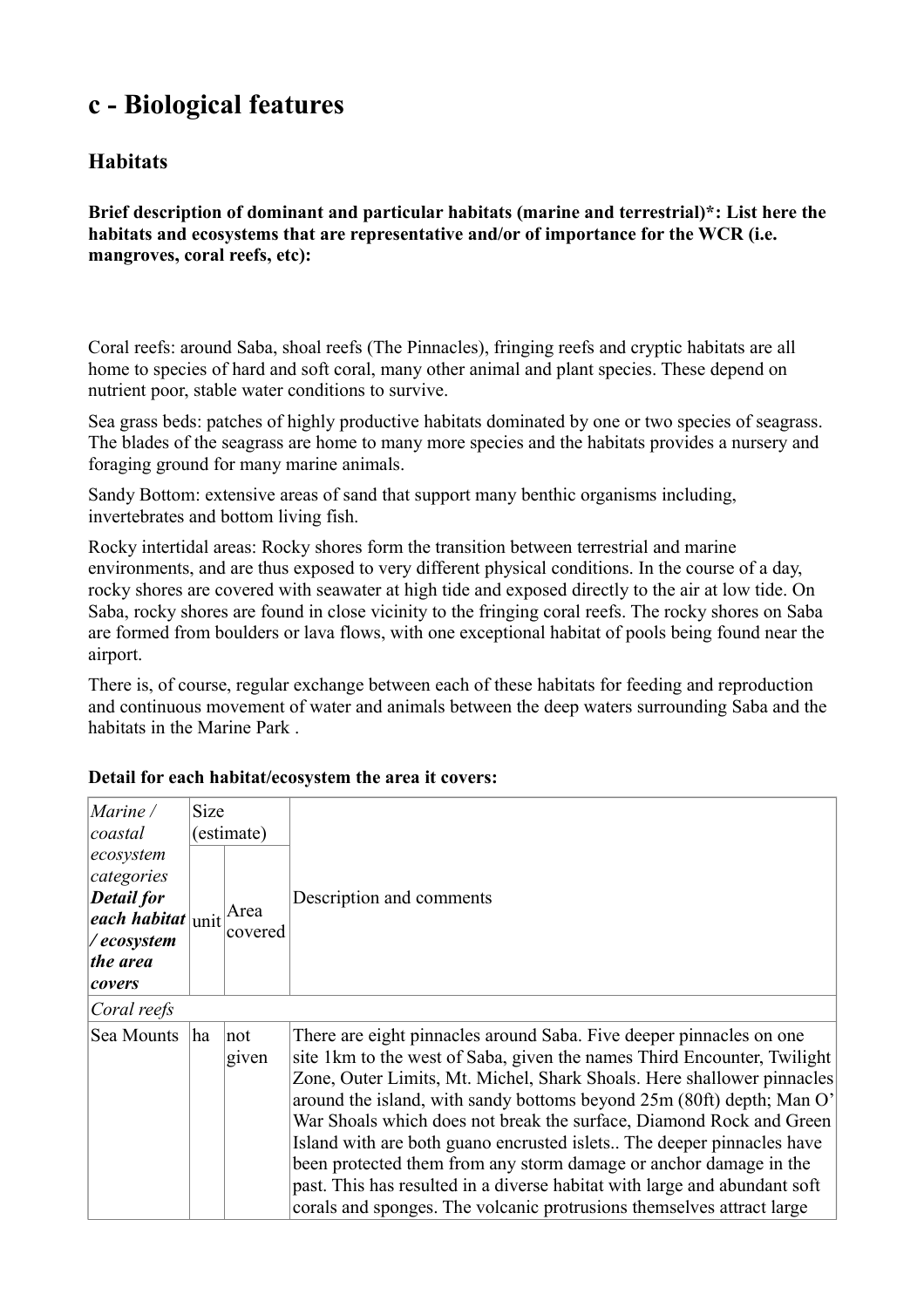|                          |    |              | numbers of fish including predatory species such as jacks, groupers and<br>sharks. Caribbean Reef Sharks, Nurse Sharks and Black Tip Sharks are<br>the most common, with occasional sightings of Hammerhead Sharks,<br>Bull Sharks and Tiger Sharks. Passing Humpback Whales, Manta Rays<br>and Whale Sharks are also seen on occasion. The larger species of<br>animals are not as common at the shallow pinnacle sites. The exposed<br>and cryptic surfaces are home to many species of invertebrates that feed<br>on the plankton rich waters nourished by the strong local currents.<br>Shoals of Blue Tangs (Acanthurus coeruleus), Bigeye Tuna (Thunnus<br>obesus) and juvenile Barracuda (Sphyraena sp.) frequent these areas.<br>The dark volcanic sand around these sites is home to fish species<br>including Flying Gurnards (Dactylopteridae sp.), Batfish (Ogcocephalus<br>sp.), Sand Tile Fish (Malacanthus plumieri) and Jawfish<br>(Opisthognathidae. Sp).                                                                                                                                                                                                                                                                                                                                                                                                                                                                                                                                                                                                                                                                                                                                                                                                                                                                                                                                                                                                                                                                                                                                                    |
|--------------------------|----|--------------|-------------------------------------------------------------------------------------------------------------------------------------------------------------------------------------------------------------------------------------------------------------------------------------------------------------------------------------------------------------------------------------------------------------------------------------------------------------------------------------------------------------------------------------------------------------------------------------------------------------------------------------------------------------------------------------------------------------------------------------------------------------------------------------------------------------------------------------------------------------------------------------------------------------------------------------------------------------------------------------------------------------------------------------------------------------------------------------------------------------------------------------------------------------------------------------------------------------------------------------------------------------------------------------------------------------------------------------------------------------------------------------------------------------------------------------------------------------------------------------------------------------------------------------------------------------------------------------------------------------------------------------------------------------------------------------------------------------------------------------------------------------------------------------------------------------------------------------------------------------------------------------------------------------------------------------------------------------------------------------------------------------------------------------------------------------------------------------------------------------------------------|
| Fringing<br>boulder reef | ha | not<br>given | Encrusted andesites and rock with most common 11 coral species being:<br>Agaricia spp., Colpophyllia spp., Diploria labyrinthiformis, Diploria<br>strigosa, Madracis decactis, Millepora spp., Montastraea annularis,<br>Montastraea cavernosa, Porites astreoides, Porites porites, and<br>Stephanocoenia michelinii. Of these, Montastraea annularis was most<br>dominant overall, followed by Agaricia spp., Millepora spp. and<br>Diploria strigosa. The coral reefs are home to many fish species<br>including Fairy baslets (Gramma loreto), Angel fish (Holocanthus sp.<br>and many others) Groupers, Triggerfish, Scorpion fish, Moray eels (e.g.<br>Gymnothorax moringa), Wrasse and Chromis, Parrot fish and roaming<br>shoals of Blue Tangs (Acanthurus coeruleus). Aside from corals and<br>fish, many other creatures inhabit the reef and other underwater habitats.<br>These include a variety of sponges such as Giant Barrel Sponges<br>(Xestospongia muta), Stove-pipe sponges (Aplysina archeri), Azure<br>Vase Sponges (Callyspongia plicifera), Ball Sponges (Cinachyra sp.)<br>and Elephant Ear Sponges (Agelas clathrodes). Countless other<br>invertebrates inhabits the reefs such as Conch, Brittle stars, Magnificent<br>Sea Urchin (Astropyga magnifica), Zooanthids, Crinoids, Brittle stars,<br>Cork Screw Anemones (Bartholomea annulata), Giant anemones<br>(Condylactis gigantea), Spiny Lobsters (Panulirus argus), Pederson<br>shrimp, Arrow Crab (Stenorhynchus seticornis), Decorator Crabs<br>(Microphrys bicomuta) and nudibranchs such as the Lettuce Sea Slug<br>(Tridachia crisp ate). A number of different plant species live on the reef<br>and sandy habitats, the most common being Encrusting fan-leaf algae<br>(Lobophora variegata), and Dictyota sp. Other species found include<br>calcareous algae (with calcium in their structure) such as Pink Coralline<br>algae and Leaf Algae (Halamida sp.). Mats of Red Algae grow in some<br>areas. Seaweeds such as Sargassum and Green Feather Algae (Caulerpa)<br>sertulanoides) provide habitat and food for other animals. |
| Biogenic<br>reef         | ha | not<br>given | Located at the Giles Quarter reef complex; reef habitat formed on<br>limestone. More information in Attachment 16.                                                                                                                                                                                                                                                                                                                                                                                                                                                                                                                                                                                                                                                                                                                                                                                                                                                                                                                                                                                                                                                                                                                                                                                                                                                                                                                                                                                                                                                                                                                                                                                                                                                                                                                                                                                                                                                                                                                                                                                                            |
| Sea grass beds           |    |              |                                                                                                                                                                                                                                                                                                                                                                                                                                                                                                                                                                                                                                                                                                                                                                                                                                                                                                                                                                                                                                                                                                                                                                                                                                                                                                                                                                                                                                                                                                                                                                                                                                                                                                                                                                                                                                                                                                                                                                                                                                                                                                                               |
| Seagrass                 | ha | not<br>given | The patchy, yet significant seagrass stands around Saba are dominated<br>by Turtle grass (Thalassia testudinum) together with Manatee grass<br>(Syringodium filiforme) and species of calcareous alga (Halimeda sp).<br>Through a succession of growth, seagrasses can turn vast areas of<br>unconsolidated sediments into highly productive plant dominated,                                                                                                                                                                                                                                                                                                                                                                                                                                                                                                                                                                                                                                                                                                                                                                                                                                                                                                                                                                                                                                                                                                                                                                                                                                                                                                                                                                                                                                                                                                                                                                                                                                                                                                                                                                 |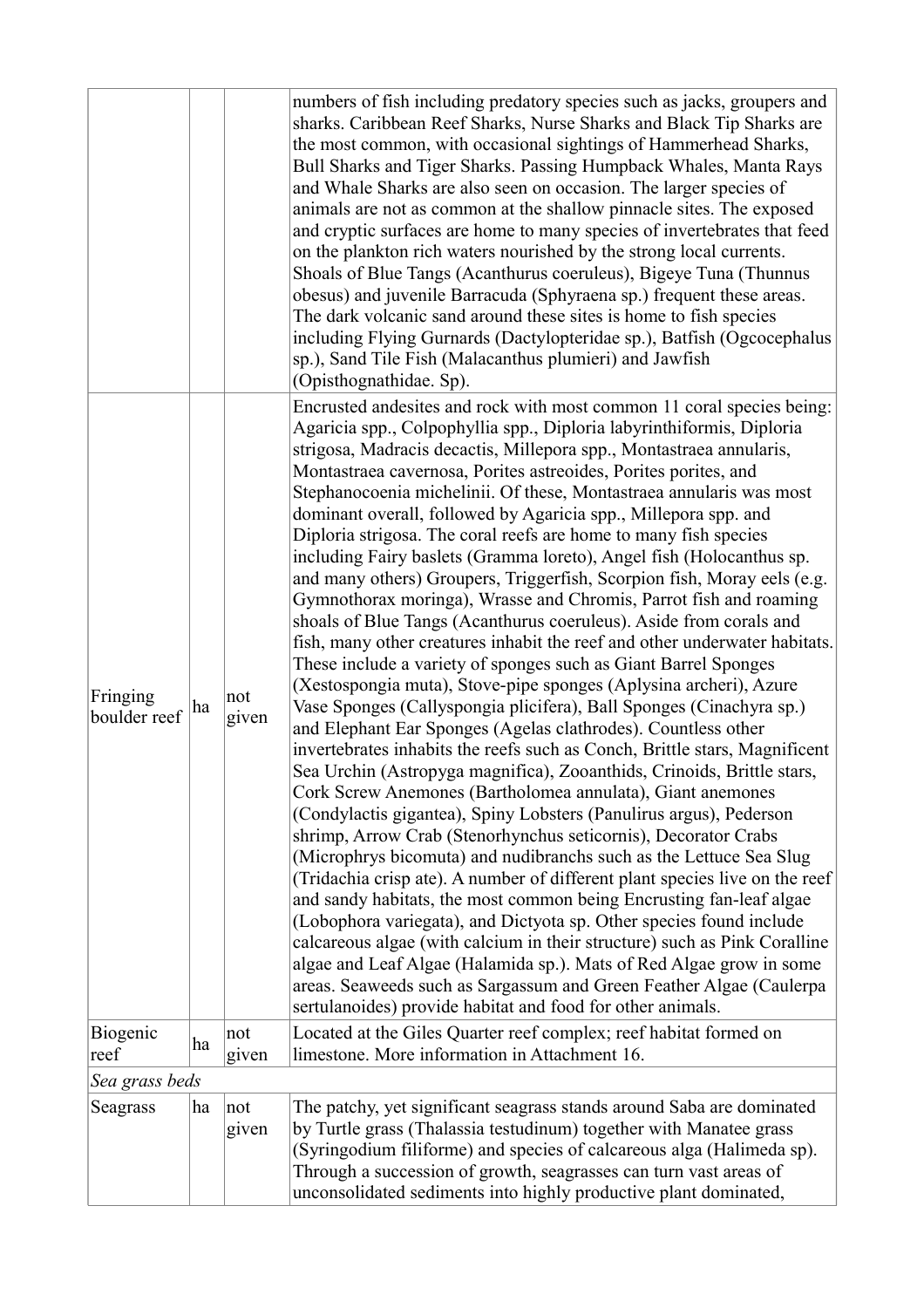|                         |             |                 | structured habitat with a diversity of microhabitats. There are limited<br>although significant amounts of seagrass beds within the Saba National<br>Marine Park. Significant invertebrates in the seagrasses of Saba include<br>a much reduced population of Queen Conch (Strombus gigas), Cushion<br>Stars (Oreaster reticulata), Sea Cucumber (Holothuria mexicans) and<br>Sea Urchins (Tripneustes venricosus, Lytechinus variegates, Meoma<br>ventricosa).                                                                                                                                                                                                                                                                                                                                                                                                                                                                                                                                                |
|-------------------------|-------------|-----------------|----------------------------------------------------------------------------------------------------------------------------------------------------------------------------------------------------------------------------------------------------------------------------------------------------------------------------------------------------------------------------------------------------------------------------------------------------------------------------------------------------------------------------------------------------------------------------------------------------------------------------------------------------------------------------------------------------------------------------------------------------------------------------------------------------------------------------------------------------------------------------------------------------------------------------------------------------------------------------------------------------------------|
| Rocks                   |             |                 |                                                                                                                                                                                                                                                                                                                                                                                                                                                                                                                                                                                                                                                                                                                                                                                                                                                                                                                                                                                                                |
| Rocky<br>shores         | ha          | not<br>given    | Rocky shores form the transition between terrestrial and marine<br>environments, and are thus exposed to very different physical<br>conditions. In the course of a day, rocky shores are covered with<br>seawater at high tide and exposed directly to the air at low tide. On<br>Saba, rocky shores are found in close vicinity to the fringing coral reefs.<br>The rocky shores on Saba are formed from boulders or lava flows, with<br>one exceptional habitat of pools being found near the airport. Various<br>forms of algae dominate the intertidal area, since other organisms find it<br>difficult to cope with extreme heat, desiccation and ultraviolet ray<br>stress. Species of snails graze on algae contributing to bioerosion of the<br>substrate. Bivalves such as mussels and barnacles often make their<br>home on rocky shores. Intertidal communities in the Caribbean are<br>restricted to a relatively small area because of the small tides (a<br>maximum tidal range of around 45cm). |
| Sand cover              |             |                 |                                                                                                                                                                                                                                                                                                                                                                                                                                                                                                                                                                                                                                                                                                                                                                                                                                                                                                                                                                                                                |
| Sandy<br>bottom         | ha          | not<br>given    | Little is known about the sandy habitats in Saba National Marine Park.<br>The habitat is understood to be home to various species of animals and<br>plants including crustaceans, sea stars, shrimp, nudibranch, worms and<br>fish. Marine plants also exist in some areas including species of seagrass<br>and algae                                                                                                                                                                                                                                                                                                                                                                                                                                                                                                                                                                                                                                                                                          |
| Other marine ecosystems |             |                 |                                                                                                                                                                                                                                                                                                                                                                                                                                                                                                                                                                                                                                                                                                                                                                                                                                                                                                                                                                                                                |
| Volcanic<br>habitats    | ha          | not<br>given    | There are marine hot springs and dark sand habitats in the Saba National<br>Marine Park that may have particular significance.                                                                                                                                                                                                                                                                                                                                                                                                                                                                                                                                                                                                                                                                                                                                                                                                                                                                                 |
| Terrestrial             | <b>Size</b> | (estimate)      |                                                                                                                                                                                                                                                                                                                                                                                                                                                                                                                                                                                                                                                                                                                                                                                                                                                                                                                                                                                                                |
| ecosystems              | unit        | Area<br>covered |                                                                                                                                                                                                                                                                                                                                                                                                                                                                                                                                                                                                                                                                                                                                                                                                                                                                                                                                                                                                                |

#### **Flora**

#### **Brief description of the main plant assemblages significant or particular in the area:**

A number of different plant species live on the reef and sandy habitats, the most common being Encrusting fan-leaf algae (*Lobophora variegata*), and *Dictyota* sp. Other species found include calcareous algae (with calcium in their structure) such as Pink Coralline algae and Leaf Algae (Halamida sp.). Mats of Red Algae grow in some areas. Seaweeds such as Sargassum and Green Feather Algae (*Caulerpa sertulanoides*) provide habitat and food for other animals.

#### **List of plant species within the site that are in SPAW Annex I**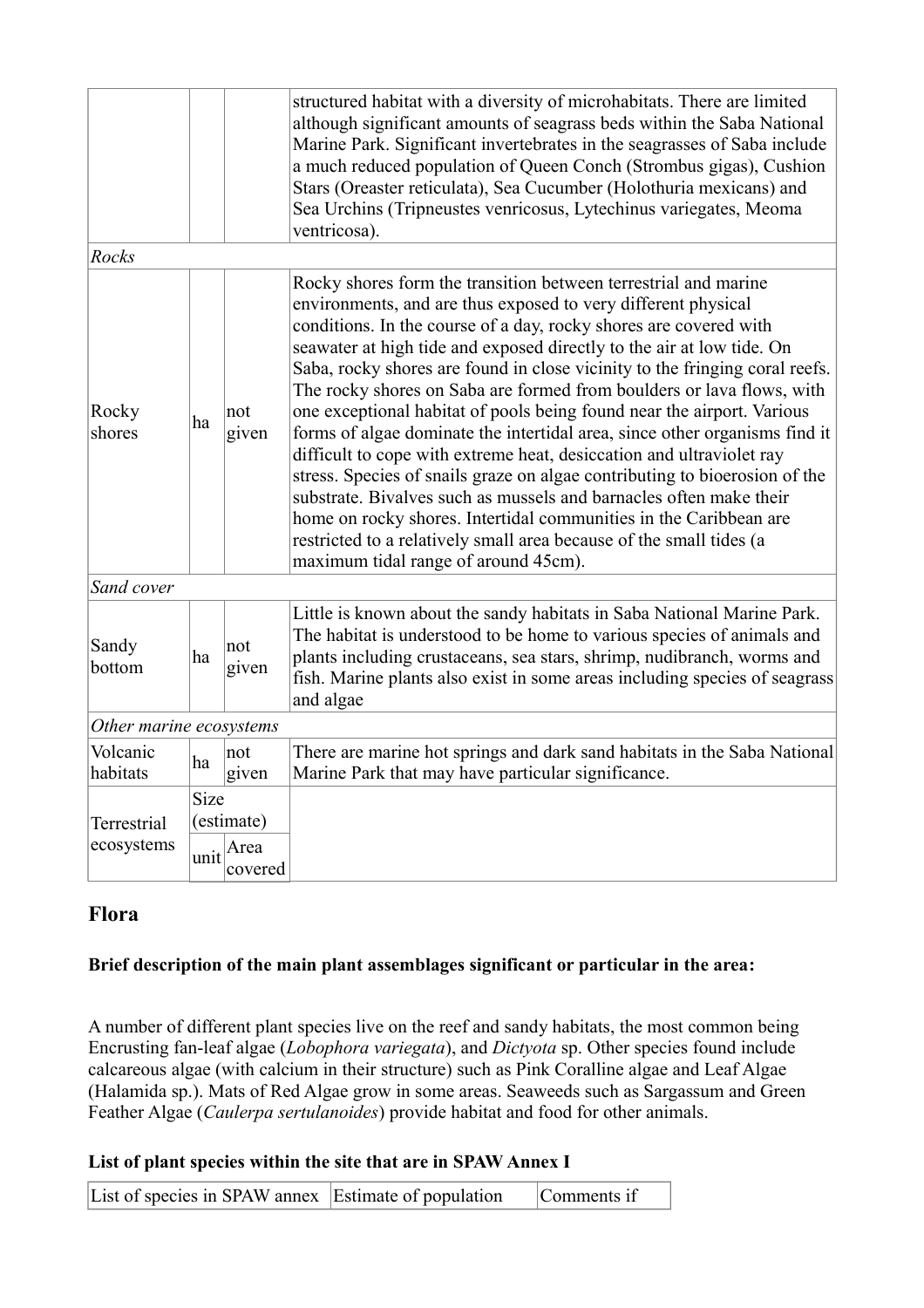|--|

#### **List of plant species within the site that are in SPAW Annex III**

| List of species in SPAW annex III          | Estimate of population<br>size | Comments if<br>any |
|--------------------------------------------|--------------------------------|--------------------|
| Hydrocharitaceae: Thalassia testudinum     | not given                      |                    |
| Hydrocharitaceae: Halophila baillonis      | not given                      |                    |
| Hydrocharitaceae: Halophila decipiens      | not given                      |                    |
| Hydrocharitaceae: Halophila<br>engelmannii | not given                      |                    |

#### **List of plant species within the site that are in the IUCN Red List. UICN red list : <http://www.iucnredlist.org/apps/redlist/search>You will specify the IUCN Status (CR:critically endangered; EN:endangered; VU:vulnerable).**

| List of species in IUCN red list that are<br>present in your site | <b>IUCN</b> Status   | Estimate of<br>population size | Comments if<br>any |
|-------------------------------------------------------------------|----------------------|--------------------------------|--------------------|
| Clover Grass: Halophila baillonii                                 | $VU -$<br>Vulnerable | not given                      |                    |
| Star grass: Halophila engelmanni                                  | $EN -$<br>Endangered | not given                      |                    |

#### **List of plant species within the site that are in the national list of protected species**

| List of species in the national list of protected species that | Estimate of     | Comments if |
|----------------------------------------------------------------|-----------------|-------------|
| are present in your site                                       | population size | any         |
| Turtle grass: Thalassia testudinum                             | not given       |             |

#### **Fauna**

#### **Brief descript° of the main fauna populations and/or those of particular importance present (resident or migratory) in the area:**

All four Caribbean species of turtle can be found in Saba National Marine Parks water: Hawksbills (Eretmochelys imbricate), Green Turtles (Chelonia mydas), Leatherbacks (Dermochelys coriacea) and Loggerheads (Caretta caretta) are a very occasional visitor. A number of Cetaceans are regular visitors both to the reefs and the waters around Saba, including; Humpback Whales (Megaptera novaeangliae), , Spinner Dolphins (Stenella longirostris), Bottlenose Dolphins (Tursiops truncates) (Attachment 13). Caribbean Reef Sharks, Nurse Sharks and Black Tip Sharks are the most common shark specied in Saba National Marine Park, with occasional sightings of Hammerhead Sharks, Bull Sharks and Tiger Sharks. Manta Rays and Whale Sharks are also seen on occasion (Attachment 14).

The coral reefs are home to many fish species including Fairy baslets (Gramma loreto), Angel fish (Holocanthus sp. and many others) Groupers, Triggerfish, Scorpion fish, Moray eels (e.g. Gymnothorax moringa), Wrasse and Chromis, Parrot fish and roaming shoals of Blue Tangs (Acanthurus coeruleus). In sandy areas Garden eels (Heteroconger halis), Peacock Flounder (Bothus lunatus), Stingrays (Dasyatis Americana) and Flying Gurnard (Dactylopterus volitans) can all be seen. Near to the reefs in the blue water, Crevalle Jacks (Caranx hippos), Bar jacks (Caranx rubber), Shoals of Barracuda (Sphyraena sp.) Horse-eye jacks (Caranx latus) and Wahoo (Acanthocybium solandri) meander looking to feed off the smaller reef fish.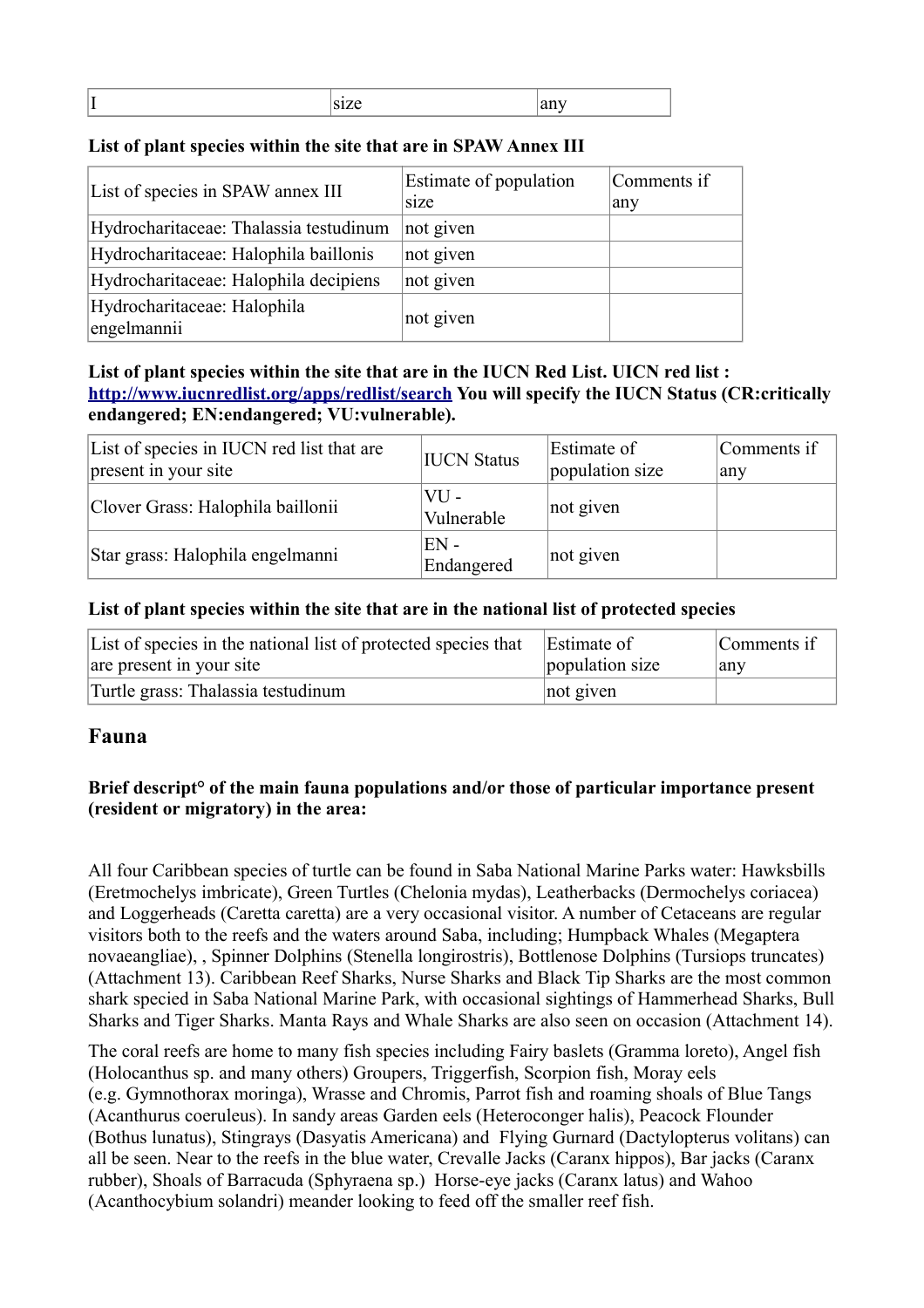Eleven coral species are common around Saba; Agaricia spp., Colpophyllia spp., Diploria labyrinthiformis, Diploria strigosa, Madracis decactis, Millepora spp., Montastraea annularis, Montastraea cavernosa, Porites astreoides, Porites porites, and Stephanocoenia michelinii. Of these, Montastraea annularis was most dominant overall, followed by Agaricia spp., Millepora spp. and Diploria strigosa.

In deeper areas, the coral communities are dominated by plate corals (Agaricia sp.), soft corals such as seafans and Wire Corals (Ellisella sp.). The main hard corals on shallower reefs include Mustard Hill Coral (Porites astreoides), Brain coral (Diploria sp.), various forms of Star coral (Montastreasp.), Flower Coral (Eusmilia fastiagata), Maze Coral (Meandrina meandrites), Pillar Coral(Dendrogyra cylindrica) and the blade form of Fire Coral (Millepora complanata). Other coral species often found include Seafans, Seaplumes, gorgonians and Black coral (Antipathes sp.) at depths in excess of 20m, particularly at the drop off.

Aside from corals and fish, many other creatures inhabit the reef and other underwater habitats. These include a variety of sponges such as Giant Barrel Sponges (Xestospongia muta), Stove-pipe sponges (Aplysina archeri), Azure Vase Sponges (Callyspongia plicifera), Ball Sponges (Cinachyra sp.) and Elephant Ear Sponges (Agelas clathrodes). Countless other invertebrates inhabits the reefs such as Conch, Brittle stars, Magnificent Sea Urchin (Astropyga magnifica), Zooanthids, Crinoids, Brittle stars, Cork Screw Anemones (Bartholomea annulata), Giant anemones (Condylactis gigantea), Spiny Lobsters (Panulirus argus), Pederson shrimp, Arrow Crab (Stenorhynchus seticornis), Decorator Crabs (Microphrys bicomuta) and nudibranchs such as the Lettuce Sea Slug (Tridachia crispate).

Saba's shore line is an important home to endangered bird species and the Saba National Marine Park is an important feeding ground. For more details see attachment 12 and 17).

| List of species in SPAW annex II    | Estimate of population<br>s <sub>1</sub> ze | Comments if |
|-------------------------------------|---------------------------------------------|-------------|
|                                     |                                             | any         |
| Reptiles: Caretta caretta           | not given                                   |             |
| Reptiles: Chelonia mydas            | not given                                   |             |
| Reptiles: Eretmochelys imbricata    | not given                                   |             |
| Reptiles: Dermochelys coriacea      | not given                                   |             |
| Birds: Puffinus lherminieri         | not given                                   |             |
| Birds: Sterna antillarum antillarum | not given                                   |             |
| Birds: Sterna dougallii dougallii   | not given                                   |             |
| Mammals: Balaenoptera musculus      | not given                                   |             |
| Mammals: Balaenoptera physalus      | not given                                   |             |
| Mammals: Balaenoptera borealis      | not given                                   |             |
| Mammals: Balaenoptera edeni         | not given                                   |             |
| Mammals: Megaptera novaeangliae     | not given                                   |             |
| Mammals: Eubalaena glacialis        | not given                                   |             |
| Mammals: Physeter macrocephalus     | not given                                   |             |
| Mammals: Kogia breviceps            | not given                                   |             |
| Mammals: Kogia simus                | not given                                   |             |
| Mammals: Ziphius cavirostris        | not given                                   |             |
| Mammals: Mesoplodon europeaus       | not given                                   |             |
| Mammals: Orcinus orca               | not given                                   |             |

#### **List of animal species within the site that are in SPAW Annex II**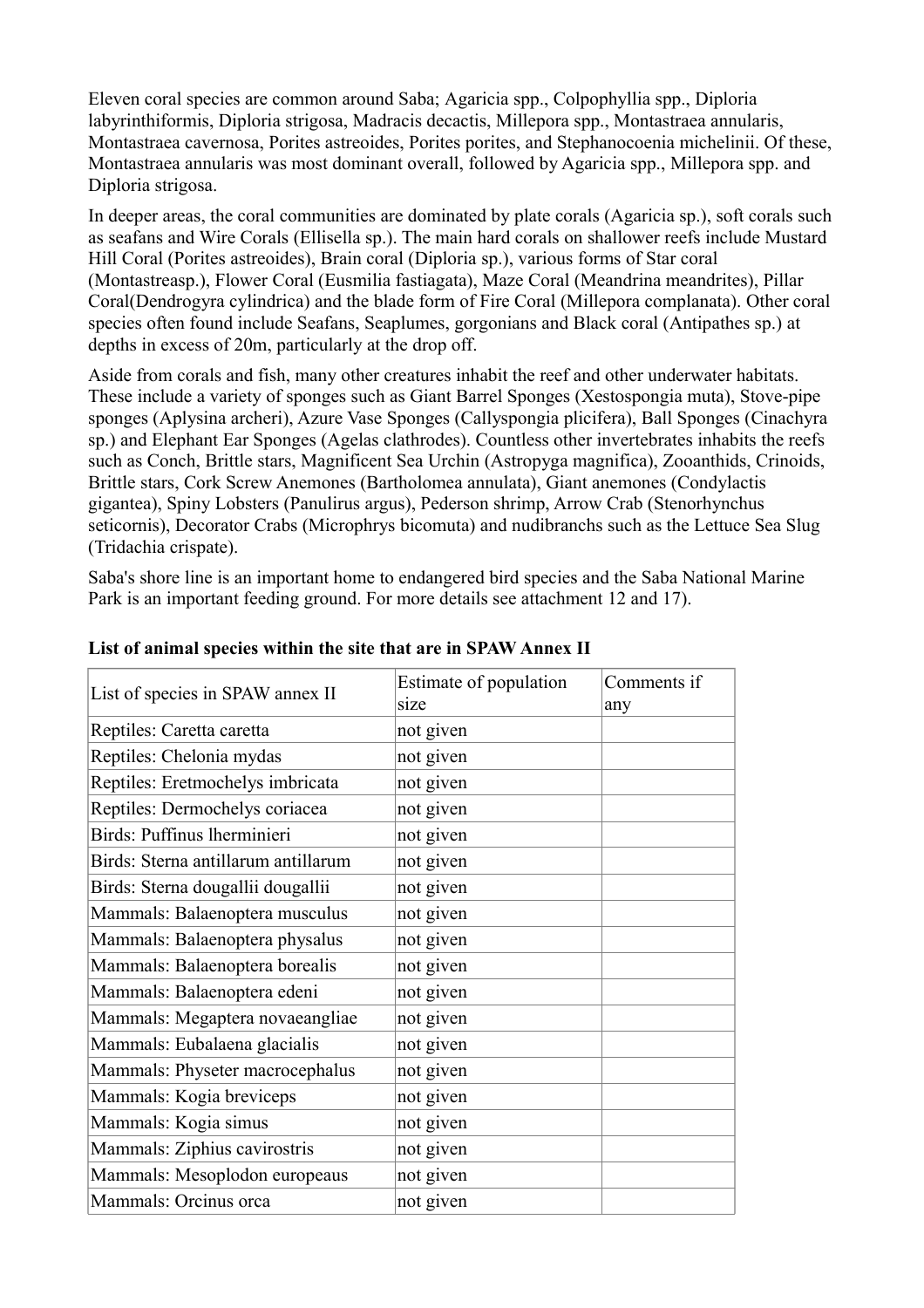| Mammals: Pseudorca crassidens          | not given |  |
|----------------------------------------|-----------|--|
| Mammals: Globicephala<br>macrorhynchus | not given |  |
| Mammals: Peponocephala electra         | not given |  |
| Mammals: Lagenodelphis hosei           | not given |  |
| Mammals: Stenella attenuata            | not given |  |
| Mammals: Stenella frontalis            | not given |  |
| Mammals: Stenella longirostris         | not given |  |
| Mammals: Stenella clymene              | not given |  |
| Mammals: Tursiops truncatus            | not given |  |
| Mammals: Stenella coeruleoalba         | not given |  |
| Mammals: Grampus griseus               | not given |  |

#### **List of animal species within the site that are in SPAW Annex III**

| List of species in<br><b>SPAW</b> annex III | Estimate of<br>population<br>size | Comments if any                                                                                                                                                                                                                    |
|---------------------------------------------|-----------------------------------|------------------------------------------------------------------------------------------------------------------------------------------------------------------------------------------------------------------------------------|
| Hydrozoa:<br>Milleporidae                   | not given                         |                                                                                                                                                                                                                                    |
| Hydrozoa:<br>Stylasteridae                  | not given                         |                                                                                                                                                                                                                                    |
| Anthozoa:<br>Antipatharia                   | not given                         |                                                                                                                                                                                                                                    |
| Anthozoa:<br>Gorgonacea                     | not given                         |                                                                                                                                                                                                                                    |
| Anthozoa:<br>Scleractinia                   | not given                         |                                                                                                                                                                                                                                    |
| Molluscs:<br>Strombus gigas                 | not given                         |                                                                                                                                                                                                                                    |
| Crustaceans:<br>Panulirus argus             | not given                         |                                                                                                                                                                                                                                    |
| Reptiles: Iguana<br>iguana                  | not given                         | In collaboration with the Accueil Réserve Naturelle St. Barth, a<br>study is on it's way to scientifically establish the Saba Black<br>Iguana as a distinct subspecies of the Green Iguana (Iguana)<br>Iguana), only found on Saba |

#### **List of animal species within the site that are in the IUCN Red List. IUCN Red List : <http://www.iucnredlist.org/apps/redlist/search>You will specify the IUCN Status (CR:critically endangered; EN:endangered; VU:vulnerable).**

| List of species in IUCN red list that are<br>present in your site | <b>IUCN Status</b>              | Estimate of<br>population size | Comments if<br>any |
|-------------------------------------------------------------------|---------------------------------|--------------------------------|--------------------|
| Elkhorn coral: Acropora palmata                                   | $CR$ - Critically<br>endangered | not given                      |                    |
| Staghorn coral: Acropora cervicornis                              | $CR$ - Critically<br>endangered | not given                      |                    |
| Warsaw grouper: Hyporthodus nigritus                              | $CR$ - Critically               | not given                      |                    |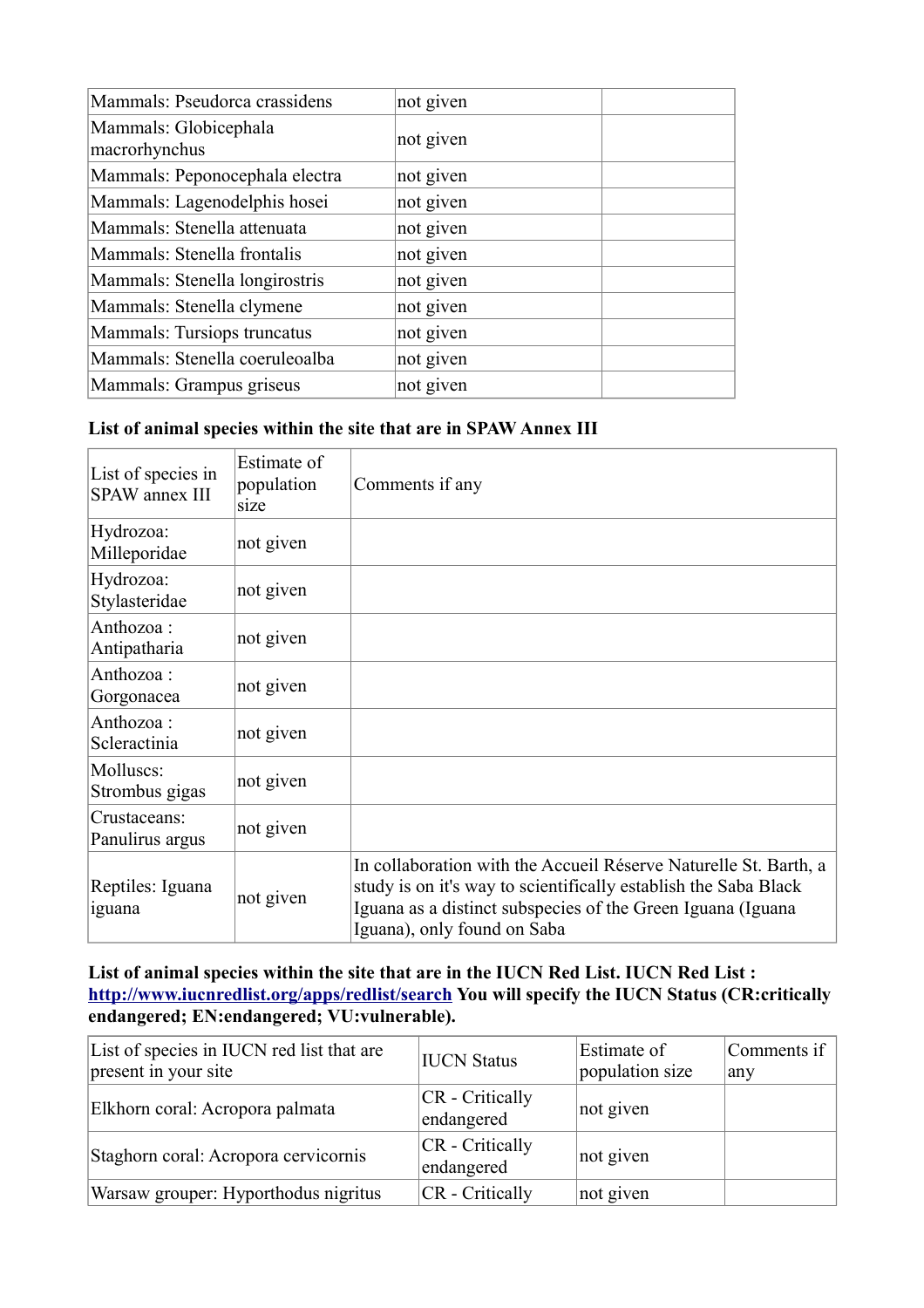|                                                                      | endangered                    |           |  |
|----------------------------------------------------------------------|-------------------------------|-----------|--|
| Hawksbill turtle: Eretmochelys imbricata                             | CR - Critically<br>endangered | not given |  |
| Leatherback turtle: Dermochelys coriacea                             | CR - Critically<br>endangered | not given |  |
| Black-capped Petrel: Pterodroma hasitata                             | EN - Endangered               | not given |  |
| Mountainous Star Coral: Montastrea<br>annularis                      | EN - Endangered               | not given |  |
| Boulder star coral: Montastrea faveolata                             | EN - Endangered               | not given |  |
| Bladed Box Fire Coral: Millepora striata                             | EN - Endangered               | not given |  |
| Nassau Grouper: Epinephelus striatus                                 | EN - Endangered               | not given |  |
| Barndoor Skate: Dipturus laevis                                      | EN - Endangered               | not given |  |
| Winter Skate: Leucoraja ocellata                                     | EN - Endangered               | not given |  |
| Fin Whale: Balaenoptera physalis                                     | EN - Endangered               | not given |  |
| Coalfish Whale: Balaenoptera borealis                                | EN - Endangered               | not given |  |
| Blue Whale: Balaenoptera musculus                                    | EN - Endangered               | not given |  |
| North Atlantic Right Whale: Eubalaena<br>glacialis                   | EN - Endangered               | not given |  |
| Green Turtle: Chelonia mydas                                         | EN - Endangered               | not given |  |
| Leaf Coral: Agaricia lamarcki                                        | VU - Vulnerable               | not given |  |
| Pillar Coral: Dendrogyra cylindrus                                   | VU - Vulnerable               | not given |  |
| Elliptical Star Coral: Dichocoenia stokesii                          | VU - Vulnerable               | not given |  |
| Rough cactus coral: Mycetophyllia ferox                              | VU - Vulnerable               | not given |  |
| Bumpy Star Coral: Montastrea franksi                                 | VU - Vulnerable               | not given |  |
| Lined Seahorse: Hippocampus erectus                                  | VU - Vulnerable               | not given |  |
| Yellowfin Grouper: Epinephelus<br>flavolimbatus                      | VU - Vulnerable               | not given |  |
| Masked Hamlet: Hypoplectrus<br>providencianus                        | VU - Vulnerable               | not given |  |
| Poey's Grouper, Grouper, White Grouper:<br>Hyporthodus flavolimbatus | VU - Vulnerable               | not given |  |
| Seabass, Snowy Grouper, Spotted Grouper:<br>Hyporthodus niveatus     | VU - Vulnerable               | not given |  |
| Hogfish: Lachnolaimus maximus                                        | VU - Vulnerable               | not given |  |
| Cubera Snapper: Lujanus cyanopterus                                  | VU - Vulnerable               | not given |  |
| Mutton Snapper: Lutjanus analis                                      | VU - Vulnerable               | not given |  |
| Yellowmouth Grouper: Mycteroperca<br>interstitialis                  | VU - Vulnerable               | not given |  |
| Bigeye Tuna: Thunnus obesus                                          | VU - Vulnerable               | not given |  |
| Queen Triggerfish: Balistes vetula                                   | VU - Vulnerable               | not given |  |
| Marble Grouper: Dermatolepis inermis                                 | VU - Vulnerable               | not given |  |
| Giant Manta Ray: Manta birostris                                     | VU - Vulnerable               | not given |  |
| Grey Nurse Shark: Carcharias taurus                                  | VU - Vulnerable               | not given |  |
| Small-tooth Sand Tiger Shark, : Odontaspis<br>ferox                  | VU - Vulnerable               | not given |  |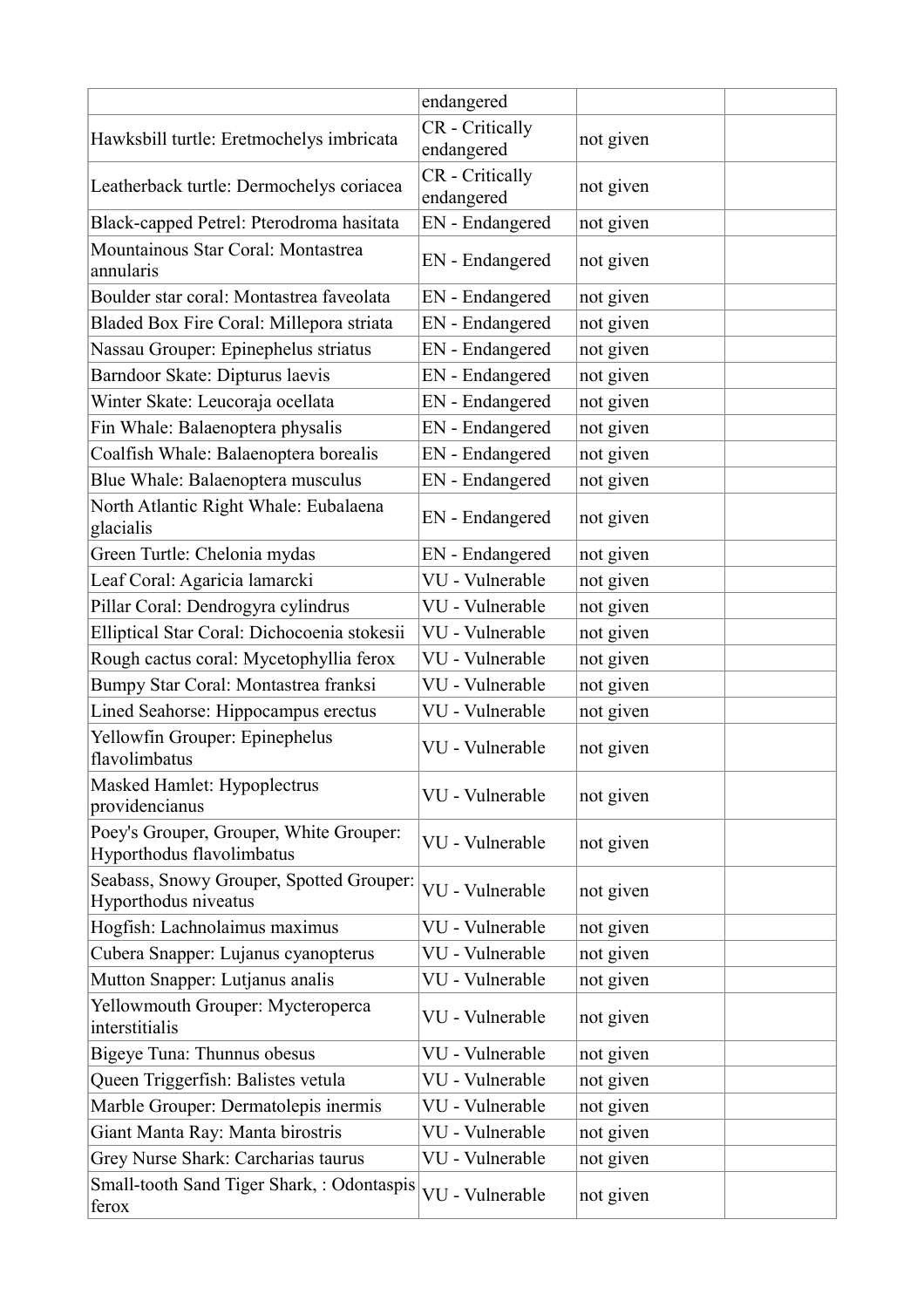| Bigeye Thresher Shark: Alopias<br>superciliosus           | VU - Vulnerable | not given |
|-----------------------------------------------------------|-----------------|-----------|
| Dusky Shark: Carcharhinus obscurus                        | VU - Vulnerable | not given |
| Sandbar Shark: Carcharhinus plumbeus                      | VU - Vulnerable | not given |
| Night Shark: Carcharhinus signatus                        | VU - Vulnerable | not given |
| Gulper Shark: Centrophorus granulosus                     | VU - Vulnerable | not given |
| Longfin Mako: Isurus paucus                               | VU - Vulnerable | not given |
| Whale Shark: Rhincodon typus                              | VU - Vulnerable | not given |
| Great White Shark: Carcharodon carcharias VU - Vulnerable |                 | not given |
| Clubnose Guitarfish: Glaucostegus thouin                  | VU - Vulnerable | not given |
| Butterfly ray: Gymnura altavela                           | VU - Vulnerable | not given |
| Great Sperm Whale: Physeter catodon                       | VU - Vulnerable | not given |
| Sperm Whale: Physeter macrocephalus                       | VU - Vulnerable | not given |
| Humpback Whale: Megaptera<br>novaeangliae                 | VU - Vulnerable | not given |

#### **List of animal species within the site that are in the national list of protected species**

| List of species<br>in the national<br>list of protected<br>species that are<br>present in your<br>site | Estimate of<br>population<br>size | Comments if any                                                                                                                                                                                                                                                                                                                                                                                                                                                                                                                                                                                                                                                            |
|--------------------------------------------------------------------------------------------------------|-----------------------------------|----------------------------------------------------------------------------------------------------------------------------------------------------------------------------------------------------------------------------------------------------------------------------------------------------------------------------------------------------------------------------------------------------------------------------------------------------------------------------------------------------------------------------------------------------------------------------------------------------------------------------------------------------------------------------|
| Various:<br>Various                                                                                    | not given                         | The fisheries ordinance covers; (a) crustaceans, shellfish and other<br>mollusks, seaweeds, corals, sea mammals, tortoises, star fish and sea<br>urchins; (b) fish roe and hatch (c) hatch and seed of crustaceans and<br>shellfish. The marine environment ordinance covers: Milleporina,<br>Stylasterina, Gorgonacea, Scleractinia and Antipatharia (fire corals,<br>lace corals, soft corals, stony corals and black corals respectively).<br>Marine snails of the species Strombus gigas Turtles: marine reptiles<br>of the species Chelonia mydas (Green turtle, Greenback),<br>Eretmochylys imbricata (Hawksbill turtle) and Caretta caretta<br>(Loggerhead turtle). |

### **d - Human population and current activities**

**Inhabitants inside the area or in the zone of potential direct impact on the protected area:** 

|                                            | Inside the area | In the zone of potential direct<br>impact |          |  |
|--------------------------------------------|-----------------|-------------------------------------------|----------|--|
|                                            |                 | Permanent Seasonal Permanent              | Seasonal |  |
| Inhabitants not given $ not\> given  2000$ |                 |                                           | 25000    |  |

#### **Comments about the previous table:**

Around 25,000 annual visitors to Saba (2010 figures). See Attachment 7.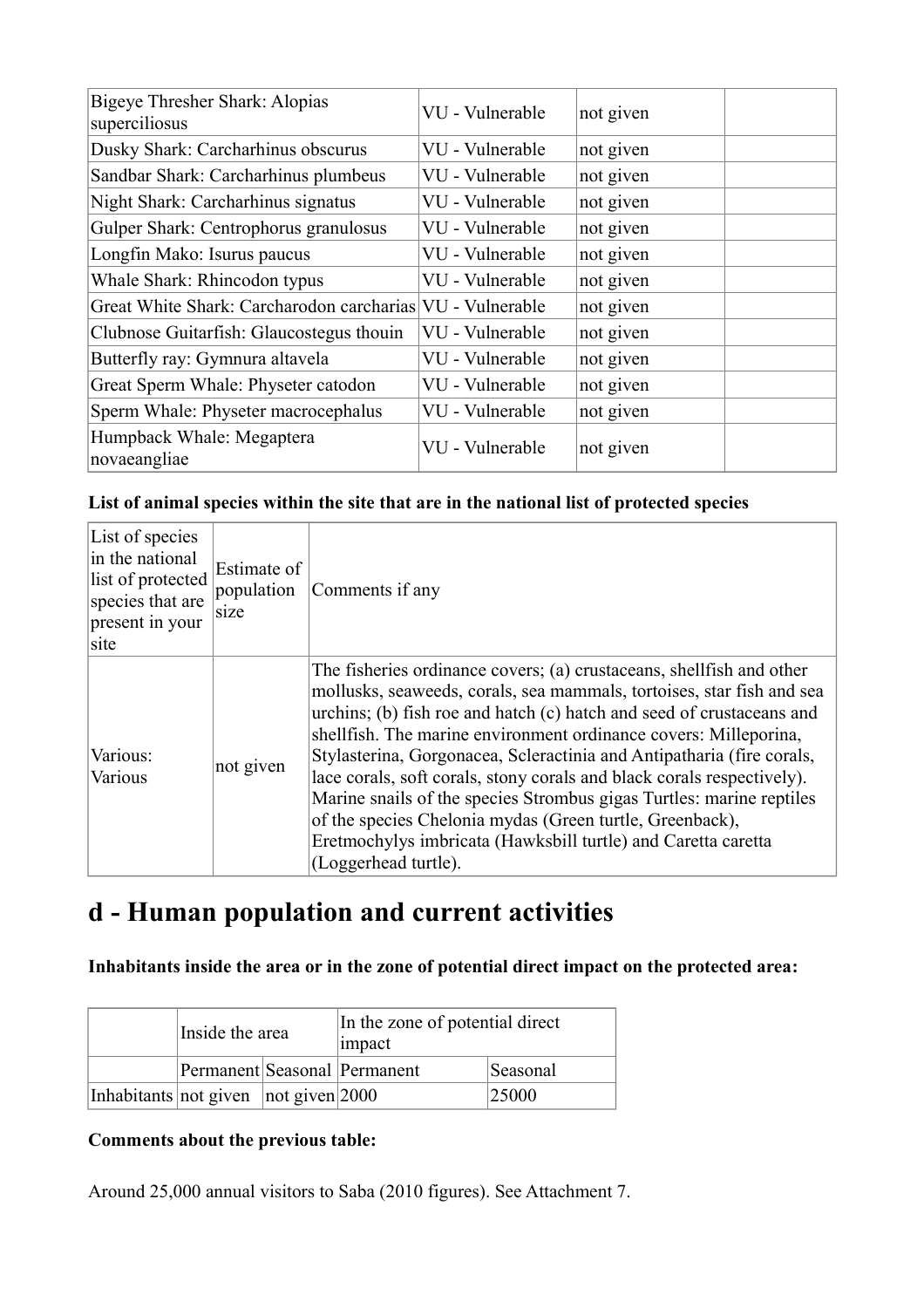#### **Description of population, current human uses and development:**

The population of Saba (the Sabans) consists of only 2000 people who come from all over the world. The island's small size has led to a fairly small number of island families, who can trace their last names back to around a half-dozen families.

With population centers on the island lying at least 240 m above sea level, direct human impacts on the marine resources are limited. There is little industry on the island and no significant agriculture. Thus, effluents such as pesticide and industrial chemicals are limited.

The economy of Saba is dependent on tourism; 66% is dive related. The Saba Marine Park, which surrounds the entire island, hosts about 6,000 divers per year who carry out approximately 30,000 dives.

Fishing within the marine park is limited but becoming a more significant threat given the change in status of neighbouring fishing grounds. Spear fishing in the marine park has become an issue in recent years.

According to island law, all coastal developments must be preceded by an independent environmental impact assessment. However, with future political changes there may be pressure to develop a marina and hotel/dive resort in the southern part of the island at Giles Quarter.

| Activities         | Current<br>human<br>uses | Possible<br>development | Description / comments, if any                                                                                                                                                                                                                                                                                                                                                                                                                                                                                                                                      |
|--------------------|--------------------------|-------------------------|---------------------------------------------------------------------------------------------------------------------------------------------------------------------------------------------------------------------------------------------------------------------------------------------------------------------------------------------------------------------------------------------------------------------------------------------------------------------------------------------------------------------------------------------------------------------|
| Tourism            | very<br>important        | stable                  | Visitor number have slowly increased over the last 15 years<br>from $20-25,000$ visitors per year to $25-30,000$ visitors per<br>year.                                                                                                                                                                                                                                                                                                                                                                                                                              |
| Fishing            | significant stable       |                         | 23 people work in agriculture and fisheries, of whom 4 have<br>agriculture as their main source of income. In the past, many<br>fishermen have turned to work in the construction industry<br>(Polunin & Roberts, 1993). However, many of the<br>fishermen still fish recreationally and in total there are<br>perhaps about eighty recreational fishermen. Fishing<br>practices are low impact within the Saba Marine Park<br>because there are relatively few fishermen, low impact<br>techniques are used and commercial boats tend to fish on<br>the Saba Bank. |
| Agriculture absent |                          | unknown                 |                                                                                                                                                                                                                                                                                                                                                                                                                                                                                                                                                                     |
| Industry           | absent                   | unknown                 |                                                                                                                                                                                                                                                                                                                                                                                                                                                                                                                                                                     |
| Forestry           | absent                   | unknown                 |                                                                                                                                                                                                                                                                                                                                                                                                                                                                                                                                                                     |
| Others             | not<br>specified         | not specified           |                                                                                                                                                                                                                                                                                                                                                                                                                                                                                                                                                                     |

For further details see Attachments 19, 11 and 4.

### **e - Other relevant features**

Since 1972, there has been a rock crushing operation and quarry situated on the south coast of the island. The company pay a nominal fee to the Government to export building materials and also supply local construction materials.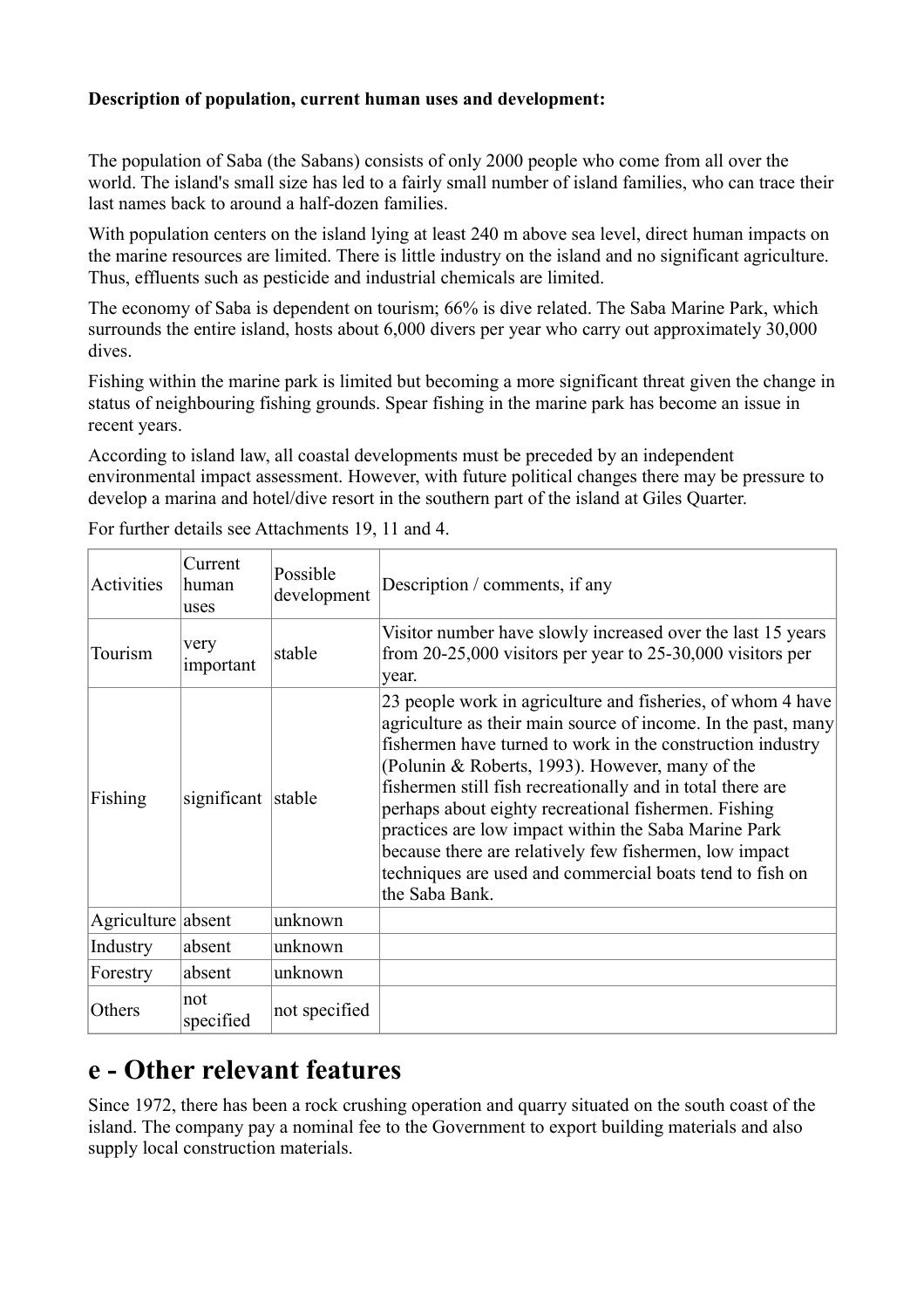#### **Educational feature:**

Education is a very important part of the work of SCF and the Marine Park is a significant resource for local students through to international visitors who come annually on planned education based trips.

#### **Scientific feature:**

The marine park provides a scientific resource as a zoned site with endangered habitats, with varying controls on the use of the natural resources.

#### **Research feature:**

The Marine Park has been a significant site for scientific research since it's establishment, providing data on fisheries, diver impacts and a range of other topics. For details on monitoring see Attachment 20.

#### **Historical feature:**

Little is known about the value of the historical features of the Marine Park.

#### **Archaeological feature:**

Little is known about the value of the archaeological features of the Marine Park.

### **f - Impacts and threats affecting the area**

#### **Impacts and threats** *within* **the area**

| Impact and<br>threats                                    | level             | In the   | Evolution Evolution<br>In the<br>short term long term | Species affected                                                                                                                                              | affected                 | Habitats Description /<br>comments                                                                                                                                                                                            |
|----------------------------------------------------------|-------------------|----------|-------------------------------------------------------|---------------------------------------------------------------------------------------------------------------------------------------------------------------|--------------------------|-------------------------------------------------------------------------------------------------------------------------------------------------------------------------------------------------------------------------------|
| Exploitation<br>of natural<br>ressources:<br>Fishing     | very<br>important | increase | unknown                                               | Panulirus argus<br>Lutjanus<br>campechanus<br>Ocyurus chrysurus Coral<br>Strombus gigas<br>Acanthocybium<br>solandri<br>Coryphaena<br>hippurus Thunnus<br>sp. | reefs,<br>seagrass<br>es | Medical students<br>spearfishing as food<br>prices are too high,<br>recreaional fishing in<br>the marine park at<br>night, some collection<br>and artisanal fishing.<br>Commercial fishermen<br>targetting the marine<br>park |
| Exploitation<br>of natural<br>ressources:<br>Agriculture | limited           | unknown  | unknown                                               |                                                                                                                                                               |                          |                                                                                                                                                                                                                               |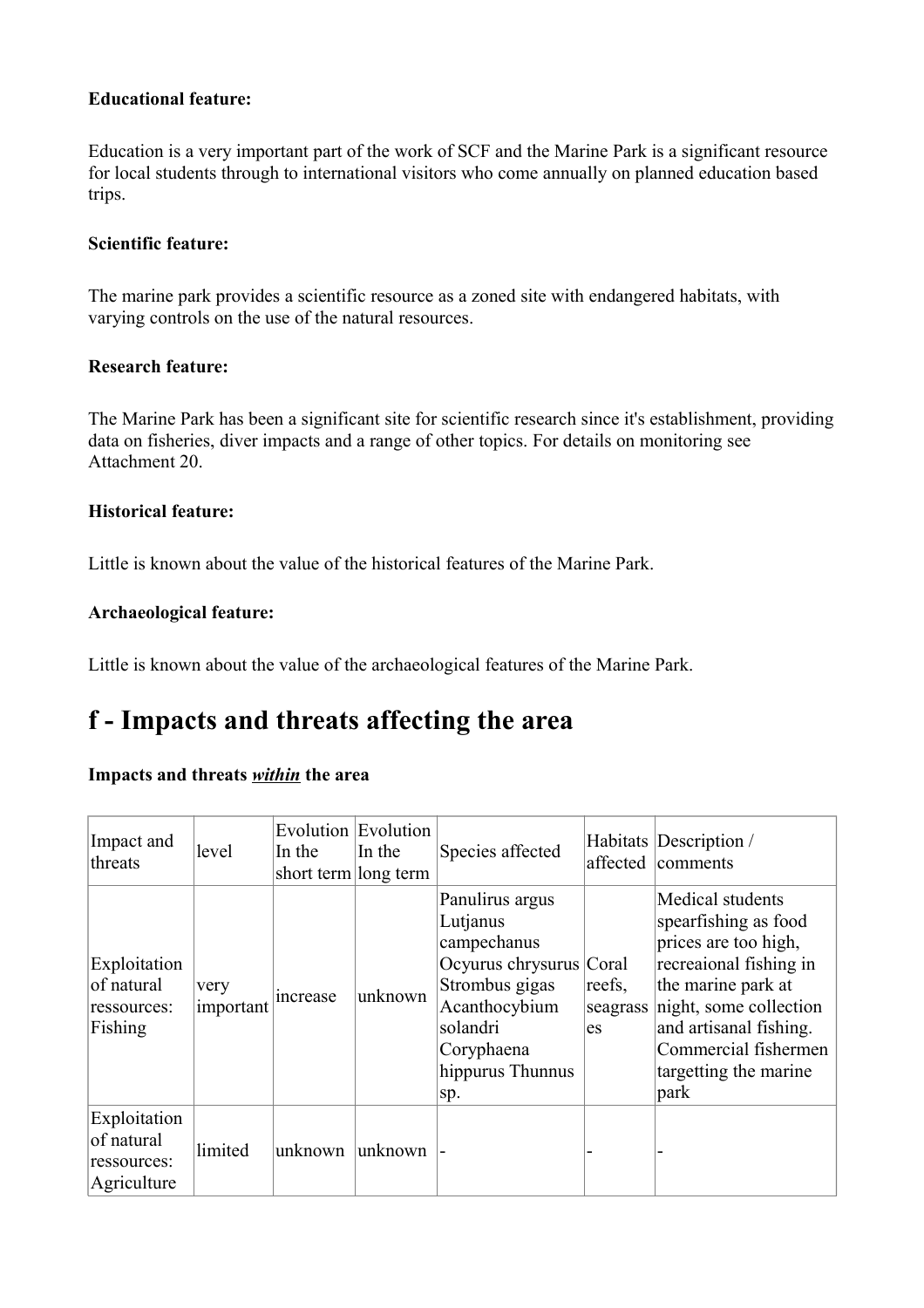| Exploitation<br>of natural<br>ressources:<br>Tourism            | limited           | unknown  | unknown  |                         |               | Ver little impact on the<br>natural resources<br>directly.                                                                                                                                                                                                                                                                                                                                                                       |
|-----------------------------------------------------------------|-------------------|----------|----------|-------------------------|---------------|----------------------------------------------------------------------------------------------------------------------------------------------------------------------------------------------------------------------------------------------------------------------------------------------------------------------------------------------------------------------------------------------------------------------------------|
| Exploitation<br>of natural<br>ressources:<br>Industry           | very<br>important | increase | unknown  |                         |               | See pollution                                                                                                                                                                                                                                                                                                                                                                                                                    |
| Exploitation<br>of natural<br>ressources:<br>Forest<br>products | limited           | unknown  | unknown  |                         |               |                                                                                                                                                                                                                                                                                                                                                                                                                                  |
| Increased<br>population                                         | limited           | stable   | stable   |                         |               | Little increase an<br>impact.                                                                                                                                                                                                                                                                                                                                                                                                    |
| Invasive<br>alien species                                       | limited           | increase | increase | Most reef fish          | Coral<br>reef | Invasie predatory<br>fauna; the Lionfish<br>growing to 36cm in the<br>MPA.                                                                                                                                                                                                                                                                                                                                                       |
| Pollution                                                       | limited           | increase | increase | Coral reef<br>organisms | Coral<br>reef | <b>Sedimentation Dump</b><br>pollution (leachates;<br>acids, heavy metals<br>etc), unknown impact<br>St Eustatius oil spill<br>Run off from rock<br>crusher in Fort Bay.<br>Cleaning of<br>commercial vessels in<br>the Marine Park. Soil<br>dumped on near he<br>harbour, near Ladder<br>Bay, 5000 truck loads<br>of raw unstable soil<br>dumped which is<br>washing onto Tent reef.<br>More on oil spills in<br>Attachment 21. |
| Other                                                           | limited           | unknown  | unknown  |                         |               |                                                                                                                                                                                                                                                                                                                                                                                                                                  |

### **Impacts and threats** *around* **the area**

| Impact and<br>threats                                | Level   | Evolution Evolution<br>In the<br>short term long term | In the   | Species affected                                                                                   | Habitats   Description /<br>affected comments |
|------------------------------------------------------|---------|-------------------------------------------------------|----------|----------------------------------------------------------------------------------------------------|-----------------------------------------------|
| Exploitation<br>of natural<br>ressources:<br>Fishing | limited | unknown                                               | lunknown | Panulirus argus<br>Lutjanus<br>campechanus<br>Ocyurus chrysurus<br>Strombus gigas<br>Acanthocybium |                                               |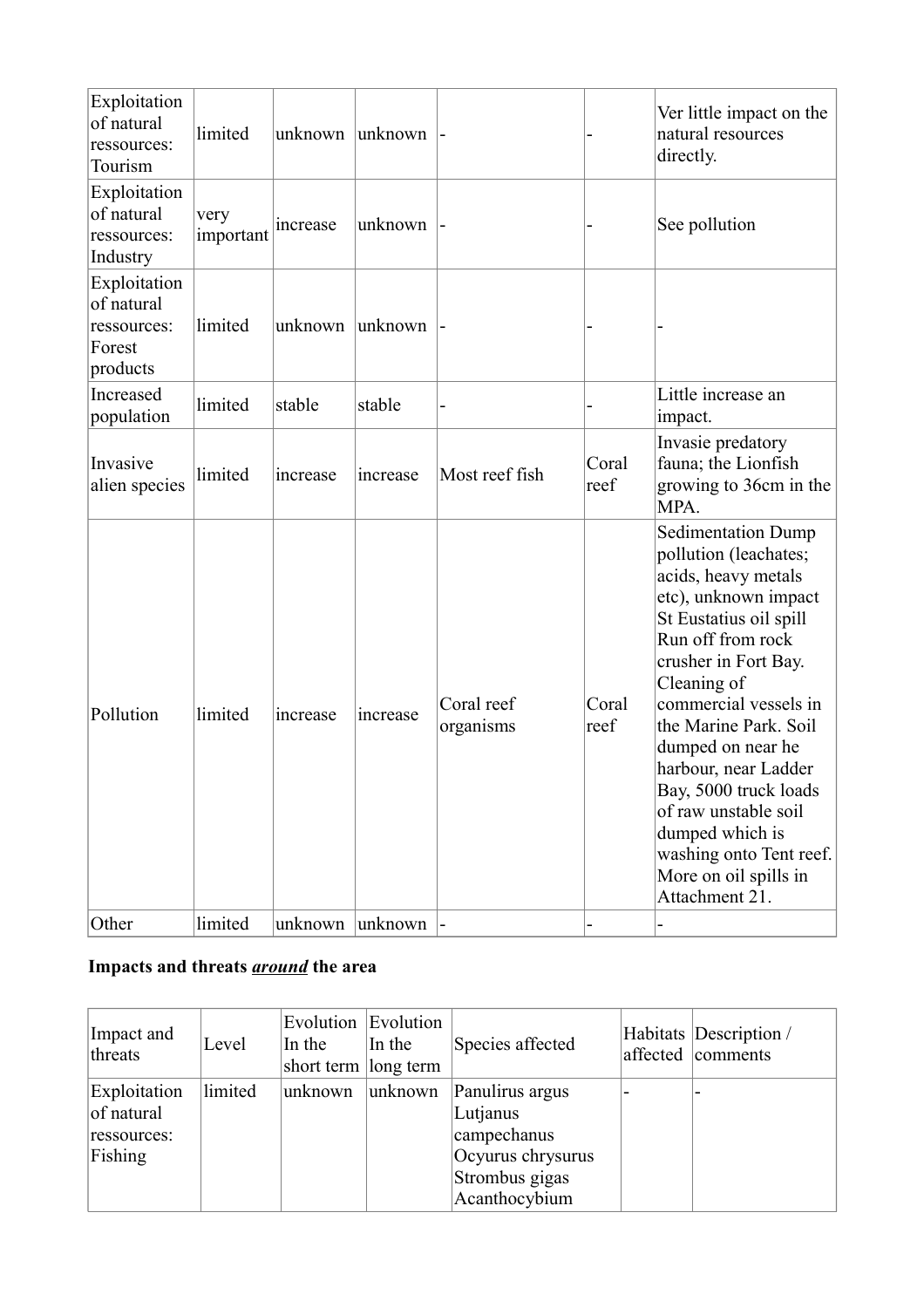|                                                                 |           |         |         | solandri Coryphaena<br>hippurus Thunnus sp. |                                                                                                                                                               |
|-----------------------------------------------------------------|-----------|---------|---------|---------------------------------------------|---------------------------------------------------------------------------------------------------------------------------------------------------------------|
| Exploitation<br>of natural<br>ressources:<br>Agriculture        | limited   | unknown | unknown | -                                           |                                                                                                                                                               |
| Exploitation<br>of natural<br>ressources:<br>Tourism            | limited   | stable  | stable  |                                             |                                                                                                                                                               |
| Exploitation<br>of natural<br>ressources:<br>Industry           | limited   | stable  | stable  |                                             |                                                                                                                                                               |
| Exploitation<br>of natural<br>ressources:<br>Forest<br>products | limited   | stable  | stable  |                                             |                                                                                                                                                               |
| Increased<br>population                                         | limited   | stable  | stable  |                                             |                                                                                                                                                               |
| Invasive alien very<br>species                                  | important | unknown | unknown | -                                           | Unknown effects<br>on offshore<br>ecosystems. There<br>are invasive<br>species on the<br>island of Saba but<br>this is not relevant<br>to the Marine<br>Park. |
| Pollution                                                       | limited   | unknown | unknown |                                             | See pollution<br>above. Difficult to<br>differentiate<br>sources of threats<br>and stresses<br>caused by threats<br>within and outside<br>the area.           |
| Other                                                           | limited   | unknown | unknown |                                             |                                                                                                                                                               |

### **h - Information and knowledge**

#### **Information and knowledge available**

As a well established Park there is a fair amount of information available to SCF concerning the marine park. Some of the resources are becoming out dated, others continue to be updated;

Each of the information types described below are available to staff and have been identified via the DCNA Management Success Project or by Kenchington, R. A. (1990) (Managing Marine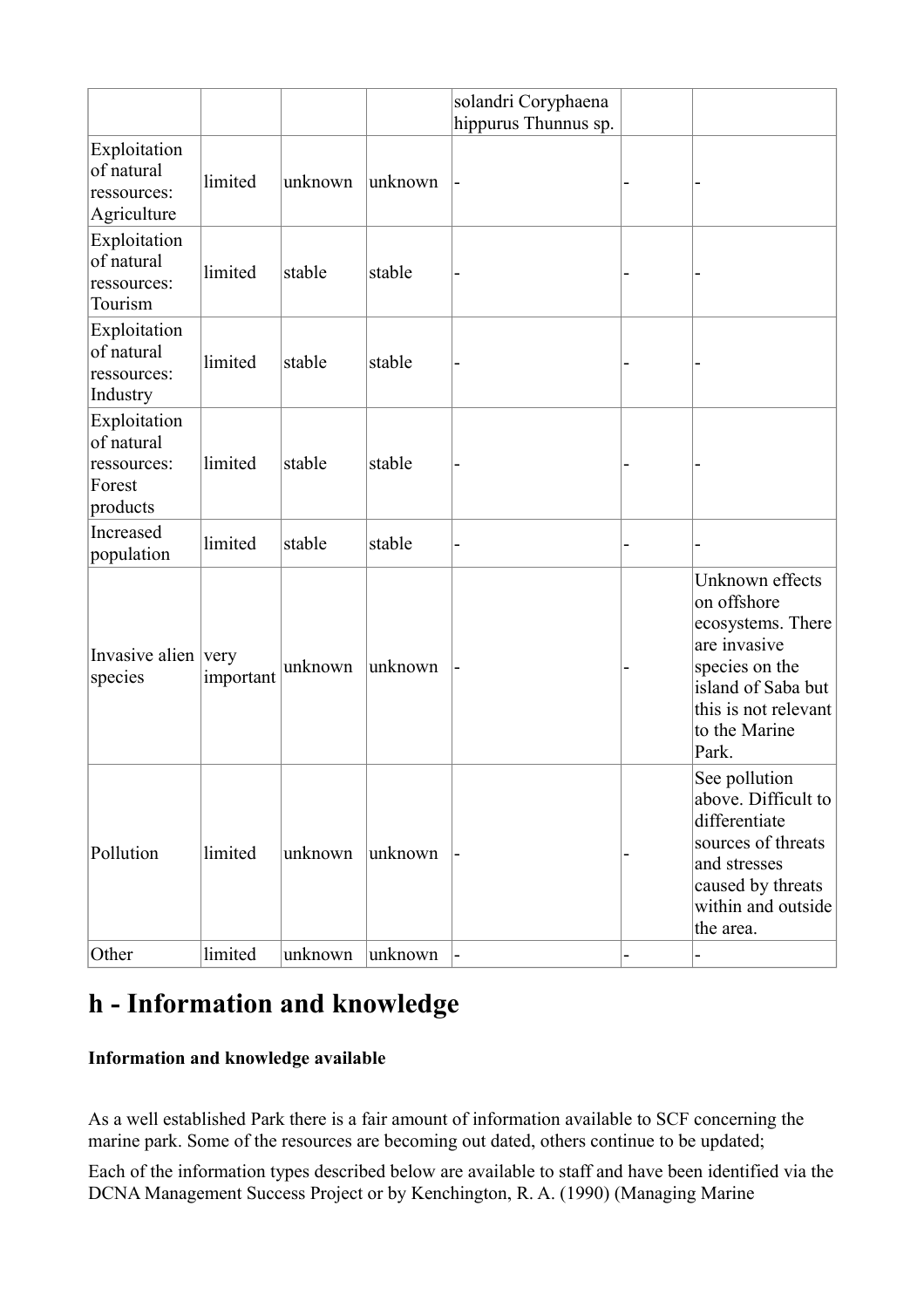Environments, Taylor and Francis, New York.) as important background information for the running of any PA;

#### **Sufficient for the needs of Saba National Marine Park:**

Geological maps: Held by local resident, Smith and Roobol

Bathymetric charts: Saba Conservation Foundation, Electronic version, new map of Tent, new map of west side of the marine park.

Nautical chart: Saba Conservation Foundation, GPS

Tide tables: Internet and GPS

Hydrological survey: Saba Conservation Foundation - Ephemeral channels on map.

Topographical maps: Saba Conservation Foundation

Traditional usage: Saba Conservation Foundation - ancient use of island by amer-indians. Collected traditional names of areas on Saba 2013.

GIS: Maps produced 2009

Baseline habitat maps

Socio-ecnonomic valuation: Total Economic Value of Nature on Saba

The local recreational and cultural value of nature on Saba

The Tourism Value of Nature on Saba

Mapping the Economic Value of Ecosystems on Saba

#### **Insufficient for the needs of Saba National Marine Park:**

Aerial photographs: Google Earth

#### **Not available:**

Maps of currents

Community descriptions

Species lists

Status of commercially important species

Status of endangered, threatened and endemic species (Attachment 22 has a global comment)

Digital Satellite Images

Land use plans

#### **List of the main publications**

| Title                                                                                                                   |  | Author Year Editor / review                                  |
|-------------------------------------------------------------------------------------------------------------------------|--|--------------------------------------------------------------|
| All publications available on the Dutch Caribbean Biodiversity<br>Database. Relevant documents included in Attachments. |  | $\left  \frac{\text{Various}}{2014} \right $ http://www.dcbd |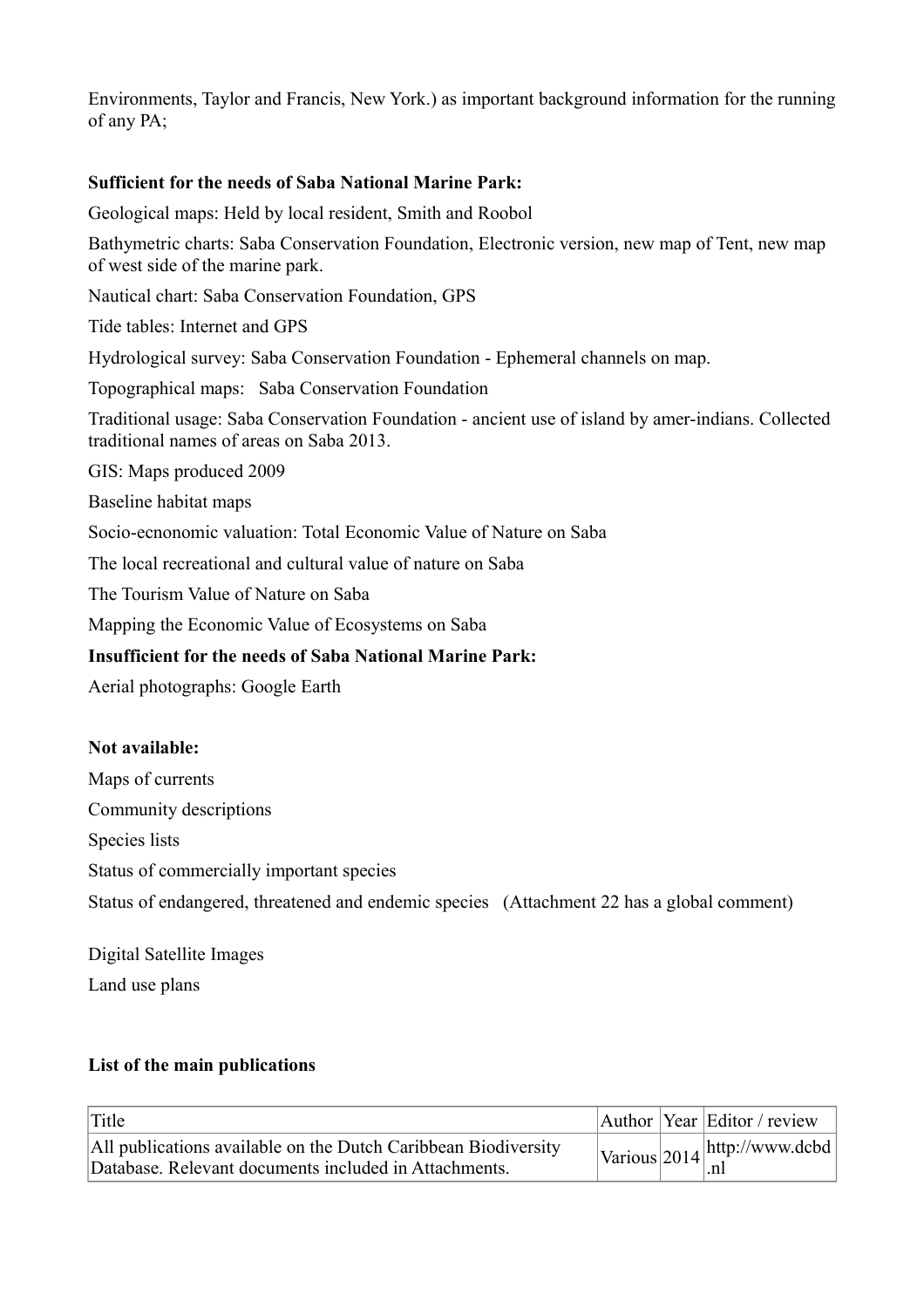#### **Briefly indicate in the chart if any regular monitoring is performed and for what groups/species**

| Species / group<br>monitored<br>$\left  \right $ (give the scientific<br> name) | Frequency of<br>monitoring<br>(annual / biannual /<br>$etc$ ) | Comments<br>(In particular, you can describe here the monitoring<br>methods that are used) |
|---------------------------------------------------------------------------------|---------------------------------------------------------------|--------------------------------------------------------------------------------------------|
| Fish                                                                            | Ongoing                                                       | 30-40 interviews a month with fishermen regarding<br>fish landings                         |
| Fish                                                                            | Ongoing                                                       | 100 sites monitored for fish biodiversity in the SNMP.                                     |
| Lobster larvae                                                                  | Ongoing                                                       | Five sites monitored for the abundance of lobster<br>larvae.                               |
| Marine Mammals                                                                  | Biannual                                                      | AGOA marine mammal monitoring                                                              |

## **Chapter 4. ECOLOGICAL CRITERIA**

*(Guidelines and Criteria Section B/ Ecological Criteria) Nominated areas must conform to at least one of the eight ecological criteria. Describe how the nominated site satisfies one or more of the following criteria. (Attach in Annex any relevant supporting documents.)*

#### **Representativeness:**

The coral reefs of Saba National Marine Park are significant for their structure, the habitat they provide as well as for the animals and plants that live there. The ecological communities represent many of the reef types found in the region.

The Saba National Marine Parks environments, in particular the sea mounts, are important habitats for turtles, sharks and other pelagic megafauna as well as a plethora of reef plants and creatures.

#### **Conservation value:**

The habitats within the Saba National Marine Park provide a home and migratory stop over or breeding site for 54 IUCN Red List Species, 10 CITES Appendix I species and 89 Appendix II species (2011 data, Attachment 12).

Along with neighboring MPA's the Saba National Marine Park borders the French AGOA marine mammal sanctuary, offering protection to all marine mammals, from the smaller dolphin species to the larger Humpback Whales.

As the entire coastline of Saba to a depth of 60m falls within the marine park, permanent residents as well as migratory species are offered protection from the threats they face.

#### **Rarity:**

The coral reef habitats found within The Saba National Marine Park have been depleted across their range throughout the wider Caribbean (Attachment 22). Coral reefs and seagrass beds are globally threatened by anthropogenic stresses.

The seamounts found within the Saba National Marine Park are unique to the region.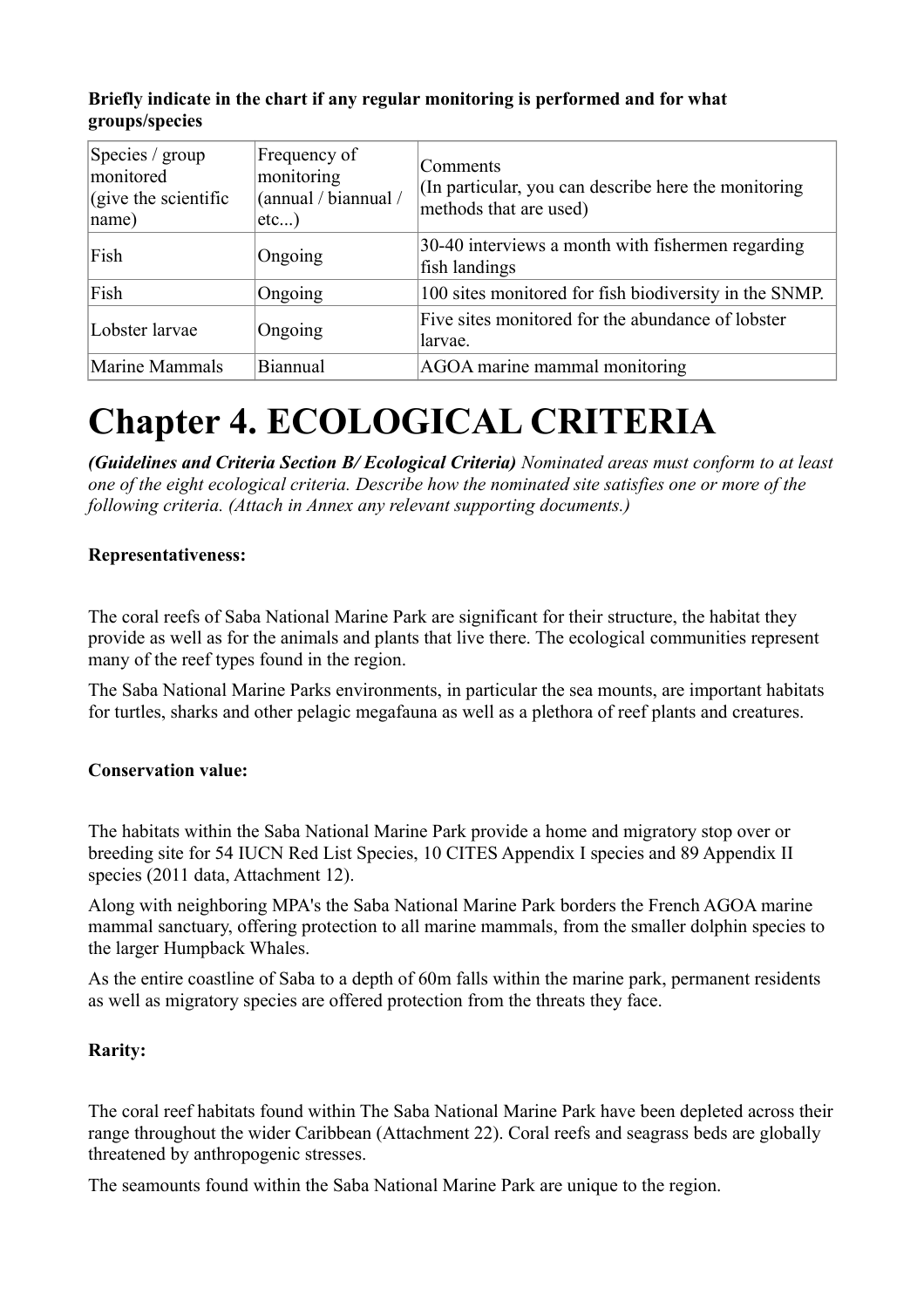#### **Naturalness:**

Saba is surrounded by relatively deep waters in excess of 300-500m depth. This provides a natural buffer from anthropogenic threats from neighboring islands such as pollution, which may otherwise decrease the naturalness of the environment.

The dramatic topography of Saba and the reduced opportunity for development means terrestrial sources of stress on the marine organisms of the park have been limited.

These two factors mean that the marine habitats of Saba have been protected from human induced change and biophysical disturbance has been kept to a relatively low level.

#### **Critical habitats:**

The coral reef, seagrass and benthic habitats within the Saba Bank Marine Park provide a home and migratory stop over or breeding site for 54 IUCN Red List Species, 32 SPAW Annex II species and 246 Annex III species. These include hard and soft corals, marine mammals, endangered sea turtles, sharks and many fish species including grouper. The marine park was also once home to conch populations, which may have a chance to recover.

Coral reefs and seagrass beds are globally threatened by anthropogenic stresses.

#### **Diversity:**

The coral reef and seagrass habitats of the Saba National Marine Park are home to many endangered species, as listed above. It is also home to many more species of plants and animals that are not (or not yet) classified as endangered. This adds to the diversity of the area, both in terms of the actual number of different species and the diversity of the populations of each species. Often the 'less endangered' species have value as flagship species for conservation and the local human population.

#### **Connectivity/coherence:**

The Saba National Marine Park is relatively close to other marine parks; The Saba Bank National Marine Park, Man O War Marine Park (St Maarten), Reserve Natural St Martin and St Eustatius National Marine Park, which may possibly act as seeding or receiving grounds for species with free swimming larval stages of their life cycles. The Saba National Marine Park staff are currently working closely with the AGOA marine mammal sanctuary initiative to establish a large, cohesive protected site for marine mammals in the region. It is clear that marine mammals move between these various islands, inlcuding sperm whales and humpback whales (Attachment 13).

The deep waters around the marine park are likely to act as a ecological and biological corridors.

To the north of the island, the Saba National Marine Park is directly connected to the "Saba National Land Park" , a 43 ha pie-shaped tract of land. Formerly owned by the Sulfur Mining Company, was officially turned over to the Saba Conservation Foundation in 1999. The boundaries of the land park stretch from the high tide limit of the marine park to the summit of Mount Scenery, encompassing all of the major terrestrial habitats on the island. This is the only place on the island where protection is offered to habitats from the summit to the 60m depth contour.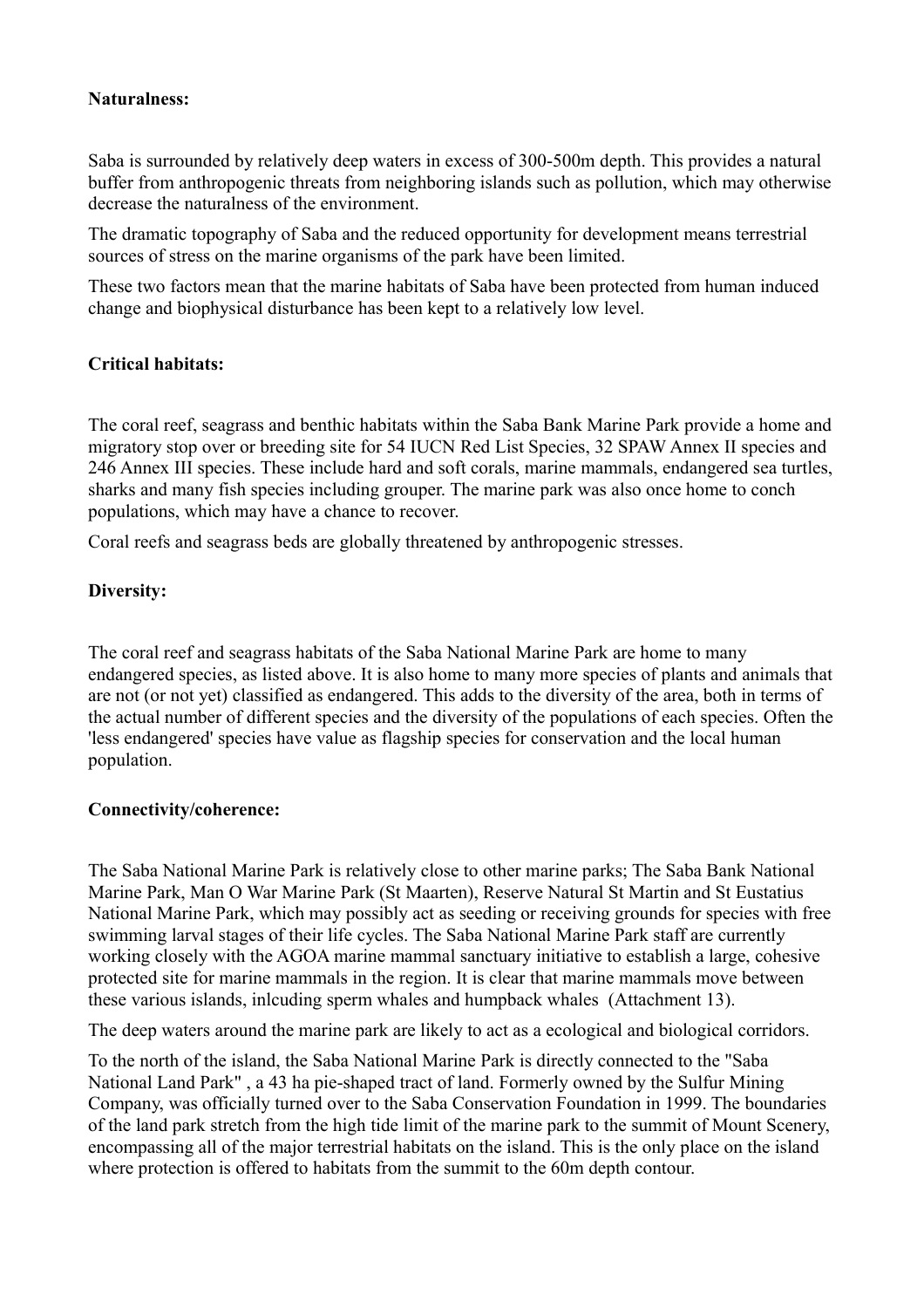#### **Resilience:**

As a protected site, the Saba Bank National Marine Park will provide a source of juveniles for nearby marine environments. This is particularly the case for corals and other invertebrates that have a larval stage in their life cycle where they are dispersed into the water column. Many of the coastal marine habitats of neighboring islands are under threat from pollution, sedimentation and development, making the Saba National Marine Park a critical site for aiding recovery. The habitats and species within the Saba National Marine Park are relatively resilient to natural threats because of relatively few local terrestrial and marine stresses.

## **Chapter 5. CULTURAL AND SOCIO-ECONOMIC CRITERIA**

*(Guidelines and Criteria Section B / Cultural and Socio-Economic Criteria) Nominated Areas must conform, where applicable, to at least one of the three Cultural and Socio-Economic Criteria. If applicable, describe how the nominated site satisfies one or more of the following three Criteria (Attach in Annex any specific and relevant documents in support of these criteria).*

#### **Productivity:**

The Saba Bank National Marine Park helps conserve, maintain and restore natural processes at the habitat and species level. There is regular exchange for feeding and reproduction and continuous movement of water and animals between reefs, seagrass and benthic habitats within and adjacent to the Saba National Marine Park.

This maintains processes and provides a wide variety of natural resources that are used by the local human population. Processes such as dispersal of juveniles and resources such as fish that are extracted from adjacent waters.

#### **Cultural and traditional use:**

Only Saba residents are allowed to fish within the Saba National Marine Park. Fishing is allowed in approximately twothirds of the Park. Most fishing is done with a traditional hook and line, nets are not used in the Park. Some trolling takes place.

#### **Socio-economic benefits:**

In 1995, a first economic valuation was completed, The Saba Marine Park, as it was then, through its management and attraction to visitors generated \$1.9 million, almost a quarter of the islands GDP.

Income generation, in order of importance with the largest contributor first, came from dive tourists, yacht tourists, cruise ship tourists, use of the hyperbaric chamber facility, fishing, donations and research.

With increases in visitors and development of the tourism product since the mid 1990's this figure may well have increased in real terms and as a percentage of GDP.

In 2014, a new, comprehensive socio-economic valuation study "What is Saba's Nature worth" was completed. The study included calculations of cultural and educational as well as tourism values of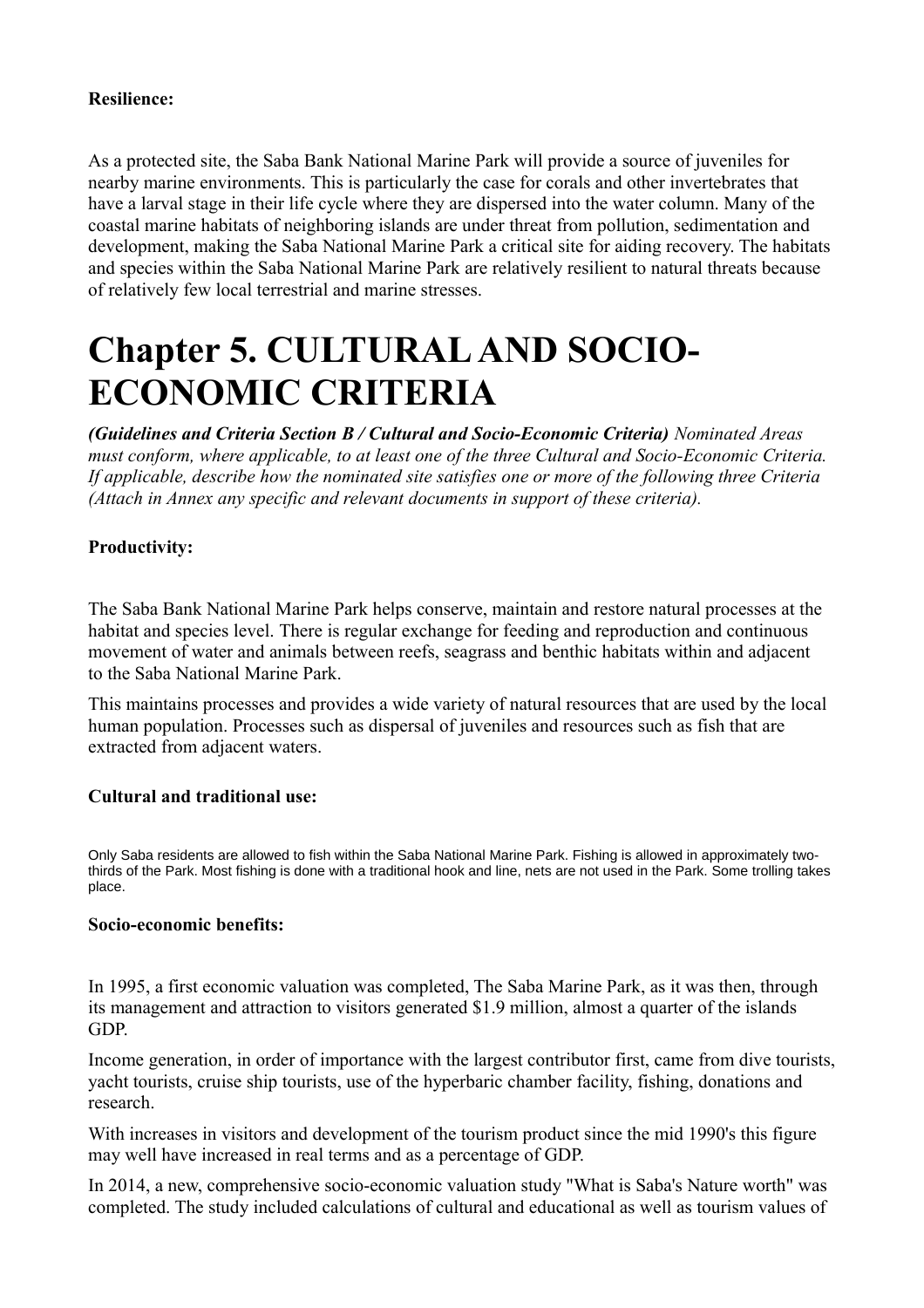nature (fishery value is mostly generated from the off shore Saba Bank and not in the Saba National Marine Park waters) and produced detailed maps of the value of both the marine and terrestrial environment. The total value for the marine environment was calculated to be  $\sim$ \$4.4 million. 99% of this value is generated by tourism. The habitat value maps show that the highest value marine areas are effectively protected in the no-take zones of the marine park.

These values contrast sharply with the values caculated in 1996, and show a more than doubling of value over 18 years. This can be attributed to the effectiveness of the Saba Marine Park.

For more information see Attachment 4 and 28

## **Chapter 6. MANAGEMENT**

### **a - Legal and policy framework (attach in Annex a copy of original texts, and indicate, if possible, the IUCN status)**

**National status of your protected area:**

The Saba National Marine Park is legally protected through a Ministerial Decree signed on 25th June 1987. Subsequent ordinances legislate for zoning/fees, anchoring, moorings, and fisheries. See Attachment 8.

Internationally, Saba is also party to;

The CITES convention

Cartegena Convention and its SPAW Protocol

Inter American Convention for the Protection and Conservation of Sea Turtles (IAC)

Convention On Biological Diversity (CBD)

Convention On The Conservation Of Migratory Species Of Wild Animals ("Bonn Convention" or CMS)

Ramsar Convention On Wetlands (Ramsar)

International Convention For The Prevention Of Pollution From Ships

These international agreements, signed by the Kingdom of the Netherlands, are also binding for the Caribbean Netherlands, Curacao, and St. Maarten (and, with the exception of the IAC, also for Aruba) and the island governments are required by law to implement the provisions of the international treaties. The Kingdom Government (for all practical purposes the government of the Netherlands) is ultimately responsible for the isalnds' compliance and has the authority to annull any decisions by the islands that are in contravention of binding international agreements.

#### **IUCN status (please tick the appropriate column if you know the IUCN category of your PA):**

II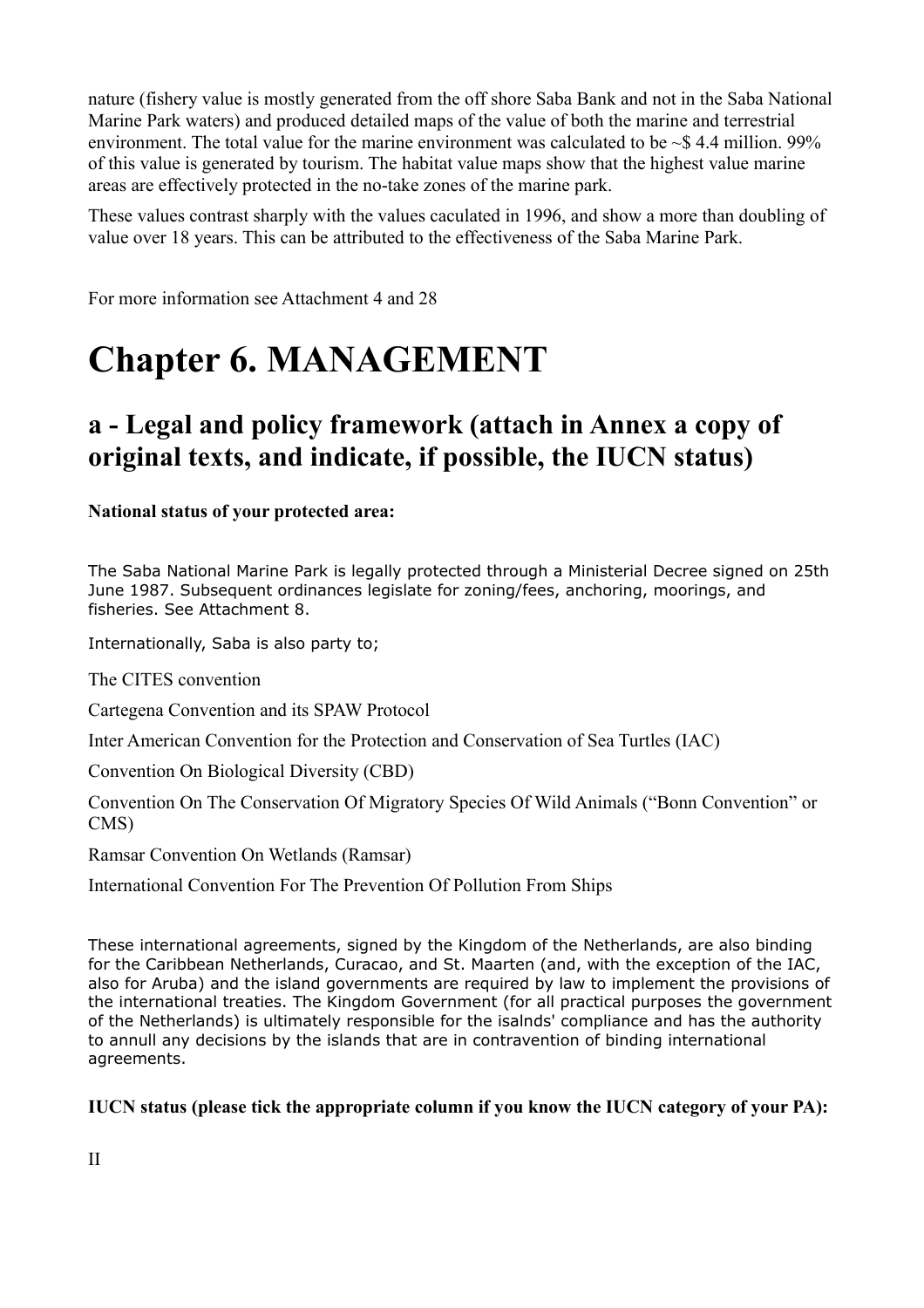### **b - Management structure, authority**

The island government of Saba, responsible for the management of the Saba National Marine Park has mandated the Saba Conservation Foundation (SCF) a non-governmental organisation established in 1987 to preserve and manage Saba's natural and cultural heritage, with the management of the marine park.

### **c - Functional management body (with the authority and means to implement the framework)**

#### **Description of the management authority**

The Saba Conservation Foundation (SCF) is a non-governmental organisation established in 1987 with a mission to preserve and manage Saba's natural and cultural heritage. It is committed to the idea that a stronger island economy will result from the sustainable use of Saba's rich and virtually unspoiled resources. SCF is the only organisation on Saba with a mandate for environmental protection. In order to achieve its goal, the SCF manages a network of hiking trails, encourages the preservation of historic buildings, and promotes supportive scientific research and education. The SCF also manages the Saba National Marine Park and oversees the operation of the Saba Bank National Marine Park. The SCF is responsible for meeting the major expense of nature management.

The foundation is non-profit organisation, relying on fee-generated income, grants and government subsidies. Saba Conservation Foundation has its base in Fort bay next to the harbour on the South Coast of Saba and also has a ticketing, souvenir sales and information office in the centre of Windward side near the trailhead for Mt Scenery.

#### **Means to implement the framework**

The Saba Conservation Foundation (SCF) has been operational as an organization since 1987. Over time, the organization has expanded the scope of its responsibilities and has grown as an organization. The SCF has a permanent Board of six Directors, which oversees Saba National Marine Park, Saba Terrestrial Park and Trails activities, the information centre and shop and directs overall strategy. Elected Board members have additional responsibilities in accordance with respective positions. Board meetings take place intermittently with minutes taken, which were circulated to the attendees. There also ad hoc management committee meetings.

SCF staff has changed considerably over recent years, with three members, including the Manager, having been at the organisation more than 4 years. There are now several well qualified and experienced staff and dedicated resources for the management of Saba National Marine Park.

SCF's mission is to contribute to the sustainable development of Saba through the preservation and sensible use of the island's natural and cultural resources.

A CAMPAM capacity assessment is in Attachment 23. An out of date protecetd area analysis in comparison to other Caribbean parks in included in Attachment 24.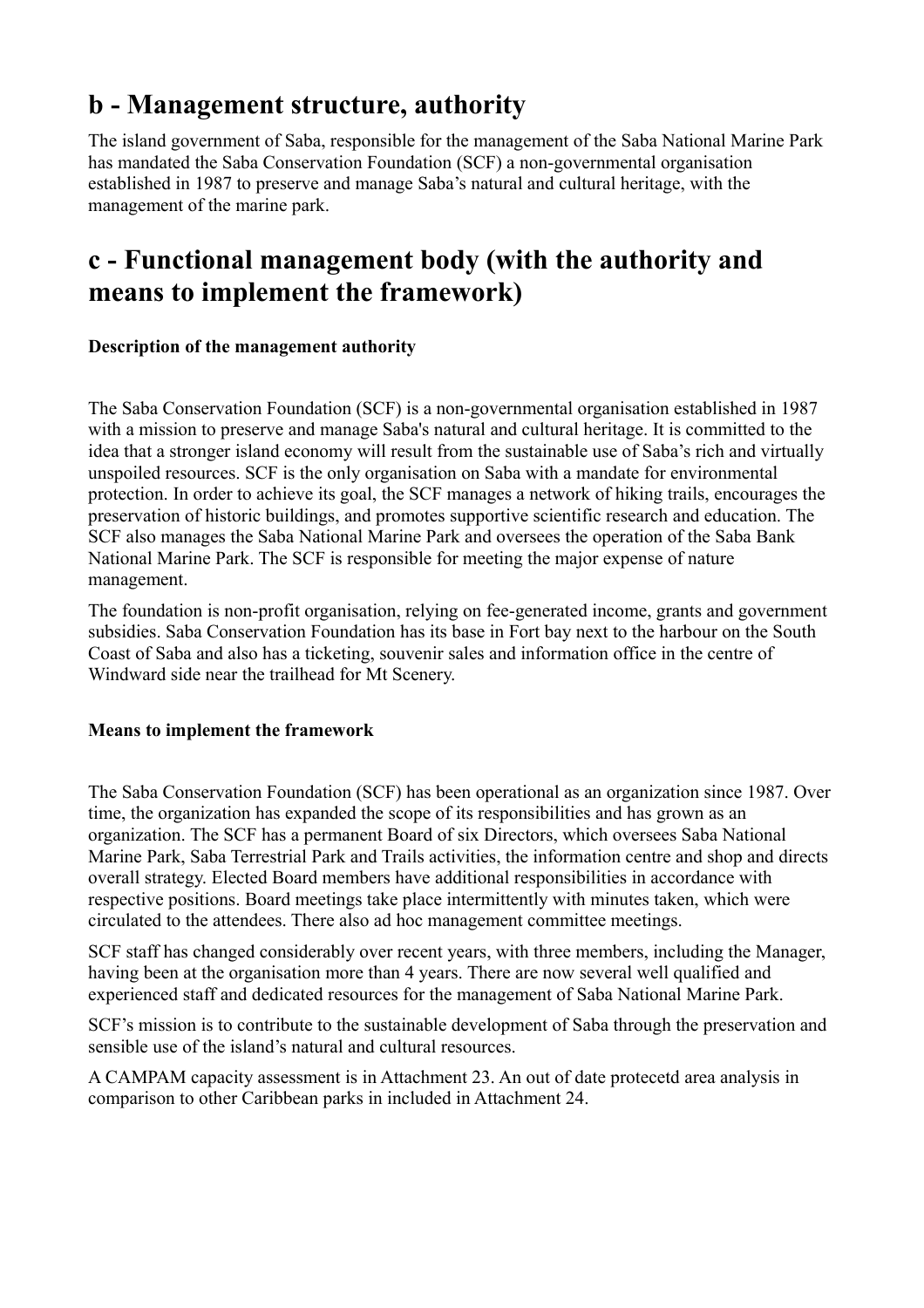## **d - Objectives (clarify whether prioritized or of equal importance)**

| Objective                                                                                                                                                                                                                                                          | Top<br>priority | Comment |
|--------------------------------------------------------------------------------------------------------------------------------------------------------------------------------------------------------------------------------------------------------------------|-----------------|---------|
| To preserve and manage the natural environment of Saba both on land and in<br>the sea.                                                                                                                                                                             | N <sub>0</sub>  |         |
| To ensure that areas that are exceptionally scenic, host endemic species of<br>plants and animals, or have unique geological, cultural and historical values are No<br>preserved and managed for present and future generations                                    |                 |         |
| To maximize the economic, educational, recreational and scientific potential of<br>natural, cultural and geological areas to the benefit of the people of Saba and<br>those who visit, in so far as this does not conflict with the objectives of<br>conservation. | N <sub>0</sub>  |         |
| To preserve buildings, monuments and sites of historic, archaeological and<br>cultural significance on Saba.                                                                                                                                                       | N <sub>0</sub>  |         |

### **e - Brief description of management plan (attach in Annex a copy of the plan)**

The Saba Marine Park Management Plan was written in 1999 and is in need of updating, see Attachment 2.

The duration and the review date were not included in the document.

#### **Management plan - date of publication**

: 6/9/99

#### **Management plan duration**

: 5

**Date of Review planned** 

: 3/3/15

### **f - Clarify if some species/habitats listed in section III are the subject of more management/recovery/protection measures than others**

#### **Habitats**

| Marine /                             |                                            |          |          |                                  |
|--------------------------------------|--------------------------------------------|----------|----------|----------------------------------|
| costal <br>terrestrial<br>ecosystems | Management Protection Recovery<br>measures | measures | measures | Comments/description of measures |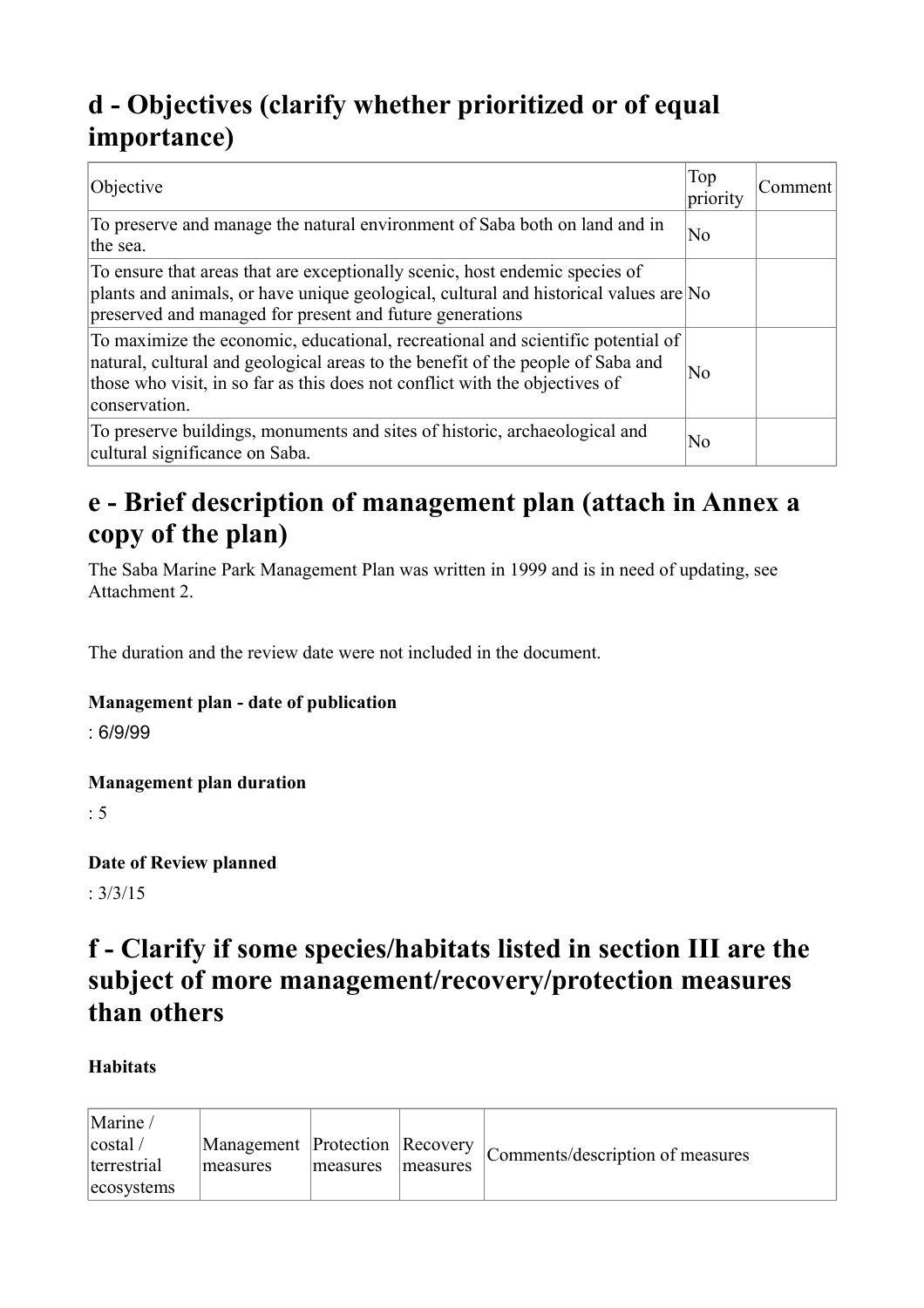| Mangroves         | no  | no  | no  |                                                                                                                                                                                                                                                                                                                                                       |
|-------------------|-----|-----|-----|-------------------------------------------------------------------------------------------------------------------------------------------------------------------------------------------------------------------------------------------------------------------------------------------------------------------------------------------------------|
| Coral             | yes | yes | yes | Active patrolling, legislation, monitoring,<br>research and education measures are targeted<br>towards the protection of Saba's coral reefs.<br>Direct protection measures include the<br>administration, maintenance and management<br>of a mooring and associated fees system.<br>Coral transplantation projects are ongoing in<br>the marine park. |
| Sea grass<br>beds | no  | no  | no  |                                                                                                                                                                                                                                                                                                                                                       |
| Wetlands          | no  | no  | no  |                                                                                                                                                                                                                                                                                                                                                       |
| Forests           | no  | no  | no  |                                                                                                                                                                                                                                                                                                                                                       |
| Others            | no  | no  | no  |                                                                                                                                                                                                                                                                                                                                                       |

#### **Flora**

| Species from SPAW Annex 3<br>present in your area | Management<br>measures | Protection<br>measures | Recovery<br>measures | Comments/descripti<br>on of measures |
|---------------------------------------------------|------------------------|------------------------|----------------------|--------------------------------------|
| Hydrocharitaceae: Thalassia<br>testudinum         | no                     | no                     | no                   |                                      |
| Hydrocharitaceae: Halophila<br>baillonis          | no                     | no                     | no                   |                                      |
| Hydrocharitaceae: Halophila<br>decipiens          | no                     | no                     | no                   |                                      |
| Hydrocharitaceae: Halophila<br>engelmannii        | no                     | no                     | no                   |                                      |

#### **Fauna**

| Species from SPAW<br>Annex 2 present in<br>your area | Management<br>measures | Protection<br>measures | Recovery<br>measures | Comments/description of measures                                                                                                                                                                   |
|------------------------------------------------------|------------------------|------------------------|----------------------|----------------------------------------------------------------------------------------------------------------------------------------------------------------------------------------------------|
| Reptiles: Caretta<br>caretta                         | no                     | no                     | no                   | Turtles pass through the marine parks'<br>waters. They are subject to relevant<br>legislation and protection but are not<br>the target of specific management,<br>protection or recovery measures. |
| Reptiles: Chelonia<br>mydas                          | no                     | no                     | no                   | Turtles pass through the marine parks'<br>waters. They are subject to relevant<br>legislation and protection but are not<br>the target of specific management,<br>protection or recovery measures. |
| Reptiles:<br>Eretmochelys<br>imbricata               | no                     | no                     | no                   | Turtles pass through the marine parks'<br>waters. They are subject to relevant<br>legislation and protection but are not<br>the target of specific management,<br>protection or recovery measures. |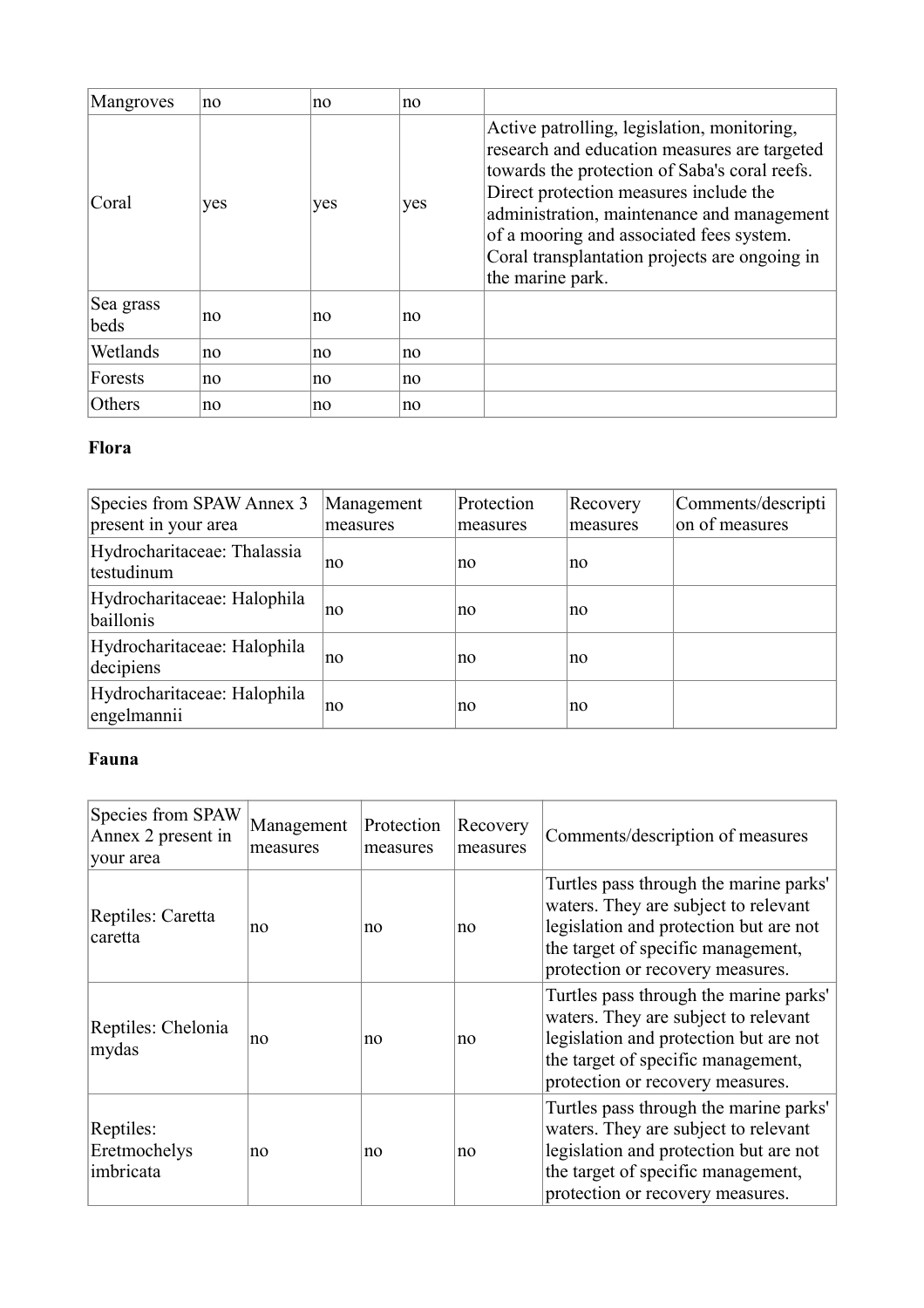| Reptiles:<br>Dermochelys<br>coriacea      | no  | no  | no  | Turtles pass through the marine parks'<br>waters. They are subject to relevant<br>legislation and protection but are not<br>the target of specific management,<br>protection or recovery measures. |
|-------------------------------------------|-----|-----|-----|----------------------------------------------------------------------------------------------------------------------------------------------------------------------------------------------------|
| Birds: Puffinus<br>lherminieri            | yes | yes | yes | Seabirds of Saba are part of an<br>ongoing management, protection and<br>recovery project operated by a<br>consultant.                                                                             |
| Birds: Sterna<br>antillarum<br>antillarum | yes | yes | yes | Seabirds of Saba are part of an<br>ongoing management, protection and<br>recovery project operated by a<br>consultant.                                                                             |
| Birds: Sterna<br>dougallii dougallii      | yes | yes | yes | Seabirds of Saba are part of an<br>ongoing management, protection and<br>recovery project operated by a<br>consultant.                                                                             |
| Mammals:<br>Balaenoptera<br>musculus      | yes | yes | no  |                                                                                                                                                                                                    |
| Mammals:<br>Balaenoptera<br>physalus      | yes | yes | no  |                                                                                                                                                                                                    |
| Mammals:<br>Balaenoptera<br>borealis      | yes | yes | no  |                                                                                                                                                                                                    |
| Mammals:<br>Balaenoptera edeni            | yes | yes | no  |                                                                                                                                                                                                    |
| Mammals:<br>Megaptera<br>novaeangliae     | yes | yes | no  |                                                                                                                                                                                                    |
| Mammals:<br>Eubalaena glacialis           | yes | yes | no  |                                                                                                                                                                                                    |
| Mammals: Physeter<br>macrocephalus        | yes | yes | no  |                                                                                                                                                                                                    |
| Mammals: Kogia<br>breviceps               | yes | yes | no  |                                                                                                                                                                                                    |
| Mammals: Kogia<br>simus                   | yes | yes | no  |                                                                                                                                                                                                    |
| Mammals: Ziphius<br>cavirostris           | yes | yes | no  |                                                                                                                                                                                                    |
| Mammals:<br>Mesoplodon<br>europeaus       | yes | yes | no  |                                                                                                                                                                                                    |
| Mammals: Orcinus<br>orca                  | yes | yes | no  |                                                                                                                                                                                                    |
| Mammals:<br>Pseudorca<br>crassidens       | yes | yes | no  |                                                                                                                                                                                                    |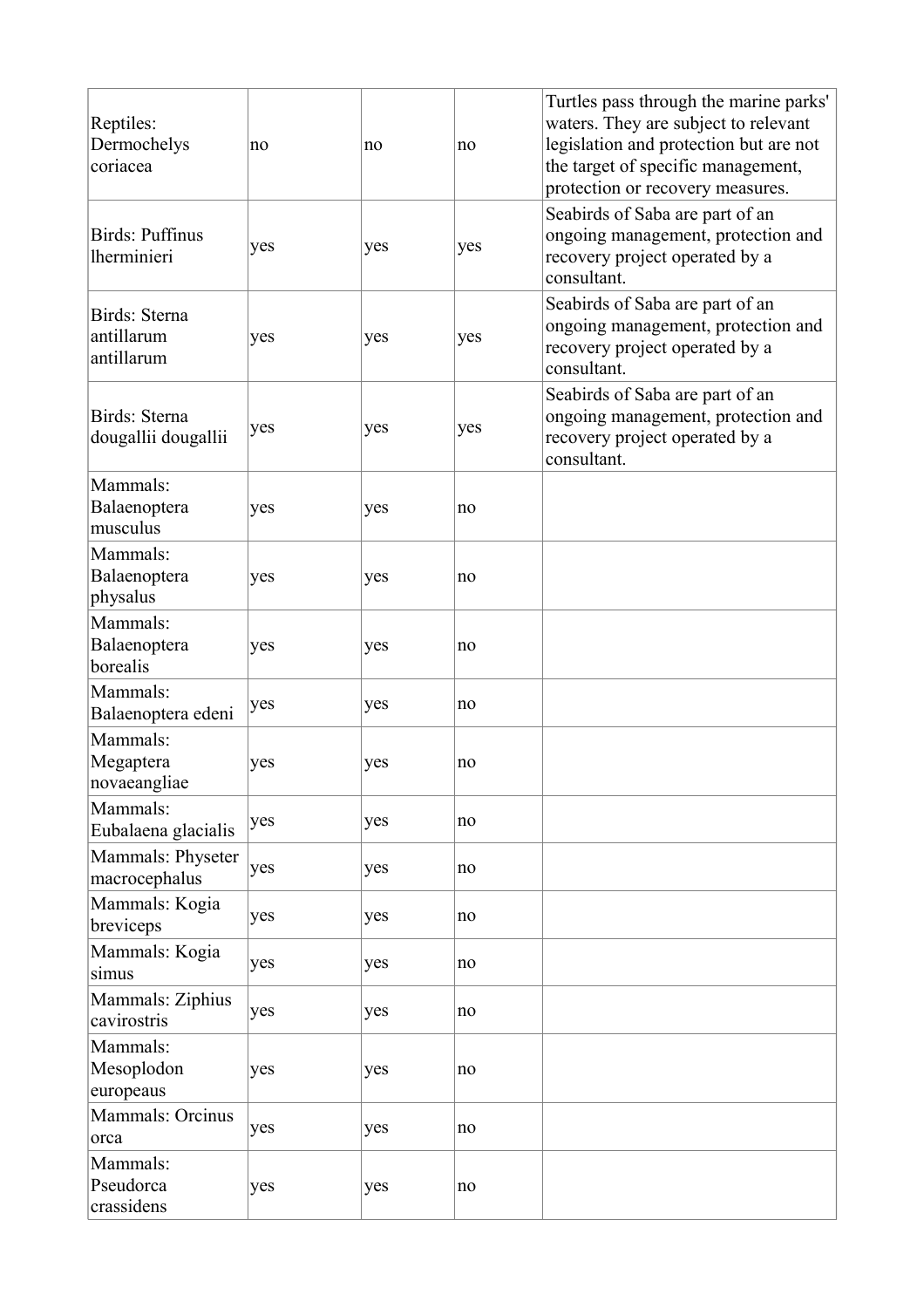| Mammals:<br>Globicephala<br>macrorhynchus            | yes |                        | yes |                        | no  |    |                                                                       |                                     |
|------------------------------------------------------|-----|------------------------|-----|------------------------|-----|----|-----------------------------------------------------------------------|-------------------------------------|
| Mammals:<br>Peponocephala<br>electra                 | yes |                        | yes |                        | no  |    |                                                                       |                                     |
| Mammals:<br>Lagenodelphis hosei                      | yes |                        | yes |                        | no  |    |                                                                       |                                     |
| Mammals: Stenella<br>attenuata                       | yes |                        | yes |                        | no  |    |                                                                       |                                     |
| Mammals: Stenella<br>frontalis                       | yes |                        | yes |                        | no  |    |                                                                       |                                     |
| Mammals: Stenella<br>longirostris                    | yes |                        | yes |                        | no  |    |                                                                       |                                     |
| Mammals: Stenella<br>clymene                         | yes |                        | yes |                        | no  |    |                                                                       |                                     |
| Mammals: Tursiops<br>truncatus                       | yes |                        | yes |                        | no  |    |                                                                       |                                     |
| Mammals: Stenella<br>coeruleoalba                    | yes |                        | yes |                        | no  |    |                                                                       |                                     |
| Mammals: Grampus<br>griseus                          | yes |                        | yes |                        | no  |    |                                                                       |                                     |
| Species from SPAW<br>Annex 3 present in your<br>area |     | Management<br>measures |     | Protection<br>measures |     |    | Recovery<br>measures                                                  | Comments/description of<br>measures |
| Hydrozoa: Milleporidae                               |     | yes                    | yes |                        |     | no |                                                                       |                                     |
| Hydrozoa: Stylasteridae                              |     | yes                    | yes |                        |     | no |                                                                       |                                     |
| Anthozoa : Antipatharia                              |     | yes                    | yes |                        |     | no |                                                                       |                                     |
| Anthozoa : Gorgonacea                                |     | yes                    |     | yes                    |     | no |                                                                       |                                     |
| Anthozoa : Scleractinia<br>yes                       |     | yes                    |     |                        | yes |    | Some coral transplantation<br>work takes place in the<br>Marine Park. |                                     |
| Molluscs: Strombus<br>gigas                          | yes |                        | yes |                        |     | no |                                                                       |                                     |
| Crustaceans: Panulirus<br>argus                      |     | yes                    |     | yes                    |     | no |                                                                       |                                     |
| Reptiles: Iguana iguana                              |     | yes                    |     | yes                    |     | no |                                                                       |                                     |

### **g - Describe how the protected area is integrated within the country's larger planning framework (if applicable)**

The Saba National Marine Park is one of the National Parks of the Caribbean Netherlands as recognized in the Nature Policy Plan for the Caribbean Netherlands. It is also part of the network of Dutch Caribbean Protected Areas, which includes marine parks on each of the Caribbean Netherlands's islands - Bonaire, St. Eustatius and Saba - as well as on St. Maarten, and terrestrial protected areas on Bonaire, St. Eustatius, Saba, Aruba, and Curacao. these Protected Areas are united through the Dutch Caribbean Nature Alliance (DCNA) which supports the individual protected area management organizations with training and monitoring programs, staff exchanges,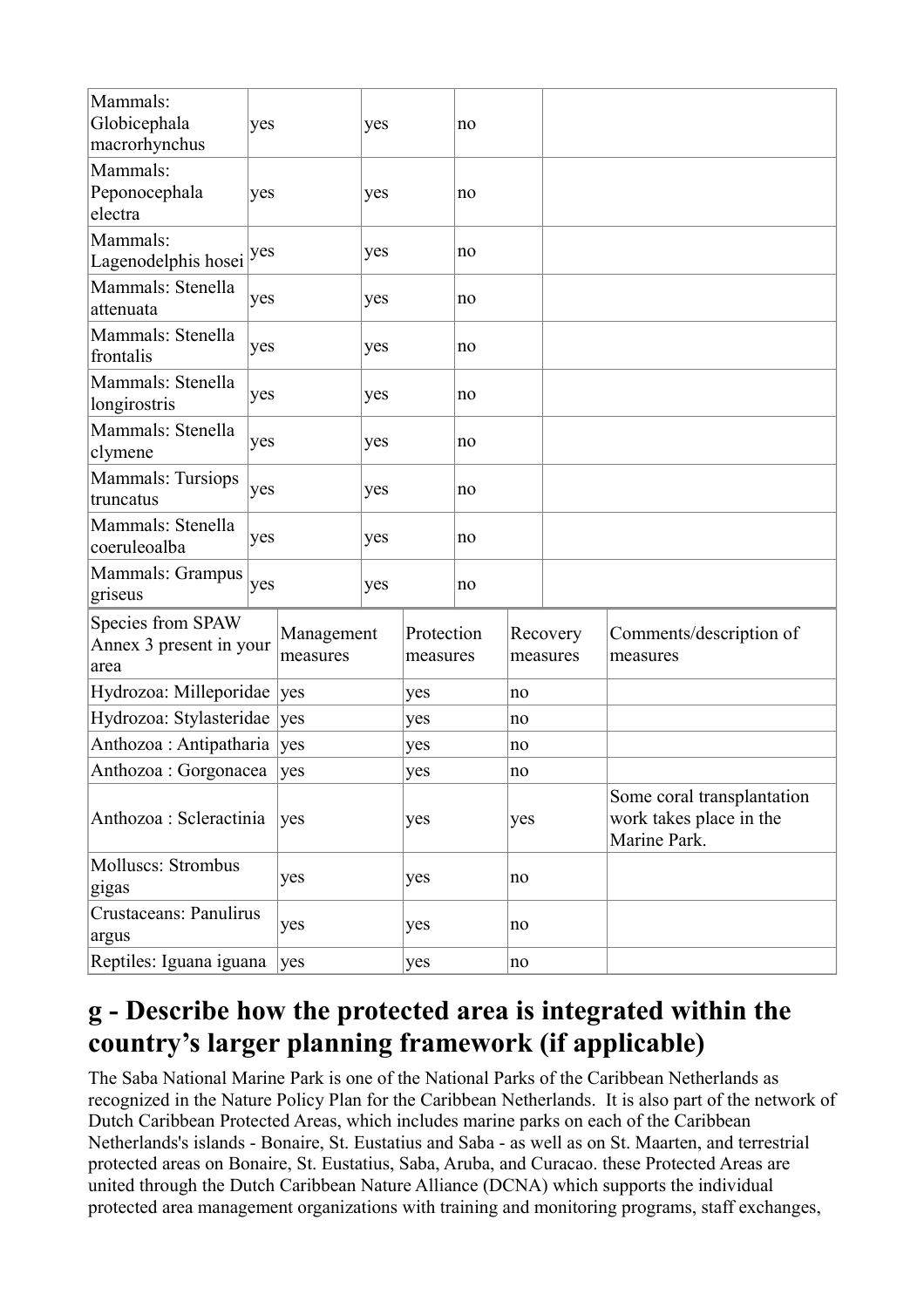adminstrative assistance and fundraising.

### **h - Zoning, if applicable, and the basic regulations applied to the zones (attach in Annex a copy of the zoning map)**

| Name                         | Basic regulation applied to the zone                                                                                                                                                                                                                                                                                                                                                                                                                                                                                                                                                              |
|------------------------------|---------------------------------------------------------------------------------------------------------------------------------------------------------------------------------------------------------------------------------------------------------------------------------------------------------------------------------------------------------------------------------------------------------------------------------------------------------------------------------------------------------------------------------------------------------------------------------------------------|
| Multiple Use                 | A multiple use zone, accommodating both fishing and diving but with limited<br>emphasis on diving. All traditional fish techniques are permitted in this area accept<br>spear fishing while using SCUBA A multiple use zone, situated along the coast<br>from Torrens Point (17 38.70 N, 63 15.18 W) to Fort Bay (17 36.90 N, 63 15.08 W),<br>measured along Flat Point,                                                                                                                                                                                                                          |
| Recreational<br>diving zones | Recreational diving zones, fishing, spearfishing, trap fishing and anchoring are not<br>permitted. Five recreational diving zones, situated along the coast, from Tent Bay<br>(17 37.00 N, 63 15.30 W) to Ladder Bay (17 37.83 N, 63 15.50 W), measured in<br>northern direction; surrounding Diamond Rock (17 38.81 N, 63 15.40 W);<br>surrounding Man of War Shoal (17 38.77 N, 63 15.35 W); at and surrounding the<br>undersea mountain west of Ladder Bay (17 37.94 N, 63 26.43 W); and situated at<br>and surrounding the undersea mountain west of Well's Bay (17 38.70 N, 63 15.91)<br>W), |
| Anchoring                    | Anchorage zones, where yacht moorings have been placed for the safe anchoring of<br>visiting boats. Three anchoring zones, situated along the coast, from Fort Bay (17)<br>36.90 N, 63 15.08 W) to Tent Bay (17 37.00 N, 63 15.30 W); in Ladder Bay,<br>situated along the coast from 17 37.83 N, 63 15.50 W to 17 37.95 N, 63 15.43 W;<br>and in Well's Bay, situated along the coast 17 38.37 N, 63 15.23 W to 17 38.48 N,<br>63 15.22 W,                                                                                                                                                       |
| Recreational<br>all purpose  | All purpose recreational zone, which incorporates part of the anchoring zone and is<br>intended to accommodate boating, swimming, snorkelling, diving and fishing An<br>all-purpose recreational zone, situated along the coast from the Ladder Bay<br>anchorage (17 37.95 N, 63 15.43 W) to Torrens Point (17 38.70 N, 63 15.18 W).                                                                                                                                                                                                                                                              |

#### **Comments, if necessary**

No fishing is permitted in the recreational diving zones except line fishing from shore and except trolling insofar this poses no danger to divers in the water.

The zoning system is currently under review.

See Attachment 9

### **i - Enforcement measures and policies**

Verbal warnings are frequently given by SCF staff for illegal fishing in the marine park, some anchoring infringements and poor boat handling practices. Written warnings are issued less frequently for more serious infringements including repeat illegal fishing offenders who are often from neighbouring islands. In this case SCF works closely with other islands to enforce relevant legislation. Staff of SCF have an advisory role on the issuing of permits for species for research (CITES).

Lobbying has taken place on current issues facing the Saba National Marine Park. These issues range from pollution, sedimentation, development and the implementation of no-take zones.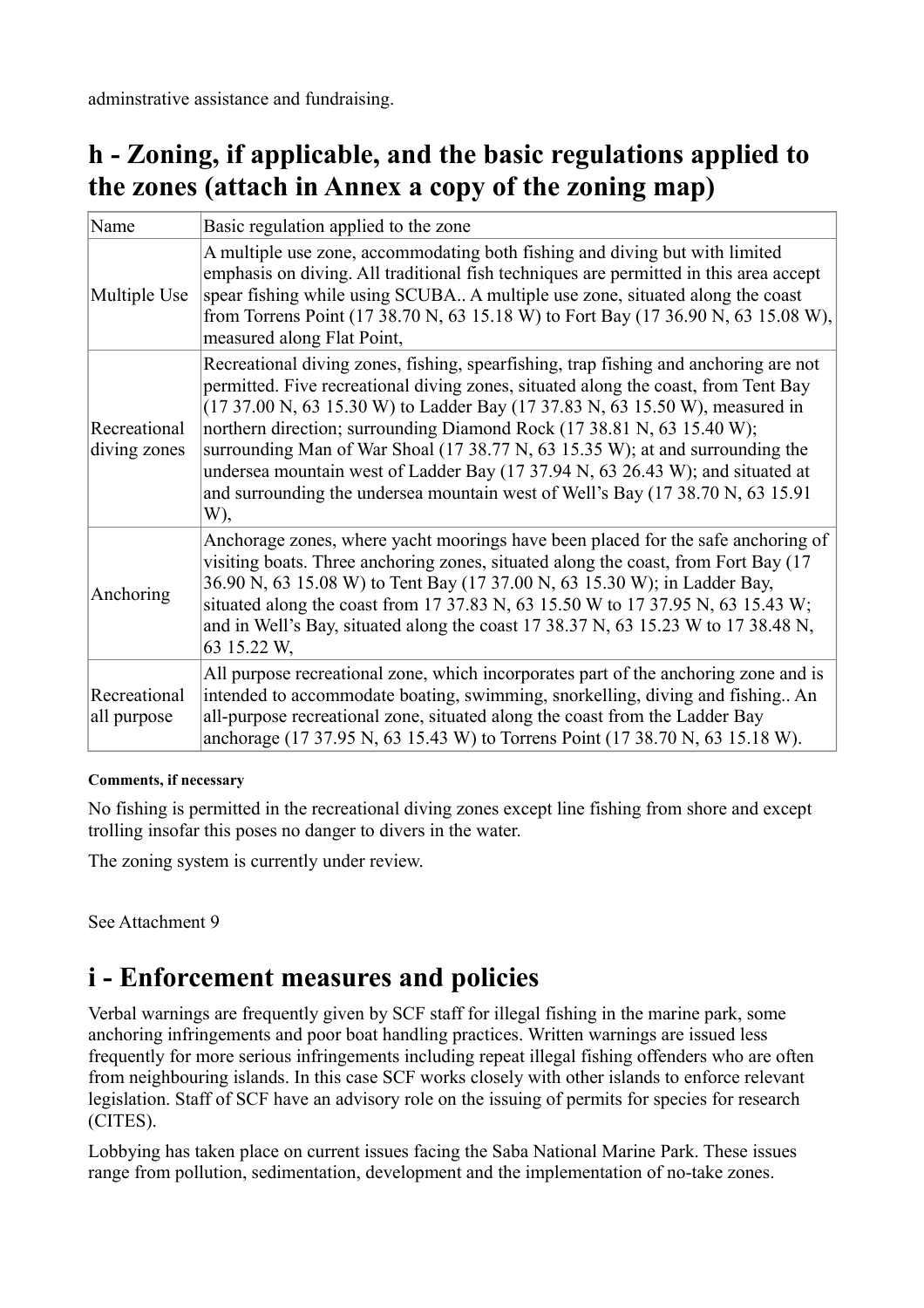SCF staff also advise on planning for infrastructure developments and the manager of SCF remains on 24 hour emergency response stand by.

Within the MPA there are three formal patrols a week, each for three hours. Patrolling for enforcement and surveillance also take part on an ad-hoc basis as staff spend time in the marine park on other activities such as mooring maintenance.

### **j - International status and dates of designation (e.g. Biosphere Reserve, Ramsar Site, Significant Bird Area, etc.)**

| International status            |    | Date of designation |
|---------------------------------|----|---------------------|
| Biosphere reserve               | no |                     |
| Ramsar site                     | no |                     |
| Significant bird area           |    | $yes$ 1/1/07        |
| World heritage site (UNESCO) no |    |                     |
| Others:                         | no |                     |

#### **Comments**

-

Important Bird Area: Saba Coastline includes all areas from the waterline to 400 meters inland around the perimeter of this small island. Because Saba's coast is composed solely of cliffs, Redbilled Tropicbirds can be found all around the island. Saba has an internationally important breeding colony of Red-billed tropicbirds ,which represents about 40% of the Caribbean population. This habitat also is appropriate for Audubon's Shearwater, a species which is much more difficult to detect but breeds on the island. The IBA should include Rainforest Ravine, part of the proposed Saba National Land Park, the only site where nesting of Audubon's Shearwater has been confirmed in recent decades. The only human settlements along the coast are at Fort Bay, where a dock, several buildings, a rock quarry, and landfill exist. It is also a Tropicbird research site.

### **k - Site's contribution to local sustainable development measures or related plans**

### **l - Available management resources for the area**

| Ressources             |                 | How many/how much                                                                                                                                                             | Comments/description                     |  |  |
|------------------------|-----------------|-------------------------------------------------------------------------------------------------------------------------------------------------------------------------------|------------------------------------------|--|--|
|                        | Permanent staff | 18                                                                                                                                                                            | There have been                          |  |  |
| Human<br>ressources    | Volunteers      | 100                                                                                                                                                                           | significant changes to                   |  |  |
|                        | Partners        | 19                                                                                                                                                                            | staff throughout 2013                    |  |  |
| Physical<br>ressources | Equipments      | Staff have access to a range of equipment<br>for communication, science, diving and<br>operations at sea, including a patrol boat<br>and drilling equipment for the placement | For further details see<br>Attachment 10 |  |  |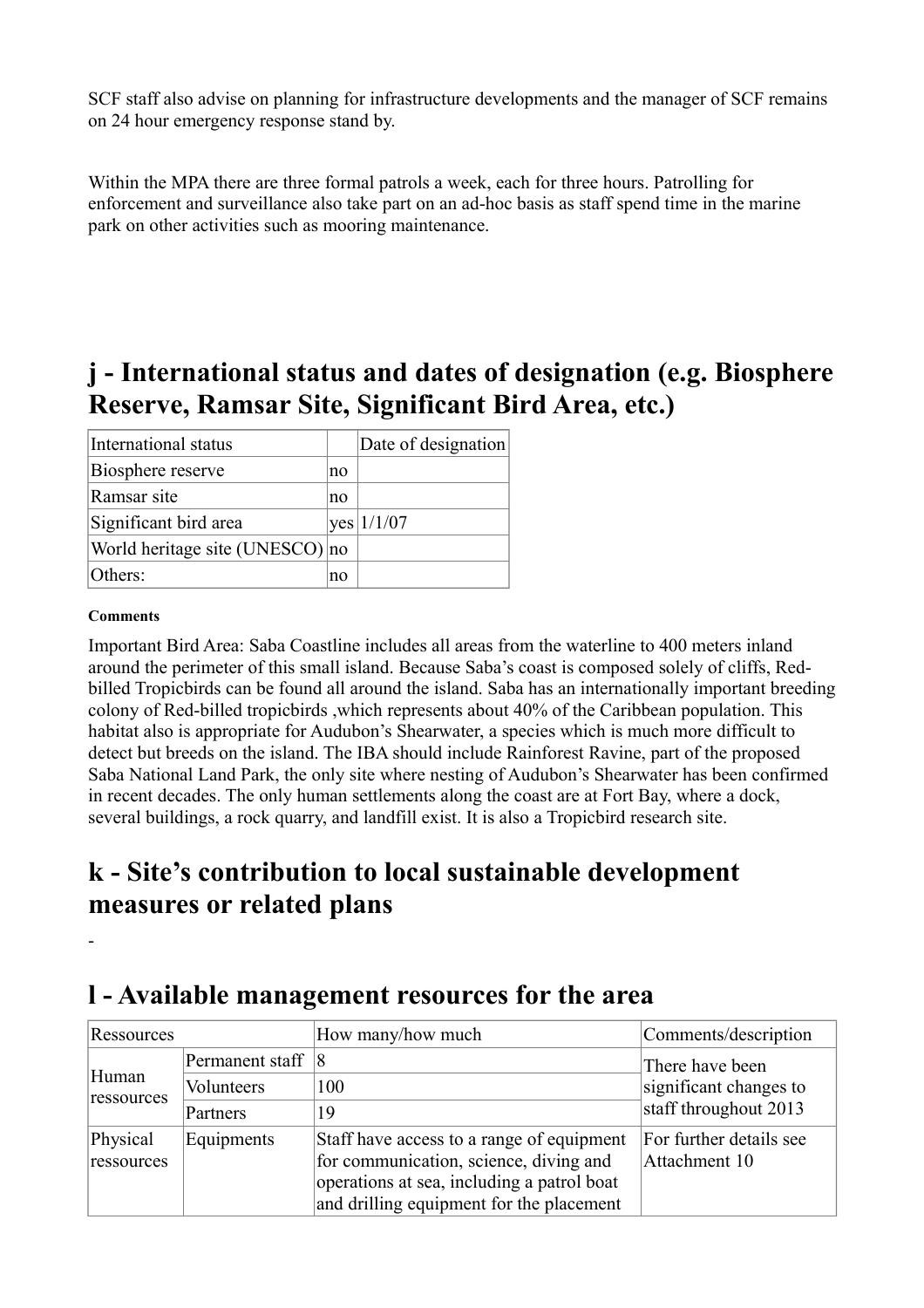|                         |                                      | of moorings                                                                                                                                                                                                                  |                                                                                                      |
|-------------------------|--------------------------------------|------------------------------------------------------------------------------------------------------------------------------------------------------------------------------------------------------------------------------|------------------------------------------------------------------------------------------------------|
|                         | Infrastructures                      | SCF has an office with a shop and<br>multimedia room. New storage and a<br>workshop were built in 2013. The<br>organisation also has a ticket office / trail<br>shop in Windwardside, the main<br>administrative settlement. |                                                                                                      |
| Financial<br>ressources | Present sources<br>of funding        | Grants, User Fees, Donors                                                                                                                                                                                                    |                                                                                                      |
|                         | Sources<br>expected in the<br>future | DCNA trust fund income, Grants, Fees,<br>Donors                                                                                                                                                                              | The annual budget for<br>the WHOLE of The Saba<br>Conservation Foundation<br>for 2014 was \$578,000. |
|                         | Annual budget<br>(USD)               |                                                                                                                                                                                                                              |                                                                                                      |

### **Conclusion Describe how the management framework outlined above is adequate to achieve the ecological and socioeconomic objectives that were established for the site (Guidelines and Criteria Section C/V).**

The management framework above allows for the development and consolidation of the site as a protected area. Although human resource capacity has been restricted in the past, the current staff have the capacity carry out all necessary operational duties, including management, patrolling, maintenance, law enforcement, working with stakeholders, research, monitoring education and communication as well as administrative tasks. Projects are also undertaken on an ad hoc basis.

The work carried out addresses all of the objectives set out by Saba Conservation Foundation for the management of The Saba National Marine Park. There is of course space for progression and growth within the framework, especially with respect to the continuity of the human resource capacity. This will allow consistency in the work carried out to address the stated objectives.

## **Chapter 7. MONITORING AND EVALUATION**

#### **In general, describe how the nominated site addresses monitoring and evaluation**

The staff along with volunteers and consultant researchers carry out eight different monitoring programmes which keep a record of various aspects of the environment in 2013. These provided data for analysis on island and by international organisations. The monitoring programmes focus on human use of the marine environment, marine mammals and fisheries.

In addition to environmental monitoring, the Saba Conservation Foundation has taken part in the Dutch Caribbean Nature Alliance Management Success Project for the last 10 years. The management success project is an ongoing DCNA project designed to measure the management effectiveness of each of the park management organizations in the Dutch Caribbean. The management success project has developed a tool for collecting data using objective indicators to measure 'success' across a broad spectrum of protected area management tasks and activities.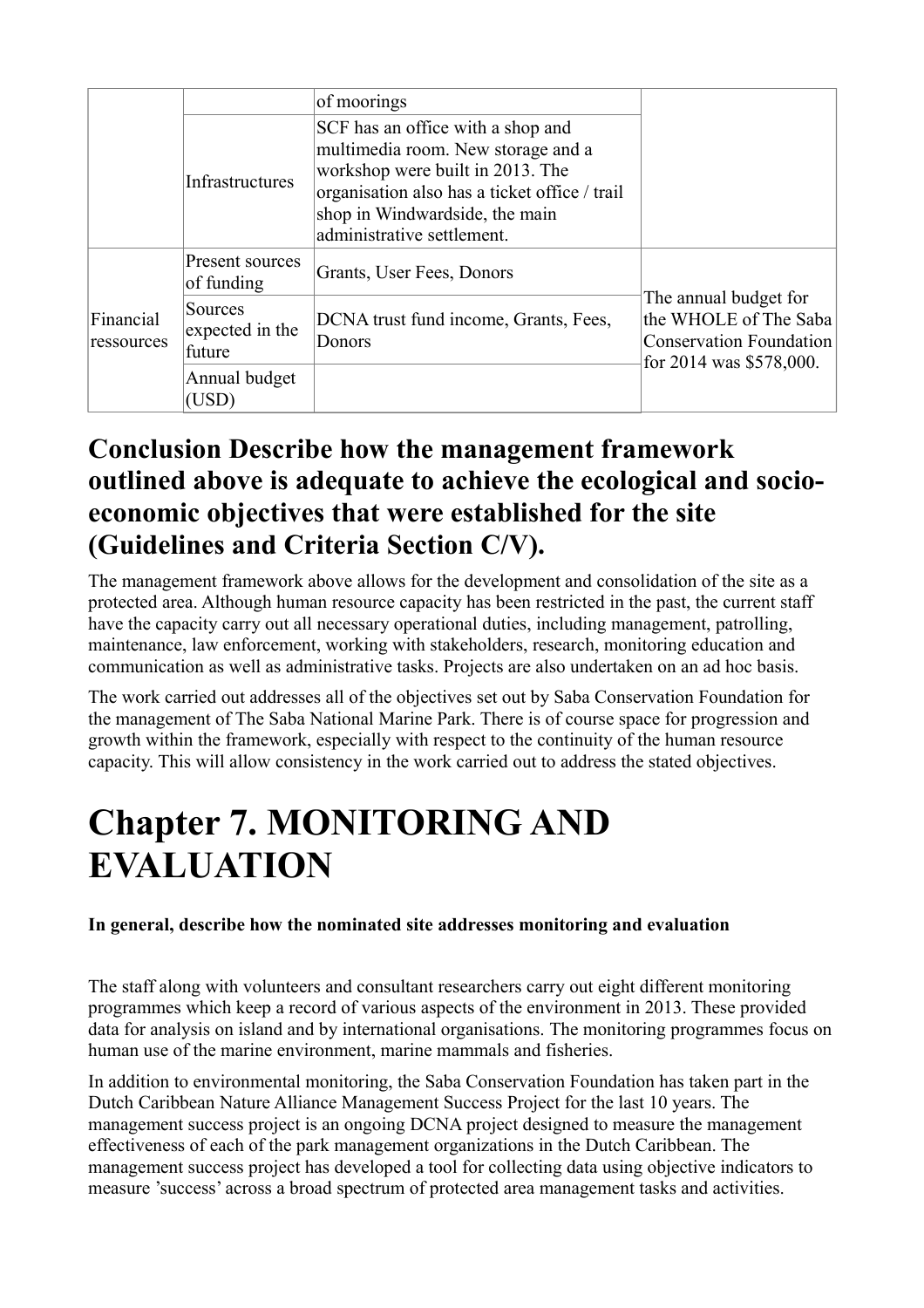Ultimately, the management success project can be used as a model for park organizations to improve accountability, transparency and professionalism.

More details on monitoring in Attachment 20.

#### **What indicators are used to evaluate management effectiveness and conservation success, and the impact of the management plan on the local communities**

| Indicators by<br>category                        | Comments                                                                                                                                                                                                            |
|--------------------------------------------------|---------------------------------------------------------------------------------------------------------------------------------------------------------------------------------------------------------------------|
| Evaluation of management effectiveness           |                                                                                                                                                                                                                     |
| <b>DCNA</b> Management<br><b>Success Project</b> | Graphics and detailed analysis of management effort enables redirection of<br>management effort if necessary. The most recent management success<br>report is available in Attachment 25.                           |
| Threats vs Effort                                | Independent evaluation of the threats facing the park vs effort spent<br>addressing the threats.                                                                                                                    |
| Time distribution                                | Managers personal log of time distribution compared to the organisations<br>outputs.                                                                                                                                |
| protected area                                   | Evaluation of conservation measures on the status of species populations within and around                                                                                                                          |
| Time series data                                 | Data is collected, as outlined in the monitoring section, on a number of<br>important species. This is analysed by the foundation and by international<br>organisations, the outputs of which are available to SCF. |
| Fish landings                                    |                                                                                                                                                                                                                     |
| Fish biodiversity                                |                                                                                                                                                                                                                     |
| Conch surveys                                    |                                                                                                                                                                                                                     |
| <b>AGOA</b> Marine<br><b>Mammal Monitoring</b>   |                                                                                                                                                                                                                     |
|                                                  | Evaluation of conservation measures on the status of habitats within and around the protected area                                                                                                                  |
| Mapping of reefs                                 |                                                                                                                                                                                                                     |
| protected area                                   | Evaluation of conservation measures on the status of ecological processes within and around the                                                                                                                     |
| Lobster larvae                                   | Number and distribution of larvae                                                                                                                                                                                   |
| Lionfish predators                               |                                                                                                                                                                                                                     |
|                                                  | Evaluation of the impact of the management plan on the local communities                                                                                                                                            |
| Visitor numbers                                  |                                                                                                                                                                                                                     |
| Yacht visitation                                 |                                                                                                                                                                                                                     |
| Dive numbers per<br>site                         |                                                                                                                                                                                                                     |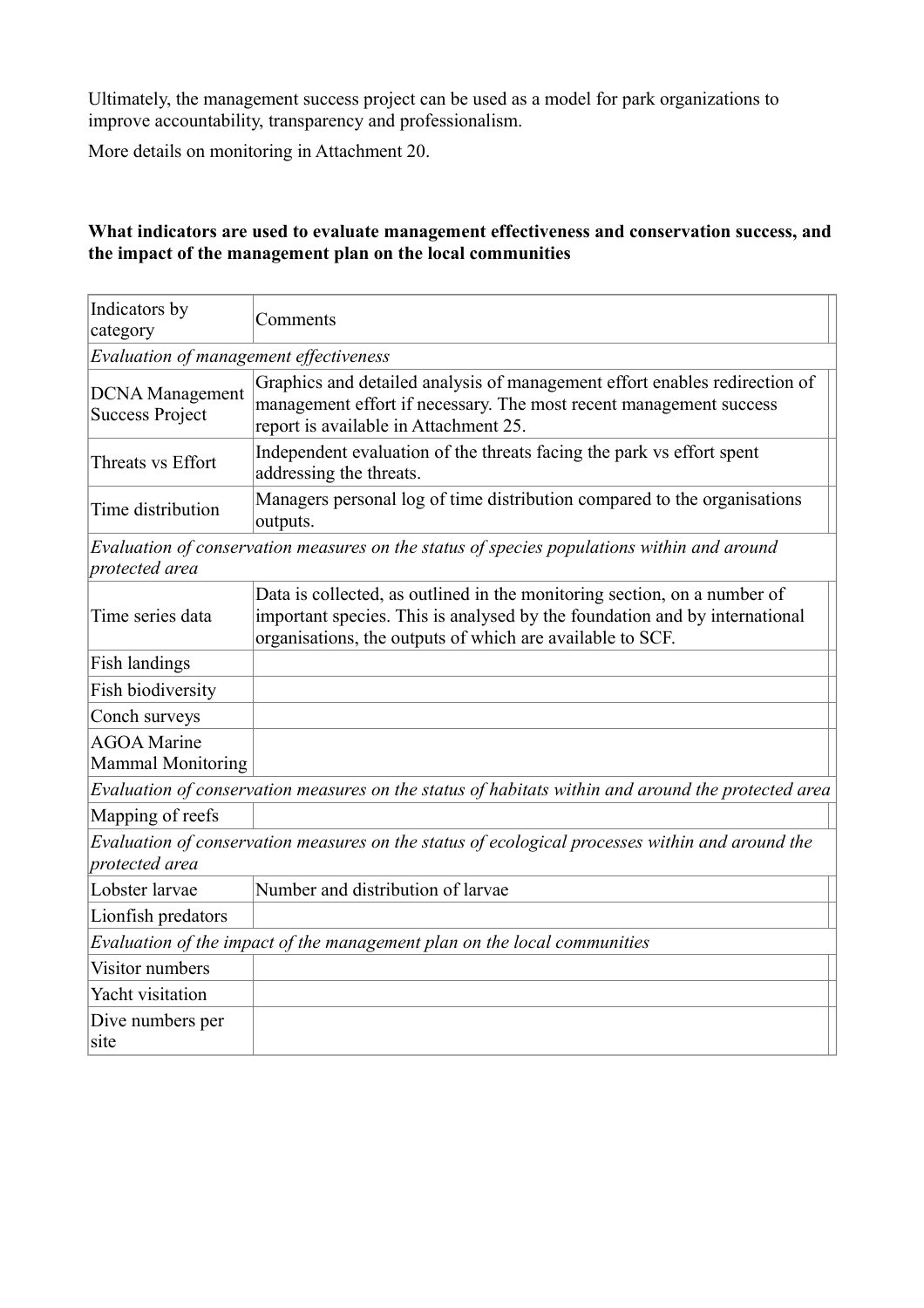## **Chapter 8. STAKEHOLDERS**

**Describe how the nominated site involves stakeholders and local communities in designation and management, and specify specific coordination measures or mechanisms currently in place** 

| Stackeholders<br>involvement | Involvement | Description of<br>involvement                                                                                                                                                         | Specific<br>measures | coordination Comments (if any)                                                                                                                                                                                                                                                                                                                                                                                                                                                                                                                                                                                   |
|------------------------------|-------------|---------------------------------------------------------------------------------------------------------------------------------------------------------------------------------------|----------------------|------------------------------------------------------------------------------------------------------------------------------------------------------------------------------------------------------------------------------------------------------------------------------------------------------------------------------------------------------------------------------------------------------------------------------------------------------------------------------------------------------------------------------------------------------------------------------------------------------------------|
| Institutions                 | yes         | SCF works closely<br>with IMARES on<br>various aspects of<br>research in the Saba<br><b>National Marine</b><br>Park.                                                                  |                      |                                                                                                                                                                                                                                                                                                                                                                                                                                                                                                                                                                                                                  |
| Public                       | yes         | Regular public<br>presentations and<br>events. Press<br>releases, TV<br>programs and Radio<br>shows.                                                                                  |                      | Staff are also very active with<br>social media with 2024<br>Facebook friends for SCF.                                                                                                                                                                                                                                                                                                                                                                                                                                                                                                                           |
| Decision-makers              | yes         | Staff work with a<br>host of decision<br>makers. Mostly ad<br>hoc meetings, more<br>frequently with<br>some than others.<br>Tours are also given<br>to ministers and<br>other groups. |                      | Work with a variety of decision<br>makers; Building and zoning<br>department: Coastal<br><b>Costruction Public works:</b><br><b>Development Prosecutors</b><br>office: Ordinance enforcement<br>Harbour office: Harbour issues<br><b>Coast Guard: Enforcement</b><br>Tourism department (Govt):<br>Input into tourism info<br>Education department (Govt):<br><b>Education development</b><br>University: Marine work<br>Schools: Input into school<br>awareness programmes Police:<br>Work on enforcement Dutch<br>Ministry of Infrastructure and<br>the Environment<br>(Rijkswatersstaat): General<br>MPA work |
| Economic-sectors ves         |             | Work with the main<br>groups with an<br>active economic<br>interest in the<br>marine park;<br>Fisherfolk: MPA<br>Management Dive<br><b>Operators: Issues</b>                          |                      |                                                                                                                                                                                                                                                                                                                                                                                                                                                                                                                                                                                                                  |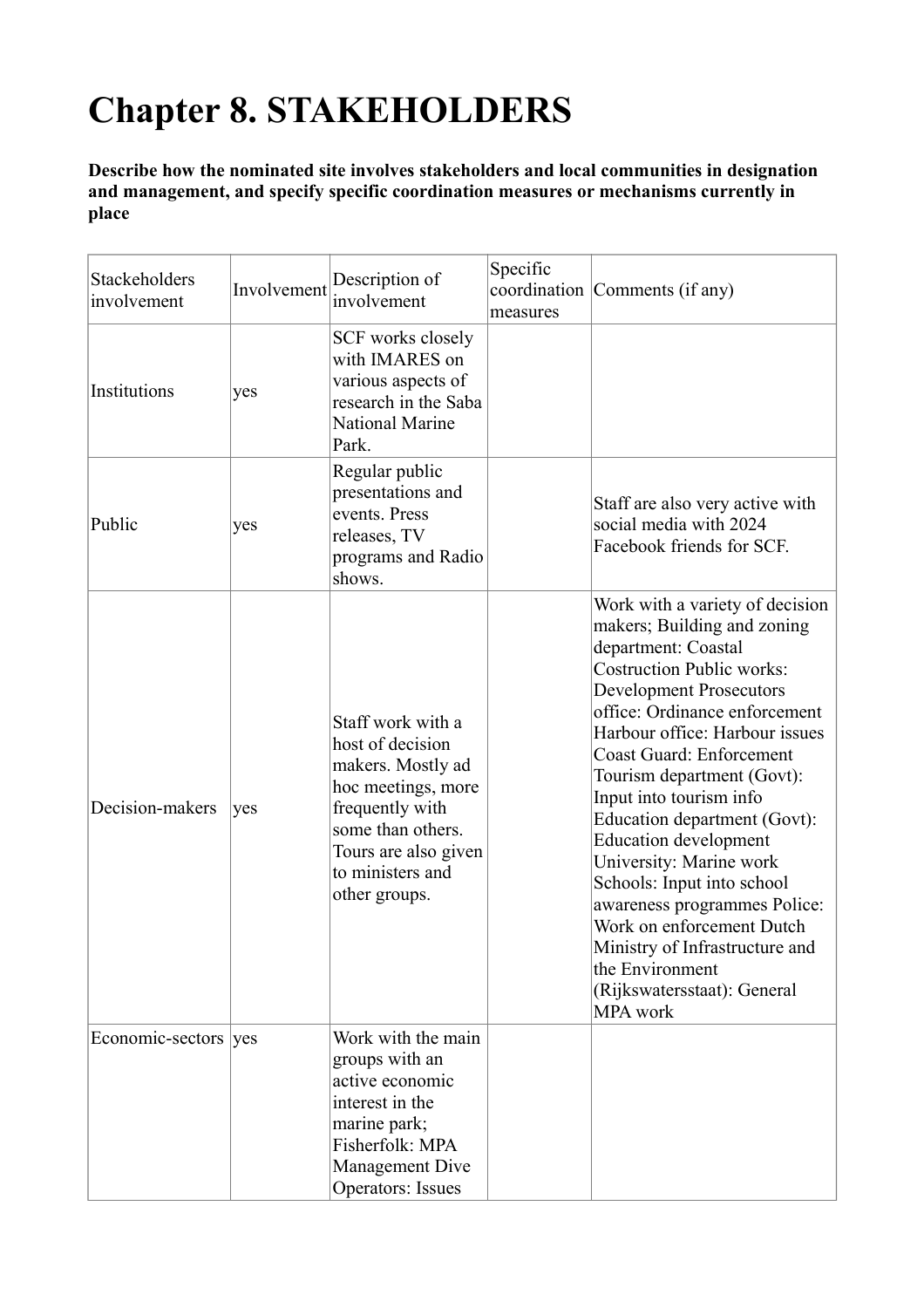|                      |     | with the hyperbaric<br>chamber, dive<br>visitors. Tourism<br>association:<br>Overlapping issues.<br>Construction<br>Industry: General<br>information<br>exchange.                                                                                                                                                              |  |
|----------------------|-----|--------------------------------------------------------------------------------------------------------------------------------------------------------------------------------------------------------------------------------------------------------------------------------------------------------------------------------|--|
| Local<br>communities | yes | Work with<br>fishermen and<br>schools, local youth<br>groups. Includes<br>meetings,<br>presentations, tours<br>of the marine park.                                                                                                                                                                                             |  |
| Others               | yes | Work with other<br>NGOs and<br>education<br>organisations<br>including; Religious<br>groups Volunteer<br>groups Univeristies<br>and academic<br>centres<br><b>WIDECAST</b><br>CaMPAM Coral<br><b>List DCNA</b><br>International<br>Coastal Cleanup<br><b>Broadreach</b><br>(education,<br>catermeran of<br>students) Seamester |  |

## **Chapter 9. IMPLEMENTATION MECHANISM**

**Describe the mechanisms and programmes that are in place in regard to each of the following management tools in the nominated site (fill only the fields that are relevant for your site)** 

| Management<br>tools | Existing Mechanisms and programmes in place | Comments<br>$\int$ (if any) |
|---------------------|---------------------------------------------|-----------------------------|
|---------------------|---------------------------------------------|-----------------------------|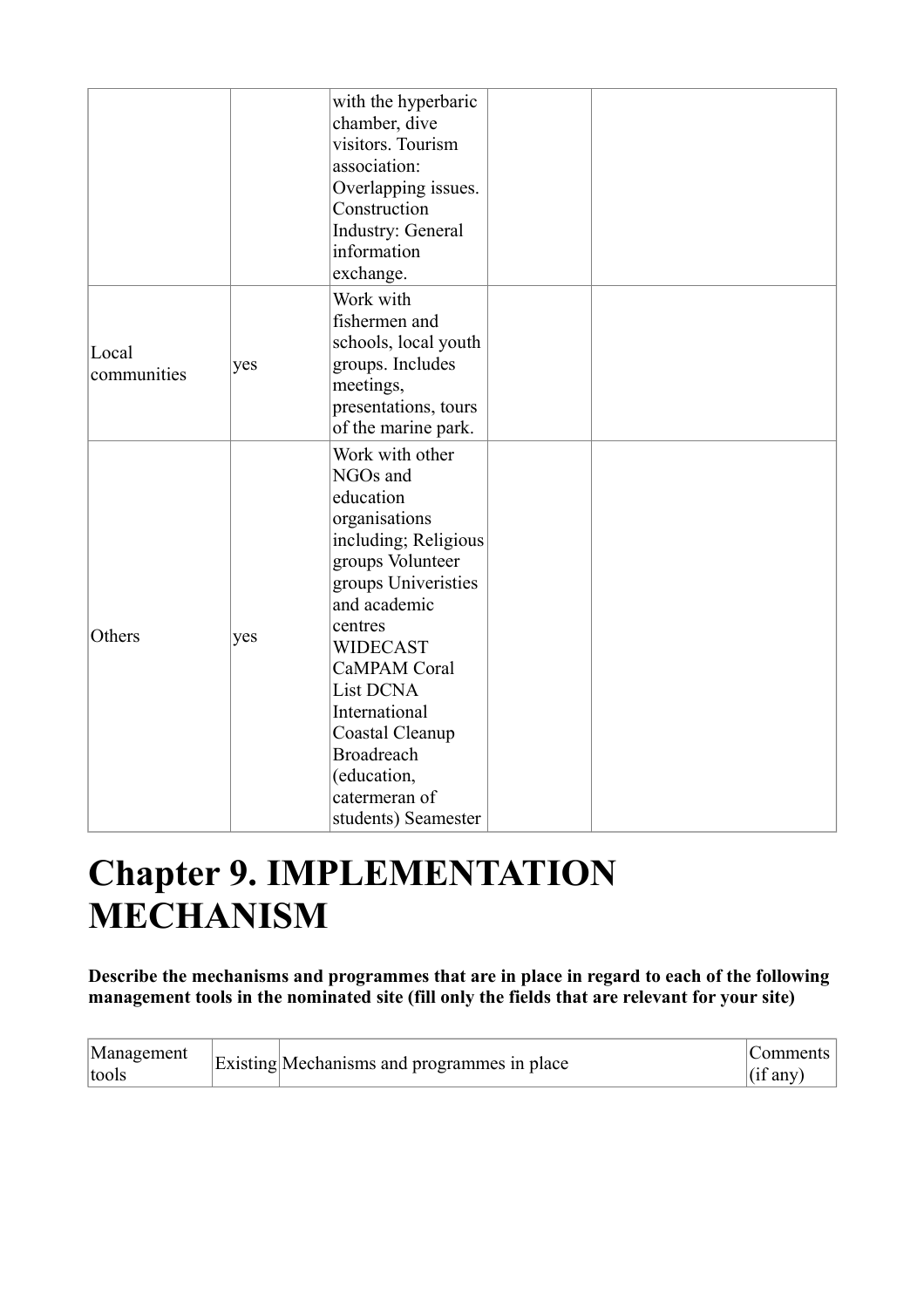| Public<br>awareness,<br>education, and<br>information<br>dissemination<br>programmes | yes | The SCF Facebook page is maintained with video and<br>photograph updates as well as live streams of information on<br>Facebook and Twitter. There are frequent press releases on<br>relevant stories and new outreach materials are developed<br>every year. Annually five editions of the Saba Sparks<br>newsletter are sent out to 3600 people on the SCF contact list.<br>A range of other events are coordinated by SCF including<br>presentations, guided tours of the marine park for a variety of<br>groups and individuals and coastal clean up events. Education<br>programmes are operated through The Sea and Learn, which<br>involves 200 tourists and locals annually. Dive Guide<br>Orientations are run for new dive professionals on the island<br>when they arrive. Junior ranger courses and snorkel club<br>continue to be popular with local children. IN 2013 a junior<br>ranger exchange also took place. A dedicated Environmental<br>Education school programme covers topics including the<br>Marine Park involving 150 participants annually. In addition,<br>staff members visit schools to give presentations on relevant<br>marine related topics. Students also have the opportunity to<br>take part in the summer intern programme, gaining<br>experience working with SCF for five ours a day, five days a<br>week for a month. Students are also able to gain SCUBA<br>diving certifications through the 'Youth environmental<br>leadership programme' run by SCF. |  |
|--------------------------------------------------------------------------------------|-----|-----------------------------------------------------------------------------------------------------------------------------------------------------------------------------------------------------------------------------------------------------------------------------------------------------------------------------------------------------------------------------------------------------------------------------------------------------------------------------------------------------------------------------------------------------------------------------------------------------------------------------------------------------------------------------------------------------------------------------------------------------------------------------------------------------------------------------------------------------------------------------------------------------------------------------------------------------------------------------------------------------------------------------------------------------------------------------------------------------------------------------------------------------------------------------------------------------------------------------------------------------------------------------------------------------------------------------------------------------------------------------------------------------------------------------------------------------------------------------------------------------|--|
| Capacity<br>building of<br>staff and<br>management                                   | yes | The staff of Saba Conservation Foundation frequently take<br>part capacity building exercises relevant to the management<br>of the marine park. This includes international symposia and<br>meetings such as IMPAC and EU overseas territories<br>meetings as well as specific training on species, maintenance<br>and disaster response. Staff also take part in exchanges with<br>other protected area management organisations in the DCNA,<br>and routinely participates in the Agoa marine mammal<br>surveys                                                                                                                                                                                                                                                                                                                                                                                                                                                                                                                                                                                                                                                                                                                                                                                                                                                                                                                                                                                   |  |
| Research, data<br>storage, and<br>analysis                                           | yes | Saba Conservation Foundation carries out it's own research<br>and analysis when the need and capacity is sufficient. Data<br>from monitoring programmes are also contributed to<br>international databases. Other Institutions, NGO's and<br>researchers occasionally carry out work in the MPA and their<br>work is stored centrally by SCF staff. More recently The<br>DCNA has instigated a central database for the storage of all<br>monitoring and research outputs.                                                                                                                                                                                                                                                                                                                                                                                                                                                                                                                                                                                                                                                                                                                                                                                                                                                                                                                                                                                                                          |  |
| Surveillance<br>and<br>enforcement                                                   | yes | There are three formal patrols in the marine park each week,<br>each for three hours. Surveillance and enforcement also play<br>a part in every day activities when staff are in the field<br>working with stakeholders or carrying out maintenance tasks.<br>Staff are active in handing out verbal and written warnings<br>and prosecutions are followed up as necessary. The manager<br>is on call for emergencies 24 hours a day.                                                                                                                                                                                                                                                                                                                                                                                                                                                                                                                                                                                                                                                                                                                                                                                                                                                                                                                                                                                                                                                               |  |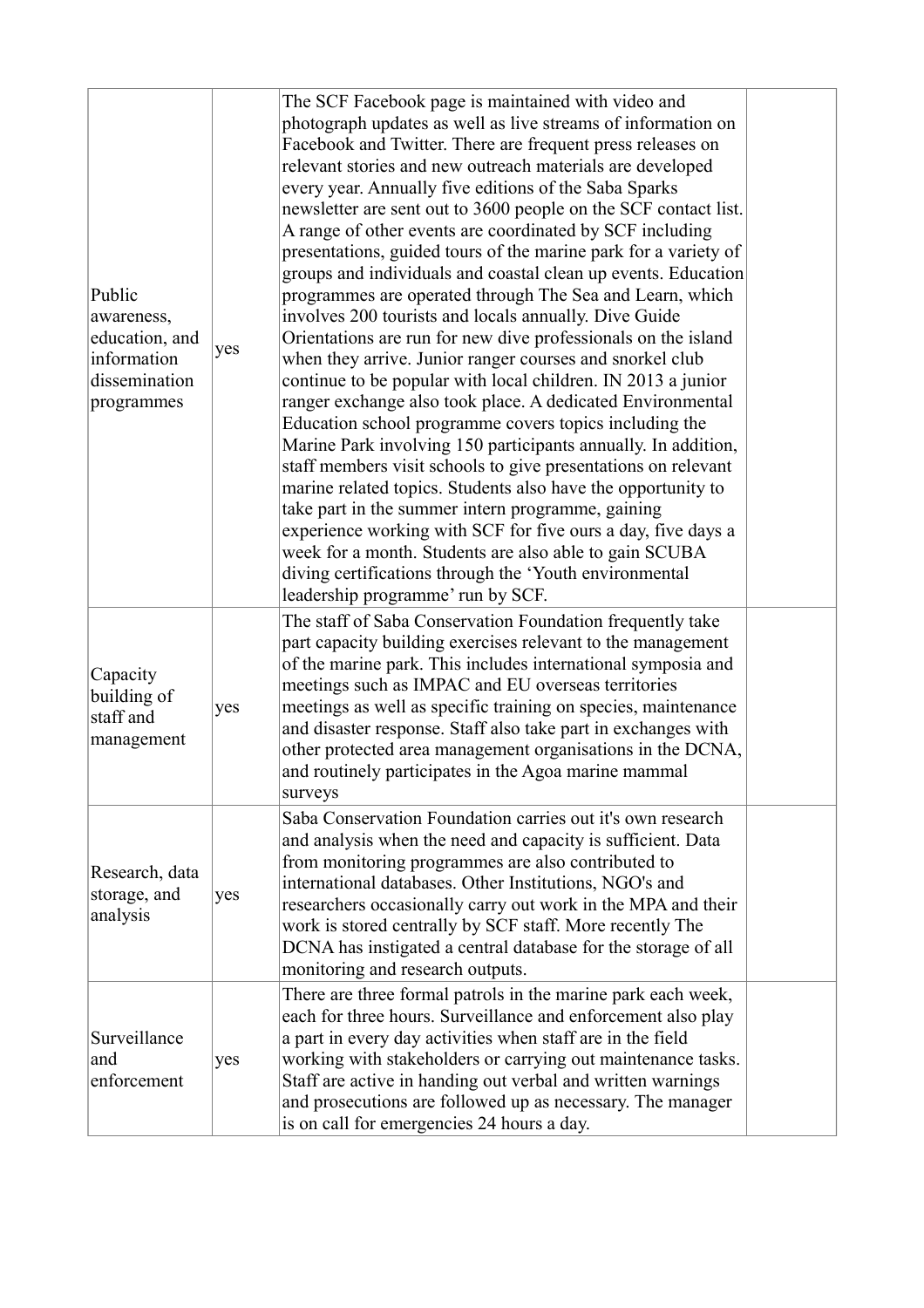| Participation of<br>exterior users            | yes | SCF staff continue to meet with users as required.<br>Communications take place not only through formal and<br>informal meetings but also through a variety of media (see<br>above). The opinions of exterior users are considered<br>carefully in the management of the park.                                                                                                                                                                                                                                                                                                                                                                                                                                                     |  |
|-----------------------------------------------|-----|------------------------------------------------------------------------------------------------------------------------------------------------------------------------------------------------------------------------------------------------------------------------------------------------------------------------------------------------------------------------------------------------------------------------------------------------------------------------------------------------------------------------------------------------------------------------------------------------------------------------------------------------------------------------------------------------------------------------------------|--|
| Alternative and<br>sustainable<br>livelihoods | yes | SCF has worked on renewable energies to supply the office<br>with electricity. This includes a wind turbine and solar panels.                                                                                                                                                                                                                                                                                                                                                                                                                                                                                                                                                                                                      |  |
| Adaptative<br>management                      | yes | The DCNA Management Success Project aims to provide<br>detailed information on the successes and challenges of each<br>park in the Dutch Caribbean (including SNMP), including the<br>external environment (context), issues and threats and the<br>park operational management. Management planning and an<br>institutional review will hopefully take place at some point in<br>2014/15, when capacity allows. The monitoring of activity<br>through the Management Success Project, and management<br>planning will facilitate management that can be adapted to fit<br>with current threats and capacities. Currently adaptive<br>management is not defined and is carried out in situ by the<br>manager and the board of SCF. |  |

## **Chapter 10. OTHER RELEVANT INFORMATION**

#### **Contact addresses**

|                                                                         | Name                   | Position                        | Contact adress                                       | Email adress                   |
|-------------------------------------------------------------------------|------------------------|---------------------------------|------------------------------------------------------|--------------------------------|
| who is submitting<br>the proposal<br>(national focal<br>$ point\rangle$ | <b>HOETJES</b><br>Paul | Policy<br>Coordinator<br>Nature |                                                      | Paul.Hoetjes@rijksdienstcn.com |
| who prepared the<br>report (manager)                                    | Wulf Kai               | Manager                         | P.O. Box 18, The<br>Bottom, Saba,<br>Dutch Caribbean | sabapark.manager@gmail.com     |

#### **Date when making the proposal**

: 7/7/14

#### **List of annexed documents**

| Name                                   | Description | Category                                  |             |
|----------------------------------------|-------------|-------------------------------------------|-------------|
| Attachment 1 Leeward Islands map       |             | Geographical map                          | $V$ iew $ $ |
| Attachment 2 SNMP Management Plan 1999 |             | Management plan                           | $V$ iew     |
| Attachment 3 Buchan 1998 Saba Report   |             | Cultural and socio-<br>economic criterias | View        |